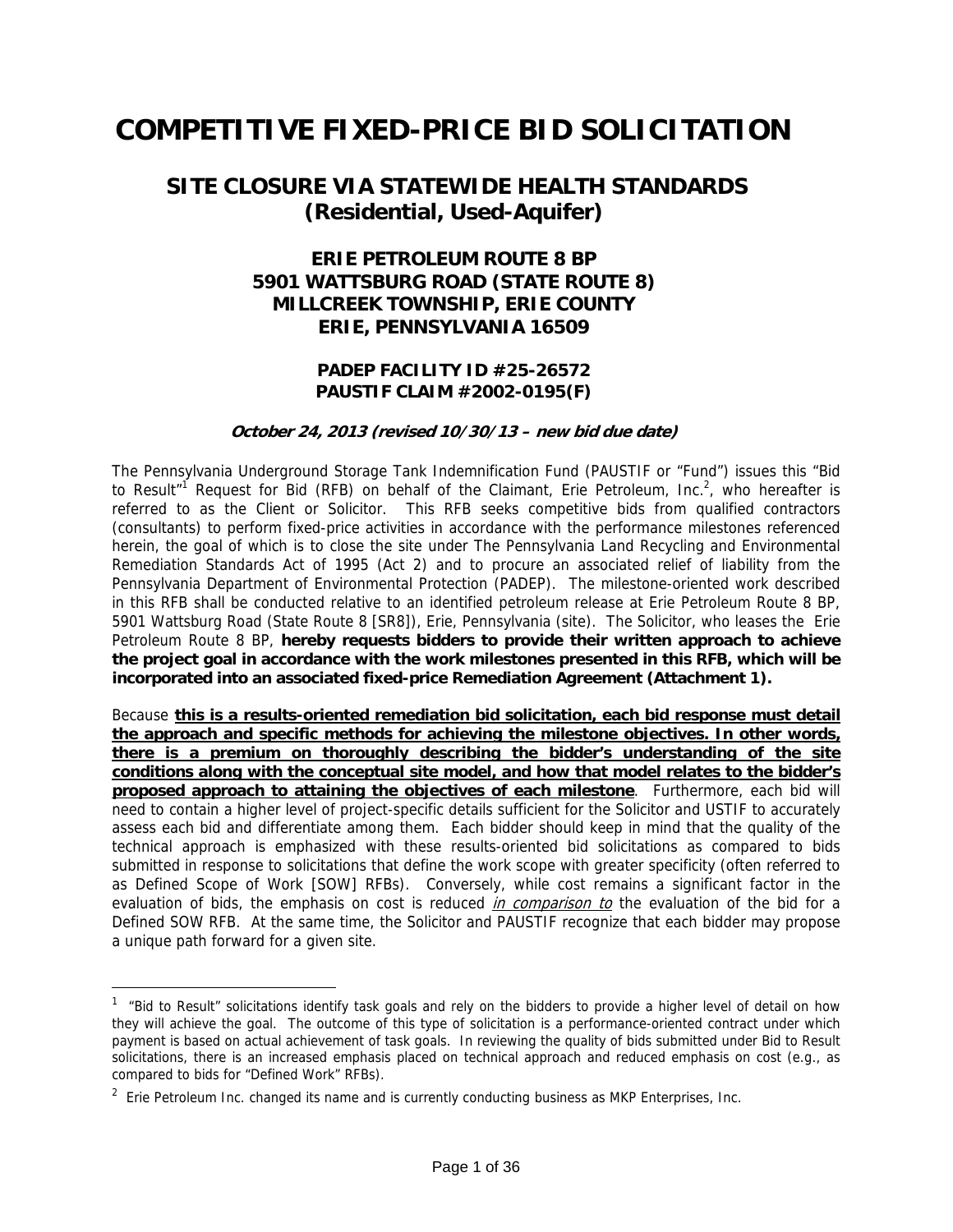Remediation of the site pursuant to this RFB shall address all known contaminants of concern (COCs), including any associated phase-separated petroleum products, if identified, at concentrations in groundwater above the Statewide Health Standards – Medium Specific Concentrations for a residential used aquifer (SHS-MSCs/RUA) for soils and groundwater with total dissolved solids in groundwater less than or equal to 2,500 mg/l and soil vapors greater than soil vapor screening values absent the use of any activity and use limitations, institutional controls, or engineering controls. However, remediation of soil and the demonstration of SHS-MSCs/RUA attainment in soil are not anticipated because the consultant of record conducted soil attainment demonstration sampling and successfully achieved attainment of the SHS-MSCs/RUA for soil using the 75%/10X ad hoc statistical rule.

Although not a party to the agreement, PAUSTIF will, subject to the claim limit cap, reimburse 90 percent of the reasonable, necessary, and appropriate costs associated with the Milestone Payment Schedule specified in Section 4 below and as incorporated into the associated fixed-price Remediation Agreement. Solicitor is responsible to pay any applicable deductible and/or proration.

The following Milestones are provided below to facilitate the preparation of a bid and to maintain consistency among the bids for bid evaluation:

| Milestone A Series - | Temporary Operation and Maintenance (O&M) and  |
|----------------------|------------------------------------------------|
|                      | Winterization of the Existing Remedial System; |

- Milestone B Series Installation of Point of Compliance (POC) Groundwater Monitoring Wells, Millcreek Surface Water Sampling, and Quarterly Groundwater Monitoring and Reporting;
- Milestone C Site Characterization and Associated Site Characterization Update Report;
- Milestone D Series Discretionary Pilot Testing and Reporting
- Milestone E Discretionary Preparation, Submission, and PADEP Approval of a Revised Remedial Action Plan (RRAP);
- Milestone F Series RRAP Implementation;
- Milestone G Series Post-Remedial Soil Vapor Assessment;
- Milestone H Series Groundwater Attainment Demonstration;
- Milestone I Preparation, Submission, and PADEP Approval of Remedial Action Completion Report (RACR); and
- Milestone J Site Restoration and Well Abandonment.

**By submitting a bid in response to this RFB, a firm (consultant or contractor) indicates their acceptance of the contractual terms (Attachment 1) and Milestone requirements of this project, including schedule deadlines, unless explicitly stated to the contrary in their bid.**

To be considered for selection, **one hard copy of the signed bid package and one electronic copy (one PDF file on a compact disk (CD) included with the hard copy) must be provided directly to the Fund's third party administrator, ICF International (ICF), to the attention of the Contracts Administrator.** Bid responses will only be accepted from those companies that attended the mandatory pre-bid Site meeting. **The ground address for overnight/next-day deliveries is ICF International, 4000 Vine Street, Middletown, PA 17057, Attention: Contracts Administrator.**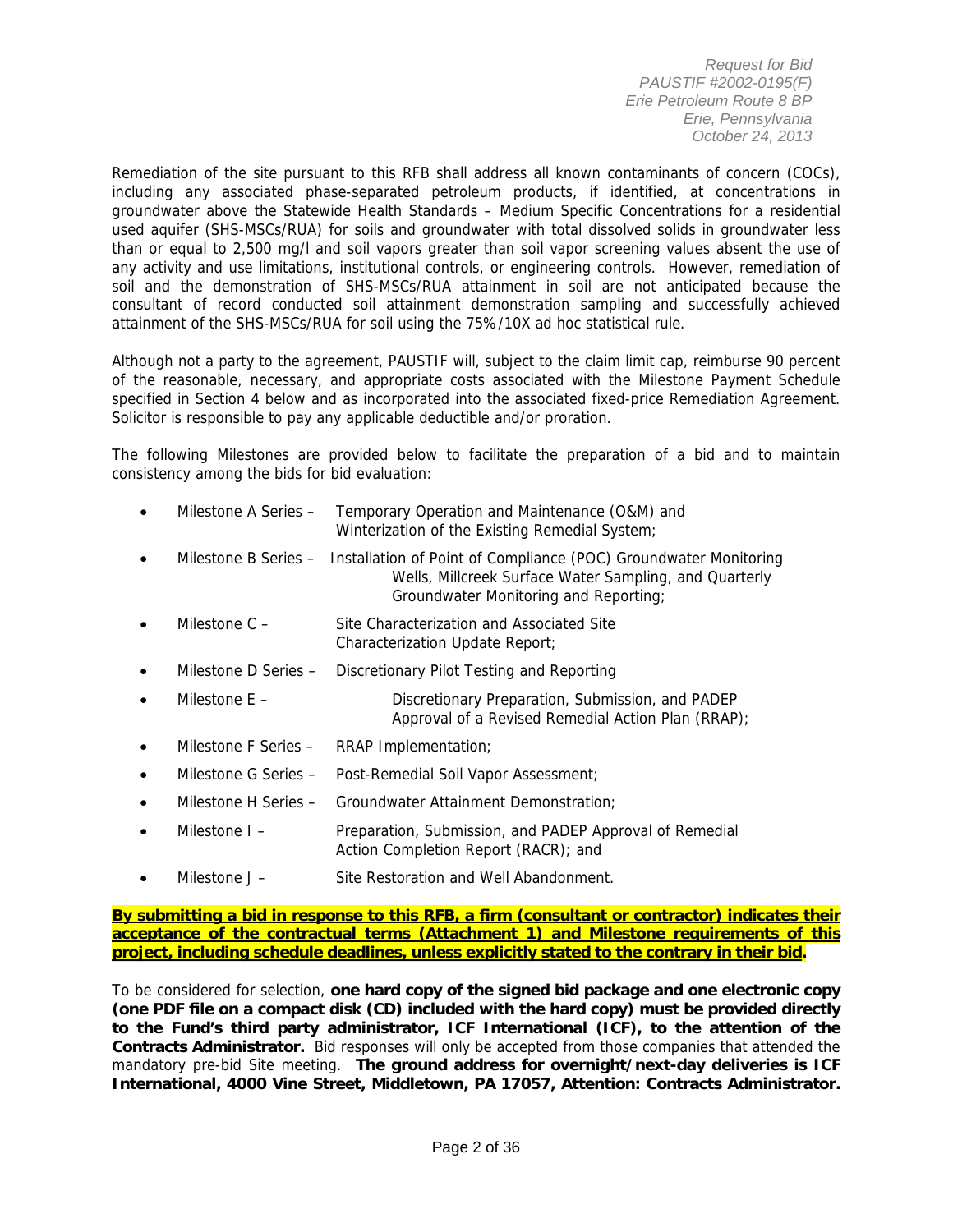**The bid must be sealed and the outside of the shipping package containing the bid must be clearly marked and labeled with "Bid – Claim #2002-195(F).** Please note that the use of U.S. Mail, FedEx, UPS, or other delivery method does not guarantee delivery to this address by the due date and time listed below for submission. Companies mailing bid responses should allow adequate delivery time to ensure timely receipt of their bid package.

**The bid must be received by 3:00 PM, on Tuesday, December 10, 2013.** Bids will be opened immediately after the 3:00 PM deadline on the due date. Any bid received after this due date and time will be time-stamped and returned. If, due to inclement weather, natural disaster, any other cause, or if ICF's office is closed on the bid due date, the deadline for submission will automatically be extended to the next business day on which the office is open. The Fund's third party administrator, ICF, may notify all firms who attended the mandatory site meeting of an extended due date. The hour for submission of bid responses shall remain the same. Submitted bid responses are subject to Pennsylvania Right-to-Know Law.

Bids will be considered individually, consistent with the evaluation process described in the PAUSTIF Competitive Bidding Fact Sheet, which can be downloaded from the PAUSTIF website (www.insurance.pa.gov). While the Technical Contact will assist ICF, PAUSTIF, and the Solicitor in evaluating the bids, it is up to the Solicitor to select the bidder with whom he wishes to execute the Remediation Agreement. The Technical Contact will assist the Solicitor in communicating its choice of the successful bidder.

### **1. ICF, SOLICITOR, AND TECHNICAL CONTACT INFORMATION**

| ICF International:                          | Solicitor:                                  | <b>Technical Contact:</b>                   |
|---------------------------------------------|---------------------------------------------|---------------------------------------------|
| Ms. Linda Crabb<br><b>ICF International</b> | Mr. Mike Callahan<br><b>MKP</b> Enterprises | Mr. R. Michael Lowe<br>Excalibur Group, LLC |
| 4000 Vine Street                            | Formerly Erie Petroleum Inc.                | $(703)$ 256-3671                            |
| Middletown, PA 17057                        | PO Box 8326<br>Erie, PA 16505               | mlowe@excaliburgrpllc.com                   |

### **Please note that the Technical Contact is the single point of contact regarding this RFB.**

Questions regarding this RFB and the associated Site conditions must only be directed **in writing** to the Technical Contact via the email address shown above, not to the Solicitor or PAUSTIF. Bidder questions must be received no later than seven (7) calendar days prior to the due date for the bid. Bidders shall not contact or discuss this RFB with the Solicitor, PAUSTIF, ICF, or PADEP unless approved, in advance, by the Technical Contact. This RFB, however, may be discussed with subcontractors and vendors to the extent required for preparing a responding bid. If a bidder has specific questions for PADEP, such questions shall be submitted only to the Technical Contact, who will forward the questions to PADEP. PADEP may choose not to reply to questions it receives, or may not reply in time for their response to be beneficial.

Please note that:

 Unless a bidder is able to demonstrate its question is proprietary in nature, all questions and responses exchanged before, during, and after the mandatory pre-bid site meeting (see Section 7) will be provided to all bidders on a non-attributable basis. A bidder must specify any questions it regards as proprietary at the time it submits these questions to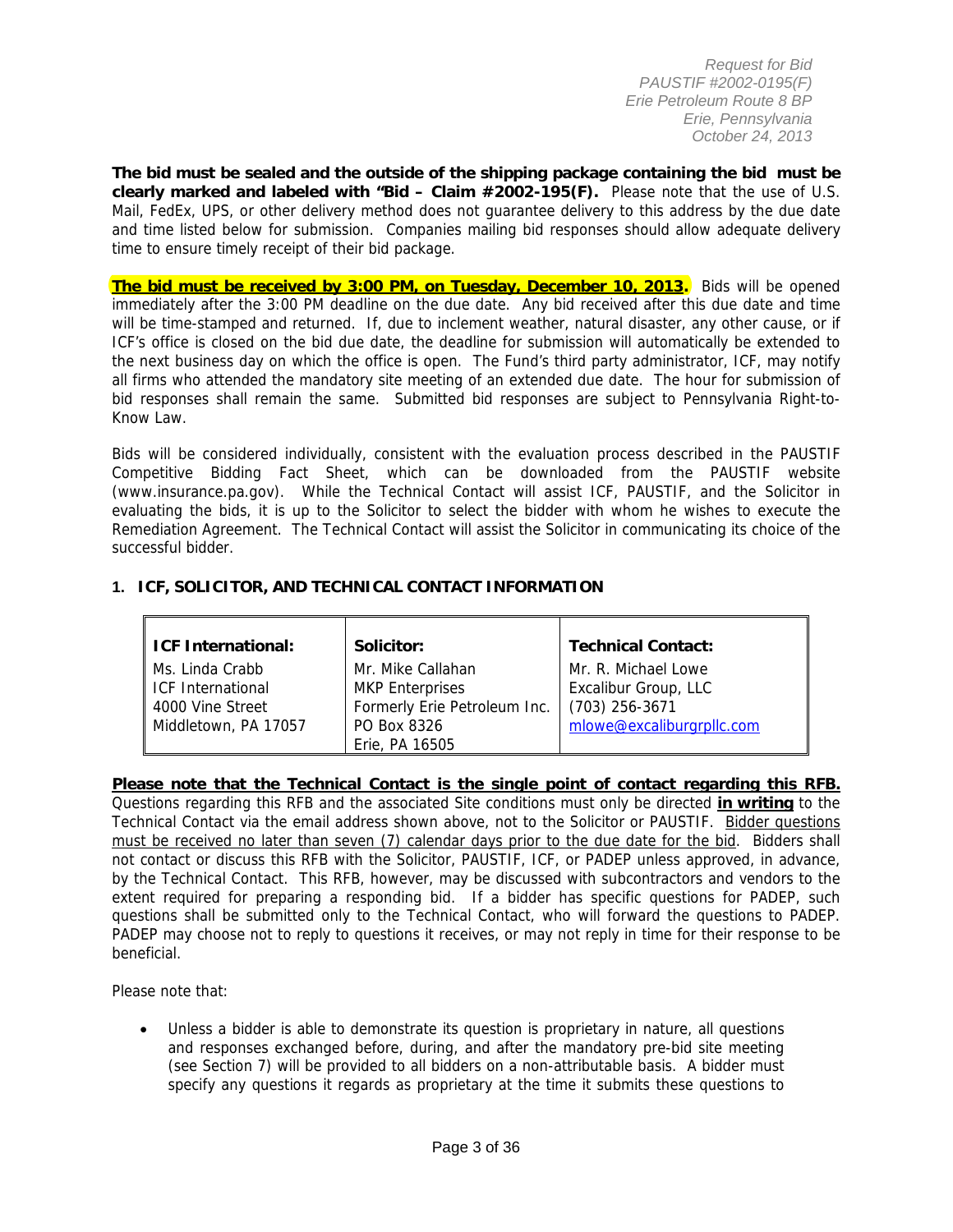the Technical Contact. If said question(s) is (are) determined to be non-proprietary by the Solicitor and the Technical Contact, the bidder will be given the option of withdrawing its question(s) before it is answered and a response distributed.

 All questions regarding this RFB Solicitation and the subject site conditions must be directed via e-mail to the Technical Contact identified above with the understanding that all questions and answers will be provided to all bidders. The e-mail subject line must be "Erie Petroleum Route 8 BP 2002-0195(F) – RFB Question".

### **2. SITE INFORMATION<sup>3</sup>**

 $\overline{a}$ 

The site is a former retail gasoline service station located along Wattsburg Road (SR 8) in Millcreek Township, Erie County, Pennsylvania. The property was utilized as a retail gasoline service station and a convenience store prior to closing in 2002. The site once featured a station building/convenience store and fuel islands situated beneath a canopy, but both the building and pump islands/canopy have been removed from the property. The only building remaining on-site is the remedial system treatment shed. During station operations, the on-property surface cover consisted of asphalt and concrete. The property is serviced by public water and sewage. $4$  Overhead utilities include electric and telephone service. The site is located at an approximate elevation 1,100 feet above sea level. The nearest surface water body is an unnamed tributary to Millcreek, which is located directly south of and adjacent to the subject site. Millcreek flows in southwesterly direction in the vicinity of the subject site. The immediate site vicinity is a mix of commercial, industrial, and residential land uses.

Bidders should consult the accompanying electronic files in Attachment 3 for more reference information on the site. If there is any conflict between the information provided in this RFB and the source documents, bidders shall defer to the source documents.

### **Brief History of the Erie Petroleum Route 8 BP Property**

Prior to 2002, the site was operated by Unocal 76 followed by Mobil Oil Corp. (Station 15-NL8). The station consisted of a one-story brick building with an office and a one-bay garage. In front of the station building and parallel to SR 8 were two pump islands located beneath a single canopy. The tank field was located on the southern side of the building and a single waste oil UST was located on the northern side of the building. A former pump-and-treat remediation system (unrelated to the current PAUSTIF claim release) was located in the northeast corner of the site. Several of the documents provided in Attachment 3 relate to a previous on-site petroleum release, which was remediated prior to the release associated with the current PAUSTIF claim. Bidders should note that the subject property is currently owned by United Refining Corp. (URC) and was leased by the PAUSTIF claimant, Erie Petroleum Inc. whose trade name was changed to MKP Enterprises, Inc. A relatively current Google Maps<sup>©</sup> aerial photo of the site area is provided with this RFB (Attachment 3J).

 $3$  The information provided in this section of the RFB has been excerpted and/or summarized from the site-related documents provided as attachments to this RFB. However, since this Site Information section contains only a brief summary of the available information, bidders are encouraged to carefully review all of the documents provided as attachments to this RFB to gain a more complete understanding of site conditions and issues.

<sup>&</sup>lt;sup>4</sup> A water well (referred to as the Station Well or Former Station Well) exists or existed on-site, but is apparently no longer used as a source of potable water. The status of this well is currently unknown. The location of the supply well is depicted in Attachment 1L, Figure 5.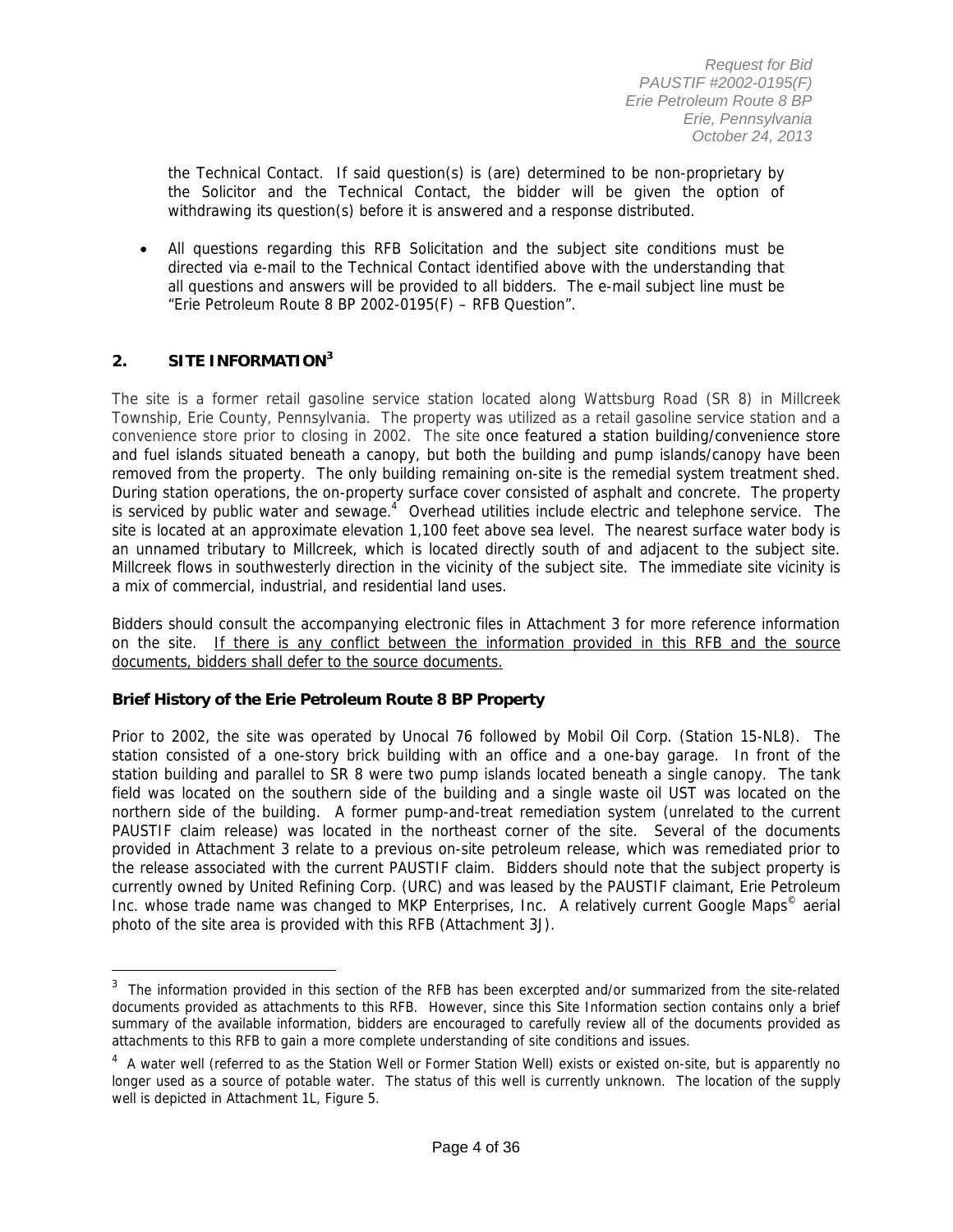#### **Discovery of the Petroleum Release**

The release associated with the current PAUSTIF claim was discovered during underground storage tank (UST) closure activities conducted at the site on April 15, 2002. The associated UST closure report documents that the following on-property USTs were closed via removal: 1) 4,000-gallon premium unleaded gasoline tank, 2) 6,000-gallon mid-grade unleaded gasoline tank, 3) 10,000-gallon regular unleaded gasoline tank, and 4) 550-gallon used motor oil tank. The release was determined to be associated with the product delivery line connected to the mid-grade unleaded gasoline tank (see Attachment 3L). Analysis of confirmatory soil samples obtained from the UST cavity exhibited unleaded gasoline constituent concentrations exceeding SHS-MSCs/RUA. Accordingly, interim remedial actions pursuant to 25 PA Code 245, were implemented, and 796 tons of grossly contaminated soil (soil believed to be contaminated above SHS) was excavated and reportedly transported off-site for disposal at Lakeview Landfill in Erie, PA. In addition, 663 gallons of a "hydrocarbon/water mixture" was pumped from the four USTs and an undocumented volume of "sludges" were recovered and transported off-site for disposal. The Northwest Regional Office (NWRO) of PADEP was notified of the release on April 15, 2002. A copy of the UST Closure Report is provided as Attachment 3L.

#### **Subsurface Conditions Summary**

The regional geology in the site vicinity is the Devonian aged Northeast Shale Formation. The Northeast Shale Formation chiefly consists of variegated shale and thin-bedded sandstone. The sandstone generally yields small supplies of water. Site-specific depth to bedrock is unknown, as bedrock was reportedly not encountered during the installation of site monitoring wells to depths of up to 30 feet below ground surface (bgs). The local geology beneath the site generally consists of unconsolidated materials, mainly a mixture of silts, sand, and clays which reportedly exist from grade to 30 feet bgs. Groundwater beneath the site generally resides at depths ranging from 5.61 to 10.88 ft bgs.

#### **Site Characterization**

 $\overline{a}$ 

Claim related site characterization activities were initiated in September 2002 with the advancement of six soil borings that were completed as 4-inch diameter flush-mount PVC-constructed groundwater monitoring wells (MW-1 through MW-7). A former site owner/operator (Mobil Oil Company) had previously installed seven site monitoring wells (currently designated as MOC-1 through MOC-7), and one tank pit well (TPW). Wells MOC-1 through MOC-5 and the TPW are on-property wells whereas MOC-6 (formerly designated by another consultant as MW-9) and MOC-7 (formerly designated by another consultant as MW-10) and MW-11 are located off-property. MOC-6 is reportedly located west of the site across Wager Road whereas MOC-7 and MW-11 are reportedly located south of site across Wattsburg Road (SR 8).<sup>5</sup> Some but not all of the MOC wells were incorporated into the monitoring well network by the consultant of record although it appears that MOC-2, MOC-3 and MOC-6 have not been sampled since July 2003. The most recent Site Characterization Report (SCR) for the site is the July 2003 Interim SCR (see Attachment 3D).

Bidders will note that some monitoring well designations appear to have been revised (changed) as the consultant of record handling the site characterization activities changed. Consequently, bidders should take extreme care when assessing the historical soil boring and monitoring well data and linking the data

<sup>&</sup>lt;sup>5</sup> Bidders should note that the last time MW-9 (MOC-6) was sampled was in July 2003. MW-10 (MOC-7), and MW-11 were last sampled on 11/11/00. All COCs were less than SHS-MSCs/RUA at the time of the last groundwater sampling event. No COCs greater than SHS-MSCs/RUA were detected in any of these wells since at least September 1993. The current condition of these wells or if they currently exist is not known.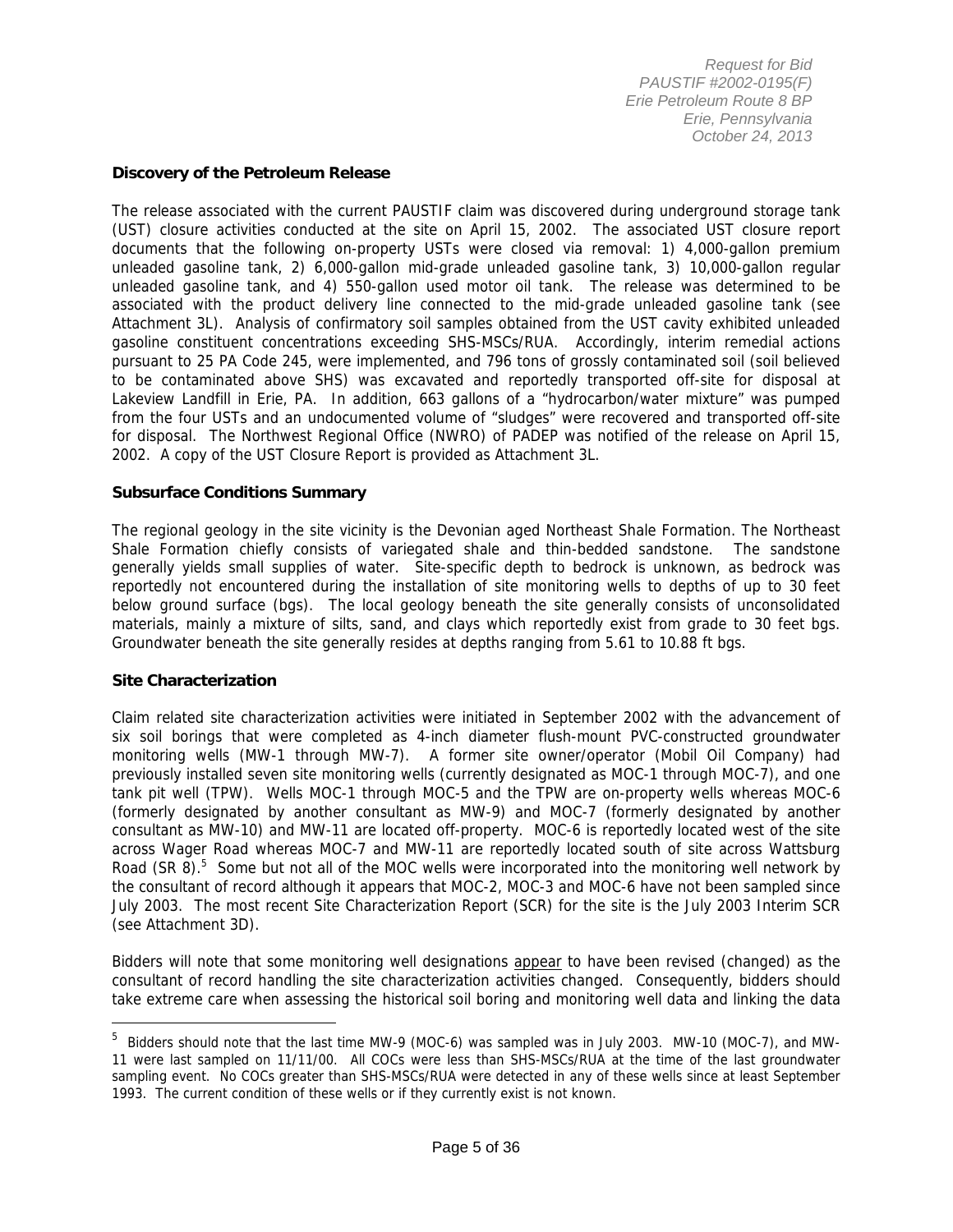to specific soil boring/monitoring well locations. For example, it appears that the monitoring well MW-2A installed by the Mobil Oil Corporation in August 1999 (see the December 2002 Remedial Action Closure Report; Attachment 3C) is the same monitoring well now designated as MOC-5 (see Quarter 2, 2012 Remedial Action Progress Report; Attachment 3L).

#### **COCs in Soil**

COC impacts to site soils appear to have been fully delineated and adequately remediated. A soil attainment demonstration was completed in August 2012 and the results were transmitted to the PADEP on January 31, 2013. The analytical results indicate attainment of the SHS-MSCs/RUA for soils has been demonstrated through application of the 75%-10X ad hoc statistical rule (see Attachment 3M). Nine of the twelve soil samples collected at randomly selected locations were below the SHS-MSCs/RUA for all site COCs. Three of the twelve soil samples exhibited benzene concentrations (1.7 mg/kg to 2.9 mg/kg) exceeding the SHS-MSCs/RUA (0.5 mg/kg), but none of the soil samples exhibited benzene concentrations ten times the SHS. A 5/24/13 email confirmation of demonstration of attainment of the SHS for soil for this site from the PADEP's Case Manager, Mr. Jack Ashton, P.G. is included as Attachment 3M.<sup>6</sup> Bidders are to assume that soil is not a media of concern at the site unless notified otherwise through an RFB amendment prior to the bid due date.

#### **COCs in Groundwater**

The Quarter 2, 2013 Remedial Action Progress Report (RAPR) (see Attachment 3L) indicates that site groundwater remains impacted by several dissolved-phase COCs at concentrations above the SHS-MSCs/RUA. On June 4, 2013, benzene was detected at concentrations greater than SHS-MSCs/RUA in three groundwater samples: MW-2 (355 ppb), MW-3 (254 ppb), and MOC-4 (7 ppb). On June 4, 2013, the groundwater samples collected from MW-1, MW-4, MOC-1, and MOC-5 either exhibited COC concentrations below the SHS-MSCs/RUA or did not exhibit concentrations above analytical method detection limits. No separate-phase hydrocarbons (SPH) were reportedly encountered in any monitoring well on that date.

Bidders should note that point of compliance (POC) wells were never established with the PADEP by the consultant of record. Therefore, the selected bidder must establish POC wells in the RRAP (Milestone E). Necessary and appropriate POC wells would be expected to include on-property wells MW-1, MW-2, MW-3, PC-MW-7, PC-MW-3A and PC-MW1A.

Bidders are encouraged to review all available groundwater elevation and quality data to identify variations in COC concentrations with respect to monitoring well construction and/or to evaluate COC concentration trends that may be useful in developing an effective remedial strategy for the Site.

#### **COCs in Soil Vapor**

 $\overline{a}$ 

Following AEA's soil attainment demonstration sampling, two soil vapor sample points were installed at this site in August 2012 and soil vapor samples were collected from the sample points on three occasions; 8/13/12, 10/2/12, and 10/24/12. Soil vapor sample wells VP-1 and VP-2 were installed by AEA in test borings TB-F and TB-I, respectively. VP-1 (TB-F) is located downgradient of the former dispenser island area and VP-2 (TB-I) is located between the former facility building and the UST system conveyance piping trench.

 $^6$  The PADEP Case Manager assigned to this case is Jack E. Ashton, II, P.G.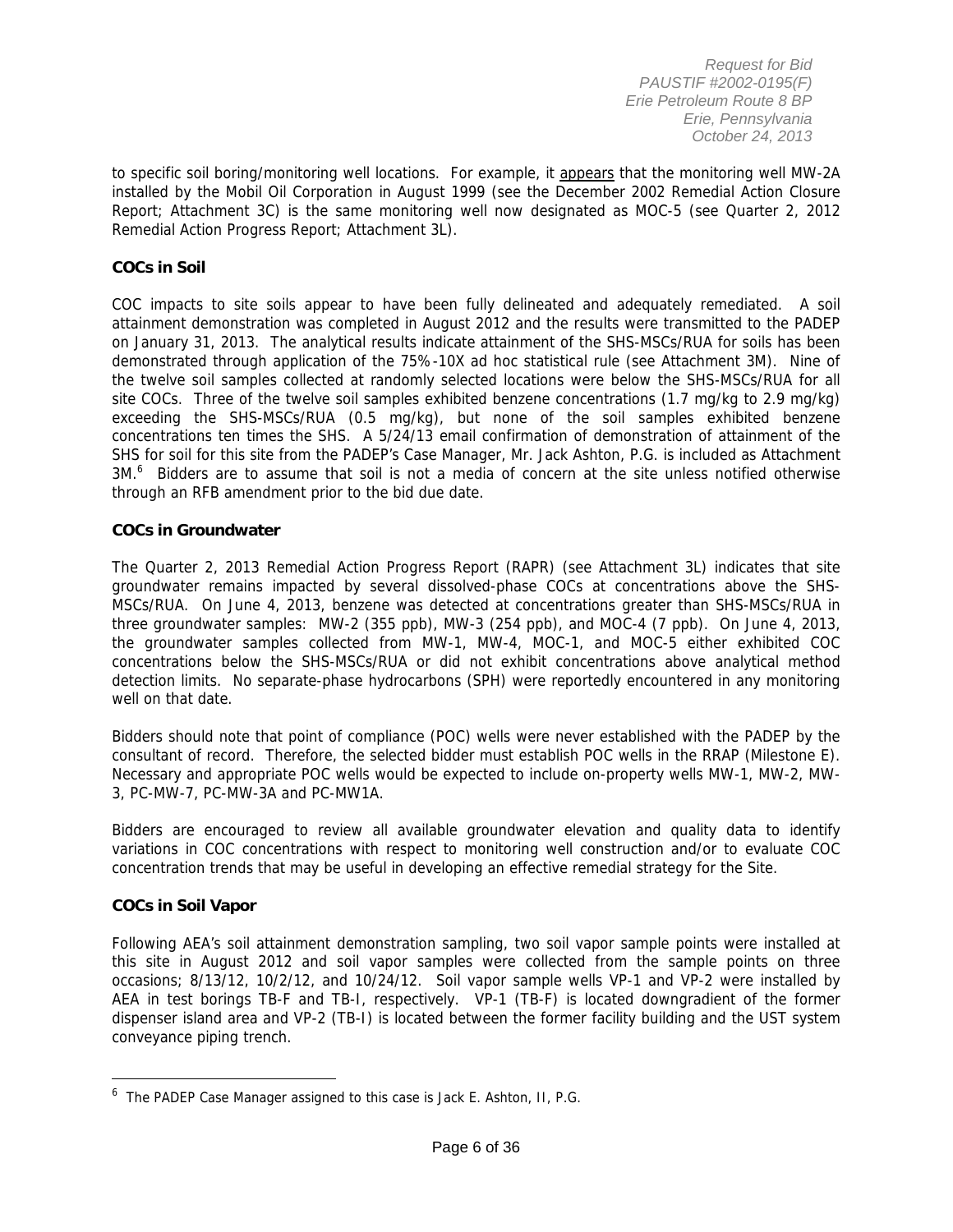Each soil vapor sample point was reportedly installed to a depth of six feet below grade in a 3.5 in. diameter borehole. The soil vapor well casing is constructed of 0.75 in. PVC and is screened in the 5 to 6 ft. interval (1 ft.) below grade surface. Filter sand was installed between the well screen and borehole wall and the remainder of the borehole was sealed with bentonite to the surface. The vapor wells are reportedly sealed with a manhole cover set in a concrete collar and a locking well cap.

Analysis of the soil vapor samples indicates that the associated screening levels for Soil Gas Thresholds for Residential MSCs were exceeded. For example, in the soil vapor sample collected from VP-1 on 8/13/12, the concentrations of benzene (2,200  $\mu$ g/m<sup>3</sup>) and ethylbenzene (3,000  $\mu$ g/m<sup>3</sup>), exceed the respective PADEP soil gas screening values associated with the Soil Gas Thresholds for Residential MSCs. Similarly, in the soil vapor sample collected from VP-2 on 8/13/12, the concentrations of benzene  $(500,000 \text{ µg/m}^3)$ , ethylbenzene  $(680,000 \text{ µg/m}^3)$ , toluene  $(1,500,000 \text{ µg/m}^3)$ , and total xylenes (3,000,000 µg/m<sup>3</sup>) also exceed PADEP's soil gas screening values associated with the Soil Gas Thresholds for Residential MSCs. Similar soil vapor sample results were obtained from VP-1 and VP-2 on the 10/2/12 and 10/24/12 soil vapor sampling events. The results obtained by the consultant of record from the 8/13/12, 10/2/12, and 10/24/12 soil vapor sampling events are tabulated and a diagram of a soil vapor monitoring point (typical) is contained in Attachment 3O.

#### **On-Site and Nearby Potable Wells**

The December 2002 Remedial Action Completion Report (Attachment 3C) states that 25 potable water supply wells are potentially located with a 0.5-mile radius of the site. Fourteen of these wells were identified as being located up gradient of the site, and ten wells were identified as being located sidegradient of the site. The remaining well was identified as being located on the subject property and is referenced on site maps in the December 2002 RACR as the "Former Supply Well." The December 2002 RACR indicates that, at that time, the Former Supply Well was reportedly used for toilet and sink purposes only. Groundwater samples collected from the Former Supply Well on September 10, 1999, December 23, 1999, March 25, 2000, August 11, 2000, and November 11, 2000 "indicated nondetectable concentration of BTEX and MTBE." The current status of the former supply well is unknown.

#### **Utilities**

 $\overline{a}$ 

Commercial businesses and nearby residential homes reportedly rely on municipal water, although site reports indicate that some residences up-gradient of the site may use potable water supply wells.

Utilities traversing the site include overhead electric lines and underground gas lines. The underground gas lines are reportedly present at depths no deeper than 4 feet bgs.<sup>7</sup> As such, the July 2003 Interim SCR (Attachment 3D) reports, "[W]ith the shallowest static water level at the site being nearly eight feet below grade, no potential human receptors exist at the site…" The 2003 Interim SCR also concludes, "Due to the detected constituents being associated with light petroleum products, no ecological screening is required".

According to the Millcreek Township Sewer Authority (MTSA), a proposed sanitary force main sewer project will be constructed along Wattsburg Rd. (SR 8) fronting the southwestern side of the subject property. The start date is scheduled for June 2013 although the exact start date of the project is unknown. The sewer line project will include the construction of a 6-inch C-900 PVC force main sanitary sewer that will be installed approximately 4 – 5 ft. below grade in the right of way of Wattsburg Rd. (SR

 $<sup>7</sup>$  It is not known whether an underground water line exists or formerly existed at the site.</sup>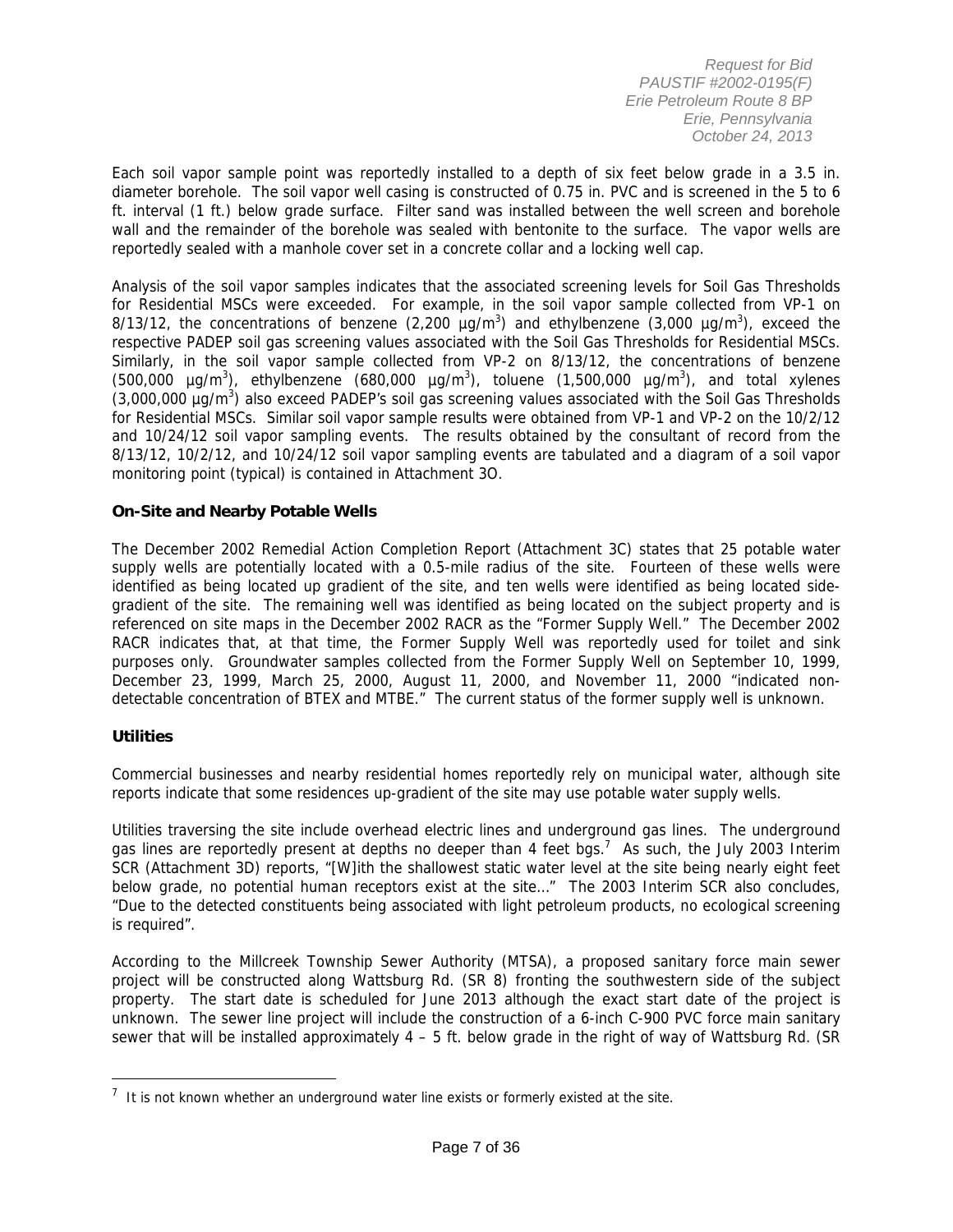8) adjacent to the subject property. The estimated project completion date is unknown. A copy of the engineering plans for the MTSA project is included as Attachment 3N.

The Pennsylvania Department of Transportation (PADOT) notified PAUSTIF that a proposed pre-cast reinforced concrete (RC) culvert will be constructed to replace the existing RC slab culvert that is currently installed under Wattsburg Rd. (SR 8) that allows flow of surface water in Millcreek to pass below the road surface. The PADOT project start date is estimated as mid-Summer 2013 but the exact start and completion dates are unknown. The proposed culvert will include "wing walls" and rip-rap aggregate on its upstream and downstream ends. The limits of the construction project could come to within 4 - 8 ft. of the southeastern corner of the subject property. A copy of the engineering plans for the PADOT project is included as Attachment 3O.

#### **Remedial Feasibility Testing**

Due to its location near the former dispenser island and given the soil and groundwater analytical data, MW-3 was identified as being located in a hydrocarbon source area. MW-3 is reportedly 20 feet deep and was installed in unconsolidated silt, sand, and gravel. On March 29, 2004, a dual-phase high vacuum extraction (DPHVE) pilot test was performed on MW-3 to characterize the hydraulic and pneumatic properties of the shallow aquifer and vadose zone, as well as to evaluate this technology as a remedial alternative.

Prior to, during, and after HVE testing, applied vacuum, groundwater flow rate, vapor flow rate, lower explosive limit, photoionization detector (PID) readings, oxygen levels, and groundwater depths were recorded in select monitoring wells. Testing was initiated by applying a wellhead vacuum of 13 inches of mercury (Hg), which corresponded to an airflow of 12 standard cubic feet per minute (SCFM). Vapor effluent PID readings fluctuated throughout the test from 19.8 parts per million (ppm) to 77.8 ppm. Groundwater recovery rates during HVE testing averaged 0.46 gallons per minute (gpm). Maximum drawdown (in wells other than extraction well MW-3) ranged from 0.01 feet in MW-4 to 0.06 feet in MW-2. Groundwater drawdown in extraction well MW-3 reached a maximum of 15.8 ft bgs after four hours of pumping. The pilot tests data were interpreted by the consultant as indicating a hydraulic influence of approximately 65 feet and a pneumatic influence of approximately 40 feet. Separate phase hydrocarbons were not encountered during the test. A more complete description of the pilot testing and presentation of the pilot testing data can be found in the May 2004 RAP (Attachment 3E).

#### **May 2004 RAP Implementation Summary**

 $\overline{a}$ 

The current RAP (Attachment 3E), was approved by the PADEP via a letter dated May 13, 2004. In accordance with the RAP, a DPHVE system was installed to remediate the dissolved-phase COCs in site groundwater. This system, which reportedly went on line on May 3, 2000 and was still operating through the second quarter of 2013), consists of a five horsepower (hp) liquid ring pump (LRP) to recover COCs detected in the shallow water-bearing zone located at the weathered sandstone bedrock interface from four, 2-ft deep recovery wells (designated RW-1 through RW-4). Recovered fluids are pumped through a vapor/liquid knockout tank. The separated liquids are pumped through liquid-phase granular activated carbon (LGAC) units for treatment prior to discharge via a NPDES permit. The extracted vapors are drawn from the knockout tank, treated via vapor-phase granular activated carbon (VGAC) units, and discharged to the atmosphere.<sup>8</sup> Bidders should assume that both pairs of LGAC and VGAC units will be replaced within 14 days of contract execution.

<sup>&</sup>lt;sup>8</sup> The two LGAC units were reportedly last replaced on June 20, 2013, and the two VGAC units were last replaced on April 9, 2013.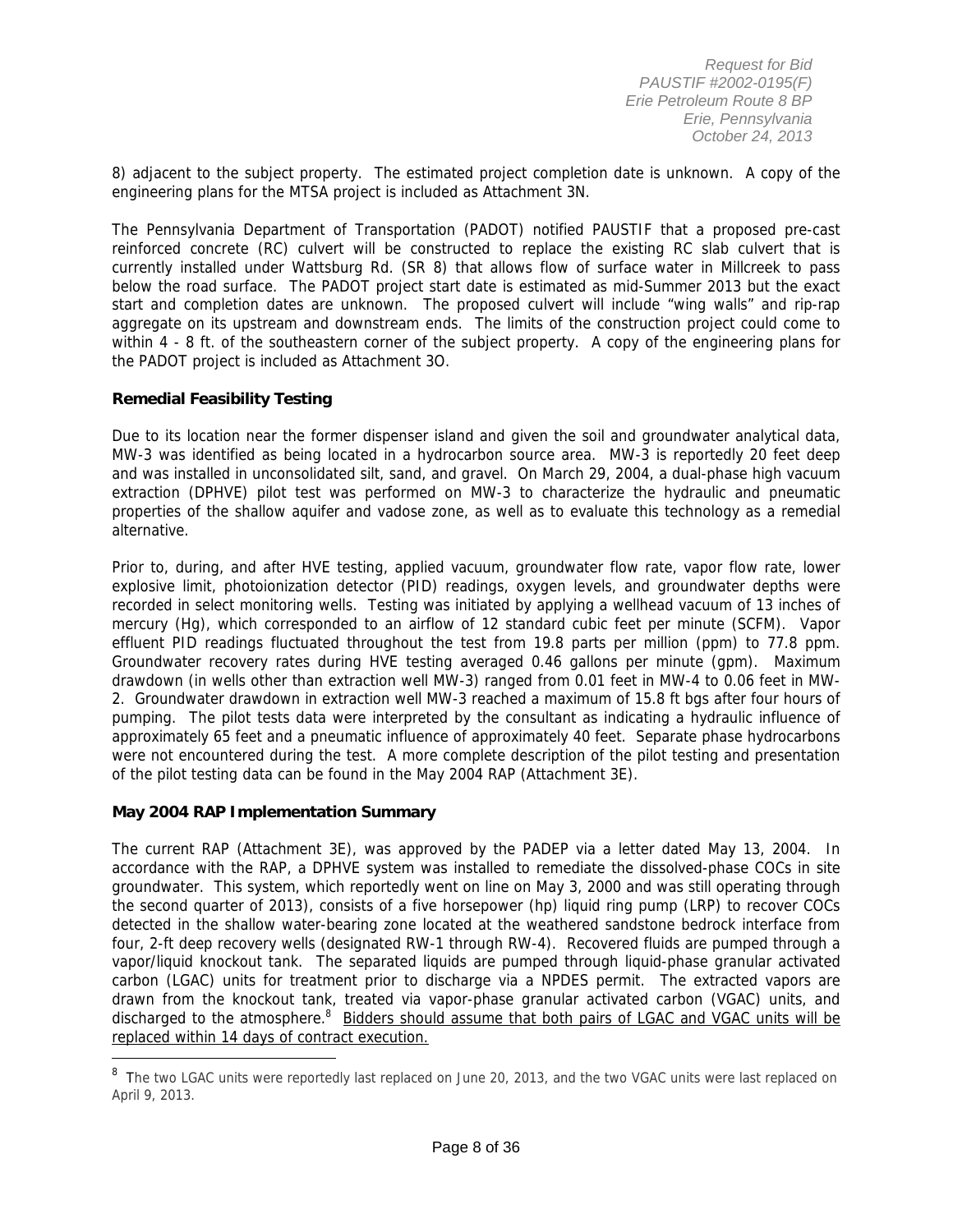While the remedial system is operational, "before" and "between" LGAC unit water, submersible pump, and high vacuum pump samples are collected twice a month and analyzed for benzene, toluene, ethylbenzene, total xylenes (BTEX), cumene, naphthalene, and MTBE constituents. "After" LGAC unit water, submersible pump, and high vacuum pump samples are collected twice a month and analyzed for BTEX, naphthalene, cumene, and MTBE. NPDES permit parameters are also analyzed in the LGAC units effluent samples (manganese, lead, dissolved iron, oil & grease, total suspended and dissolved solids, and pH). A copy of the current NPDES Permit is included as Attachment 3M.

"Between" and "after" VGAC unit air samples are collected monthly and analyzed for BTEX, cumene, naphthalene, MTBE, and gasoline range organics.

Static water levels are measured and recorded quarterly at MW-1, MW-2, MW-3, MW-4, MW-5, MW-6, MOC-1, MOC-4 and MOC-5. To assess remedial progress, quarterly groundwater samples are collected from MW-1, MW-2, MW-3, MW-4, MW-5, MOC-1, MOC-4 and MOC-5 and analyzed for BTEX, cumene, naphthalene, and MTBE. Laboratory analysis report forms are included in Appendix A and spreadsheets showing COC trends are included in Appendix B of the May 2004 RAP.

The existing remedial system has recovered and treated approximately 423,346 gallons of groundwater during the second quarter of 2013, and approximately 16,232,922 gallons of groundwater since it began operating in May 2000.

#### **Existing Remedial System Effectiveness**

According to the Quarter 1, 2013 RAPR, the total mass of on-site benzene and ethylbenzene in groundwater in select monitoring wells have been reduced by 89% and 86%, respectively, since the current remedial system was put into operation.<sup>9</sup> However, the report notes that the total mass of naphthalene does not appear to be decreasing, residual benzene remains in three monitoring wells (MW-2, MW-3, MOC-4) but all other site COC concentrations in groundwater have been reduced to below SHS-MSCs/RUA.

It appears that the ability of the existing remedial system to extract additional dissolved- and vaporphase contaminant mass exceeding SHS from the subsurface has stalled. This may be due to the current remedial system operating at the site being potentially undersized, the extraction well screens may have been installed at too shallow of a depth to effectively recover dissolved-phase contaminant mass, and/or there may be an insufficient number of extraction wells located where contaminant mass exceeding SHS currently resides at the site.

In light of the residual benzene concentrations in MW-2, MW-3, and MOC-4 and the soil vapor screening level exceedances at VP-1 and VP-2, either modifications to the existing remedial system or implementation of an alternative remedial approach for this site appears warranted to accelerate further contaminant reductions and hasten the estimated remedial timeframe.

#### **3. PROJECT MILESTONES OBJECTIVES**

<sup>&</sup>lt;sup>9</sup> Baseline data appears to be derived from the sum of dissolved phase constituent concentrations of each COC in groundwater collected from MW-2, MW-3, MW-4, and the Tank Pit well on 9/30/02 and was compared to the current data that was derived from the sum of dissolved phase constituent concentrations of each COC in groundwater collected from MW-2, MW-3, MW-5, and MOC-4.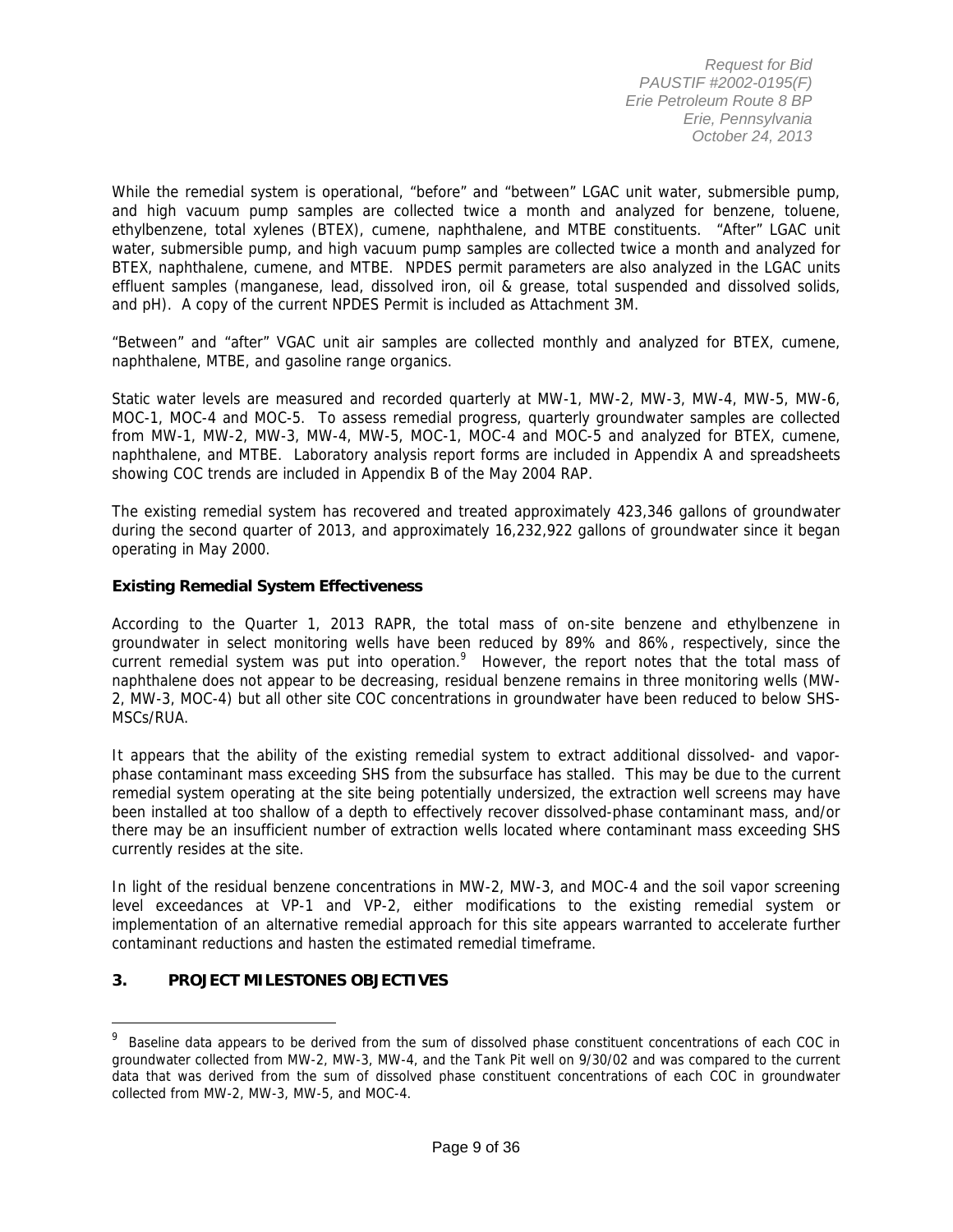The Solicitor seeks competitive, fixed-price bids and SOW to complete the ten (10) milestones outlined below and for successfully attaining the Solicitor's selected remediation goals for soil, soil vapor and groundwater. Consequently, each bidder is identifying its proposed SOW to "close" this site under Chapter 245 consistent with PADEP Act 2 standards, and obtain an associated ROL from the PADEP. To be deemed responsive, each bid must address in detail each of the RFB milestones, including describing the bidder's understanding of the conceptual site model and how that model relates to the bidder's proposed approach. Recommendations for changes/additions to the RFB outline shall be discussed, quantified, and priced separately; however, **failure to bid the RFB** milestone format "**as is" may result in a bid not being considered.**

This solicitation requests a fixed price guaranteed cost-to-close bid for achieving the selected remediation standards by using the bidder's recommended course of action through the completion of the specific milestones defined in this RFB. Again, the desired result or project goal is to "close" the site under Pennsylvania Act 2 and obtain an associated relief of liability from PADEP by demonstrating attainment of residential SHS-MSCs/RUA for soil (already completed), attainment of residential used-aquifer SHS-MSCs/RUA for groundwater, and addressing soil vapor exceeding applicable screening values. To be deemed responsive, each bid must respond in detail to each of the milestones (see following), including describing the bidder's understanding of the conceptual site model and how that model relates to the bidder's proposed approach to executing the SOW. Any recommendations for changes/additions to the SOW can be discussed, but are to be discussed, quantified, and priced separately. Subsequent to bid award, any modification of the selected consultant's SOW will require prior written approval by the Solicitor **and PAUSTIF** through its third-party administrator, and may require PADEP pre-approval.

Because this RFB includes results-oriented fixed price milestones, each bid response must contain a higher level of project-specific details, which will allow the Solicitor and PAUSTIF to accurately assess each bid and differentiate among them (see further discussion below). In reviewing responses to this RFB, the bid review committee will use the following criteria (questions) to assess whether bids are technically sound:

- Does the bid demonstrate that the bidder has an understanding of existing site conditions (COC mass distribution with the subsurface, site geology and hydrogeology, etc.)?
- Does the bid demonstrate that bidder has an understanding of site-specific regulatory and permitting issues?
- Does the bid demonstrate that the bidder has an understanding of individual milestone objectives as well as the overall project goal?
- Does the bid present an appropriate remedial solution that uses quantitative physical and laboratory data to document and confirm remedial progress?
- Is the remedial solution presented reasonably capable of achieving site closure in conformance with PADEP guidance and PA Code, Title 25, Chapter 245 within a reasonable timeframe?
- Does the bid provide a convincing argument that the proposed remedial technology (or combination of technologies) will be effective, will be efficient, and will ultimately achieve all project goals with the lowest cost-to-closure using SHS-MSCs/RUA under Act 2?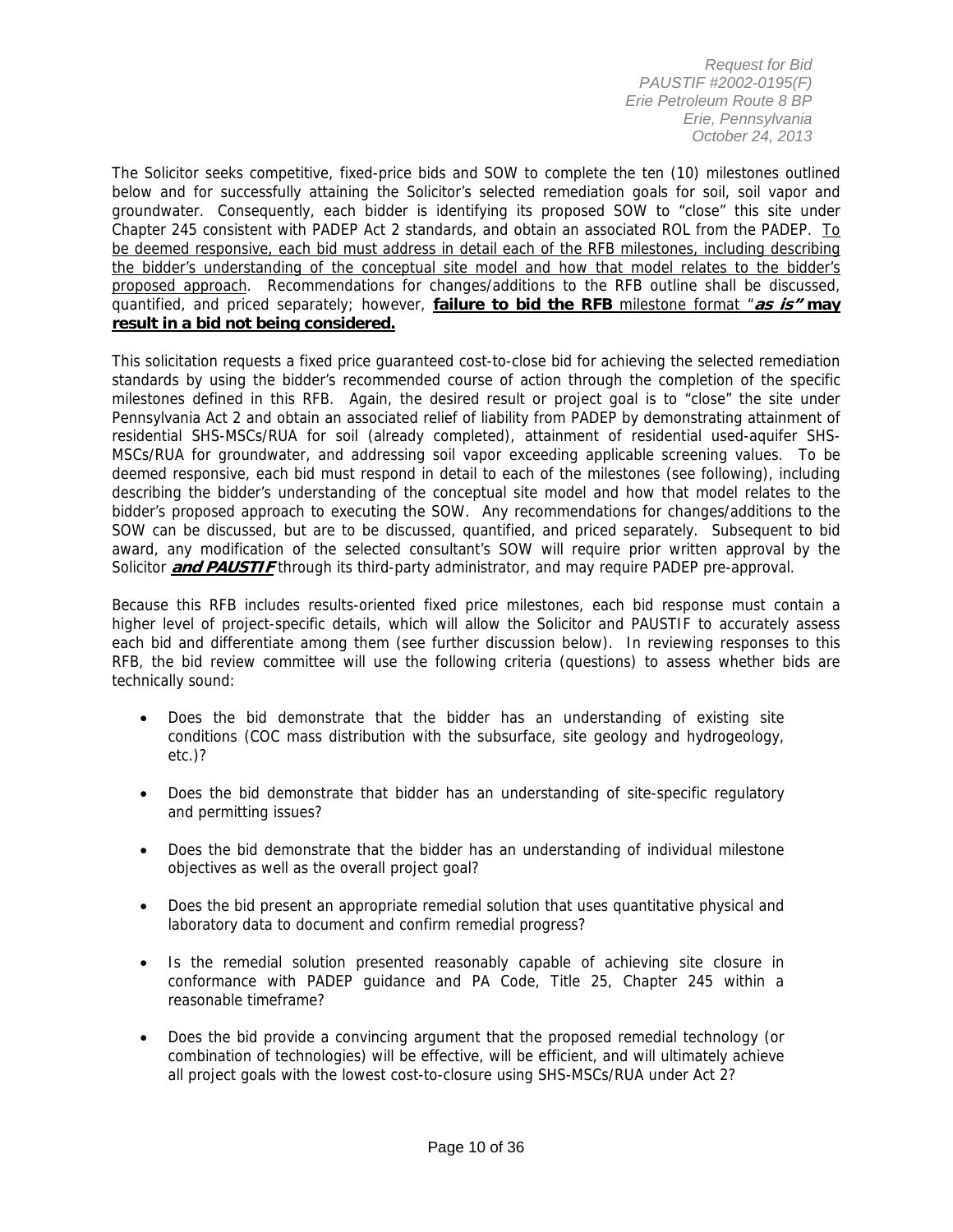Each bidder should carefully review the existing site information provided in the attachments to this RFB and seek out other appropriate sources of information to develop their response to this RFB. Nothing stated or implied within this RFB shall be construed as an endorsement by the Solicitor or by PAUSTIF of a particular remedial technology or remedial solution for the site, including continued use or disuse of any components of the existing remedial system.

The bidder's approach to achieving closure of this site under PA Act 2 and an associated relief of liability from PADEP shall be in accordance with generally accepted industry standards/practices and all applicable federal, state, and local rules, regulations, guidance, and directives. The latter include, but are not necessarily limited to meeting the requirements of the following:

- The Storage Tank and Spill Prevention Act (Act 32 of 1989, as amended),
- Pennsylvania Code, Title 25, Chapter 245 Administration of the Storage Tank Spill Prevention Program,
- The Land Recycling and Environmental Remediation Standards Act of 1995 (Act 2), as amended),
- Pennsylvania Code, Chapter 250 Administration of Land Recycling Program,
- Pennsylvania's Underground Utility Line Protection Law, Act 287 of 1974, as amended by Act 121 of 2008, and
- Pennsylvania's Engineer, Land Surveyor and Geologist Registration Law, P.L. 913, No. 367 Cl. 63.

Each bid must provide the Solicitor and PAUSTIF with a schedule that begins with execution of the fixedprice Remediation Agreement with the Solicitor and ends with site closure under Pennsylvania Act 2 (and the associated relief of liability from PADEP). Schedules must also indicate the start and end of each of the milestones specified below, and indicate the timing of all proposed key milestone activities. Schedules must also specify no less than two weeks for the Solicitor and PAUSTIF to review and comment, on the Revised SCR and/or new RAP documents that will be submitted to PADEP. As appropriate, bid schedules must include time to address any comments received from PADEP on the Revised SCR and/or a new RAP.

Bidders should note that this solicitation requests a fixed-price bid for several specific tasks defined in this RFB and for successfully attaining the Solicitor's selected remediation goals for soil and groundwater. Consequently, each bidder is identifying its proposed SOW to "close" this site under Chapter 245 consistent with PADEP Act 2 standards, and obtain an associated relief of liability from the PADEP. Therefore, because **this is a results-oriented remediation bid solicitation, each bid response must detail the approach and specific methods for achieving the milestone objectives. In other words, there is a premium on thoroughly describing the bidder's understanding of the site conditions along with the conceptual site model, and how that model relates to the bidder's proposed approach to attaining the objectives of each milestone**. Furthermore, each bid will need to contain a higher level of project-specific details sufficient for the Solicitor and PAUSTIF to accurately assess each bid and differentiate among them. Each bidder should keep in mind that the quality of the technical approach is emphasized with these results-oriented bid solicitations as compared to bids submitted in response to solicitations that define the work scope with greater specificity (often referred to as Defined SOW RFBs). Conversely, while cost remains a significant factor in the evaluation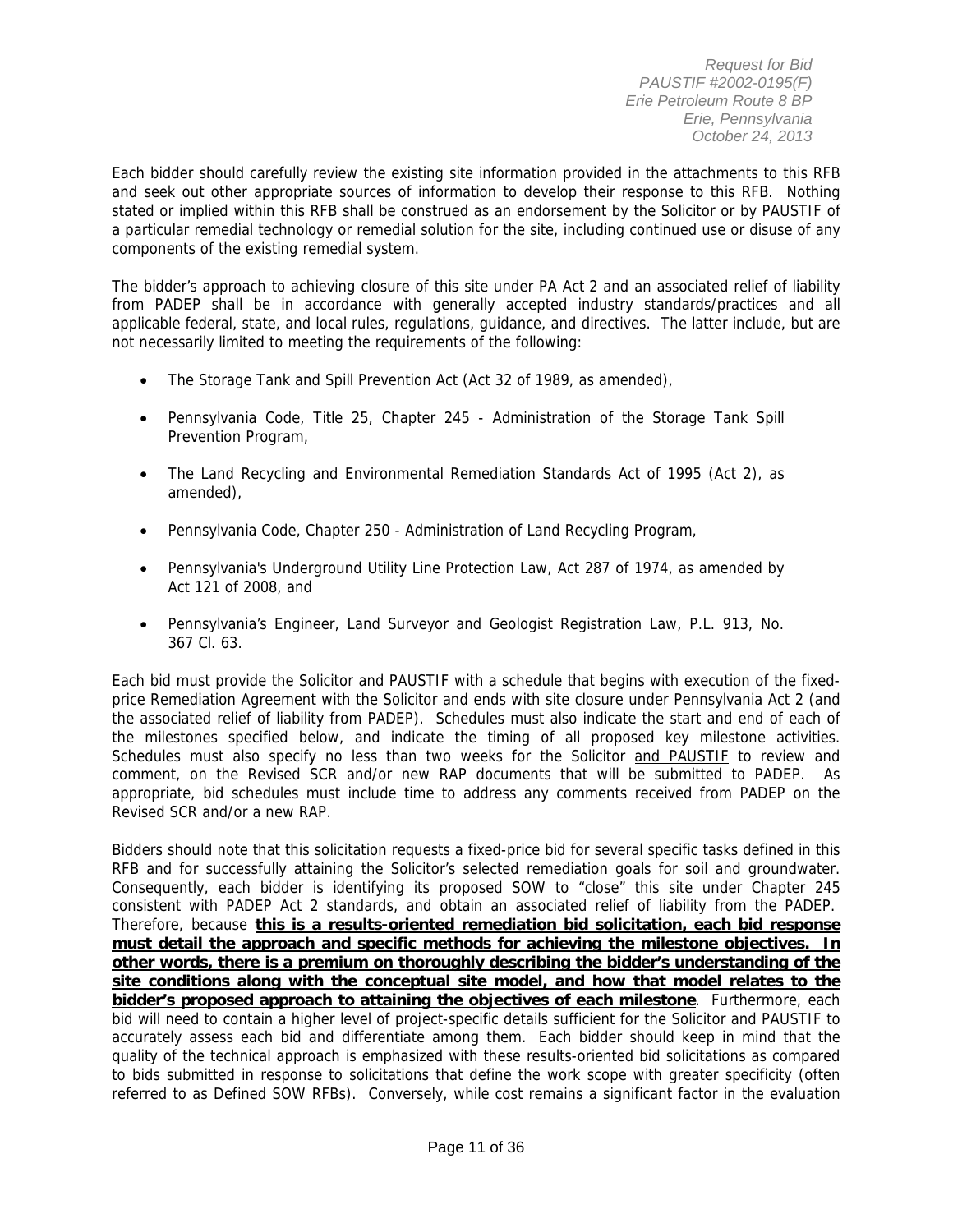of guaranteed cost-to-close bids, the emphasis on cost is reduced *in comparison to* the evaluation of the bid for a Defined SOW RFB. At the same time, the Solicitor and PAUSTIF recognize that each bidder may propose a unique path forward for a given site within the general framework of the milestones specified below.

During completion of the milestone objectives specified below and throughout implementation of the project, the selected consultant shall:<sup>10</sup>

- Conduct necessary, reasonable, and appropriate project planning and management activities until the project (fixed-price agreement) is completed. Such activities may include Solicitor communications/updates, meetings, record keeping, subcontracting, personnel and subcontractor management, quality assurance/quality control, scheduling, and other activities (e.g., utility location, etc.). Project planning and management activities will also include preparing and implementing plans for Health and Safety, Waste Management, Field Sampling/Analysis, and/or other plans that may be required by regulations or that may be necessary and appropriate to complete the SOW, and shall also include activities related to establishing any necessary access agreements. Project planning and management shall include identifying and taking appropriate safety precautions to not disturb site utilities, including, but not limited to, contacting Pennsylvania One Call as required prior to any ground-invasive work.<sup>11</sup> As appropriate, project management costs shall be included in each bidder's pricing to complete the milestones specified below.
- Be responsible for coordinating, managing and completing the proper management, characterization, handling, treatment, and/or disposal of all impacted soils, water, and derivative wastes generated during the implementation of this SOW. The investigationderived wastes, including purge water shall be disposed of in accordance with standard industry practices and applicable laws, regulations, guidance, and PADEP directives. Waste characterization and disposal documentation (e.g., manifests, chain of custody forms, etc.) shall be maintained and provided to the Solicitor upon request. All investigation-derived wastes shall be handled and disposed of per PADEP's Regional Office guidance. It is the selected consultant's responsibility to conform with current PADEP Regional Office guidance requirements in the region where the site is located.
- Be responsible for providing the Solicitor and facility operator with adequate advance notice prior to each visit to the property. The purpose of this notification is to coordinate with the Solicitor and facility operator to ensure that appropriate areas of the property

As such, all bids shall include the fixed costs of these activities and associated functions within the pricing for applicable milestones.

<sup>&</sup>lt;sup>11</sup> Pennsylvania's Underground Utility Line Protection Law, Act 287 of 1974, as amended by Act 121 of 2008 (the "Act"); OSHA Standard 1926.651 (revised 1990); the Federal Pipeline Safety Act of 1968, as amended, protecting underground liquid (CFR 49 Part 195) and natural gas (CFR 49 Part 192.614) pipelines; and the National Electric Safety Code, ANSI C-2 (revised 1997); require anyone who engages in any type of excavation or demolition, (see the Act for definition of excavation), to provide advance notice. In Pennsylvania, the Act requires "notice in the design or planning phase of every work operation that involves the movement of earth with powered equipment. This notice is not less than 10 or more than 90 business days before final design approval. In the Construction phase of a work operation involving movement of earth with powered equipment or explosives the notice required is at least 3 business days but not more than 10 business days prior to actual excavation." The Pennsylvania One Call website is www.paonecall.org.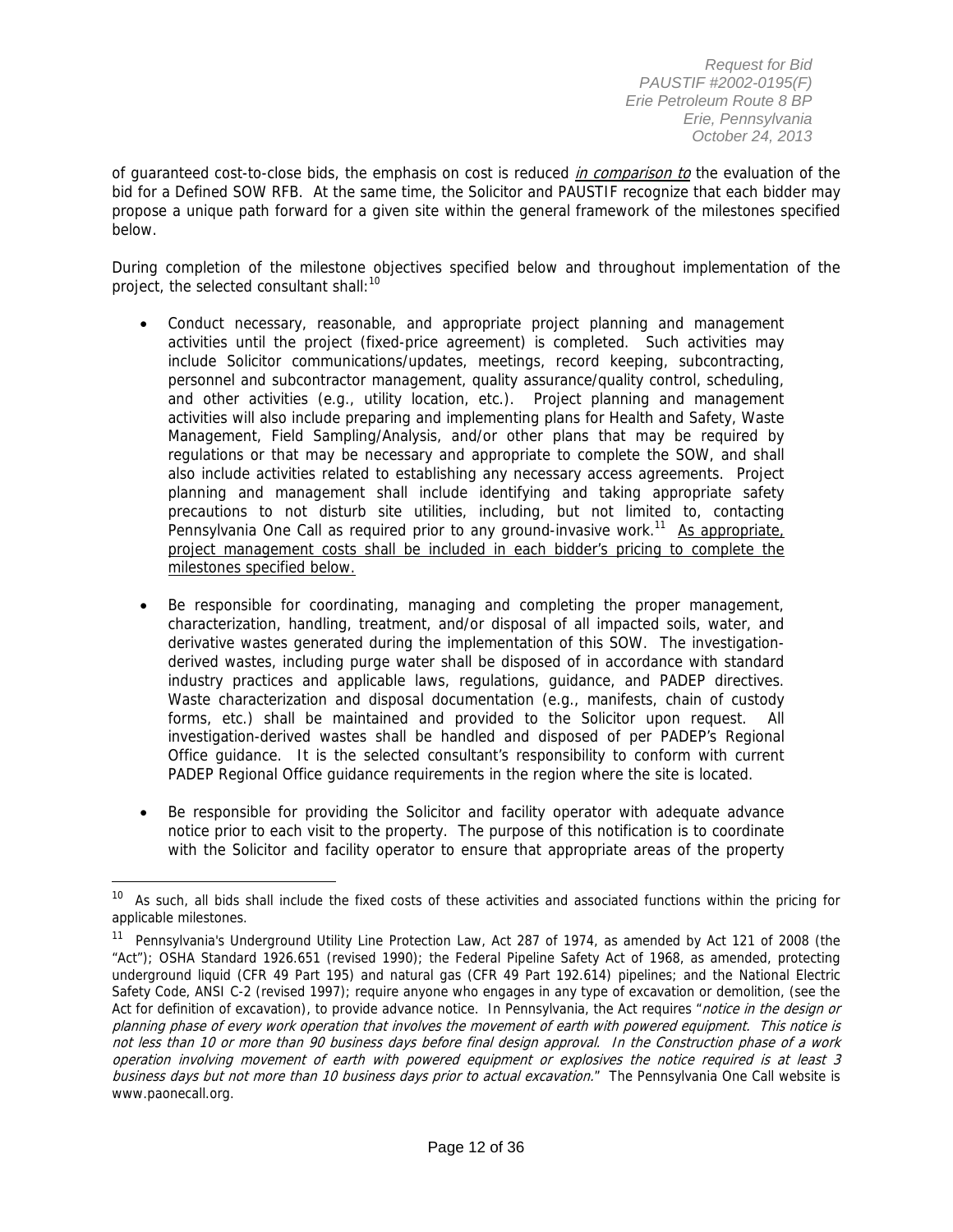are accessible. Return visits to the site will **not** constitute a change in the selected consultant's SOW or compensation under the fixed-price Remediation Agreement.

 Be responsible for keeping all site monitoring wells, recovery wells, and vapor monitoring points in good condition, with each well properly sealed and locked in-between each monitoring/sampling event. The selected consultant is responsible for repairing any seals or locks that become defective during the period of this Fixed-Price Agreement at its expense. Any request for Fund reimbursement of the reasonable costs to repair or replace a well will be considered on a case-by-case basis.

#### **Milestone A Series – Temporary O&M and Winterization of the Existing Remedial System**

Under this milestone, bidders shall provide a firm fixed price to operate and maintain the existing on-site remedial system starting 14 days after the associated Remediation Agreement is executed and ending within 30 days following the PADEP's approval of the bidder's proposed remedial solution for the site, at which time the implementation of the new remedial solution shall begin under Milestone F below. As such, in submitting a bid, it is assumed that the bidder has reviewed the accompanying documents and is reasonably knowledgeable of the safety, regulatory, operational, maintenance, permit compliance (e.g. NPDES discharge permit sample collection, analysis, and reporting), inspection requirements, access, and costs associated with O&M of the existing on-site remedial system.<sup>12</sup> An opportunity to ask questions and inspect/photograph the remedial equipment and controls will be provided during the mandatory on-site pre-bid meeting (see Section 7 below).

Once PADEP has approved a revised remedial solution for the site (as submitted under Milestone E) and its implementation has begun (under Milestone F), bidders shall winterize the components of the existing remedial system that will not be incorporated in or made use of as part of the revised remedial solution under Milestone A. Winterization shall consist of all work necessary to de-energize and protect the unused elements of the existing remedial system while they are not being used up to the time all remedial system components are removed from the site (i.e., Milestone J). This work may include, but may not be necessarily limited to the following: draining water from all equipment, tanks, and pipelines; de-energizing, locking-out, and tagging-out all associated hydraulic, pneumatic, and electrical systems (etc.); repairs to the remediation shed; proper disposal of all associated wastes, debris, and trash; and securing all such equipment and systems (recovery wells, equipment, treatment building, etc.) from potential theft or vandalism.

For bidding purposes, **all bidders shall assume that they will operate and maintain the existing on-site remedial system for three (3) quarters**, and that the quoted quarterly O&M unit rate will apply should there be an increase or decrease in the length of time that the existing on-site remedial system needs to be operated and maintained prior to implementing the new remedial solution. In addition, all bidders shall assume that the existing remedial system will be winterized once. Again, these bid requirements regarding O&M and winterization of the existing remedial system shall be assumed by all bidders whether or not the bidder intends to use part or all of the existing remedial system in their proposed remedial solution for the site (i.e., Milestone F).

#### **Milestone B Series – Installation of Point of Compliance Groundwater Monitoring Wells, Millcreek Surface Water Sampling, and Quarterly Groundwater Monitoring and Reporting**

 $12$  Treated effluent from the existing remedial system is discharged via a NPDES permit.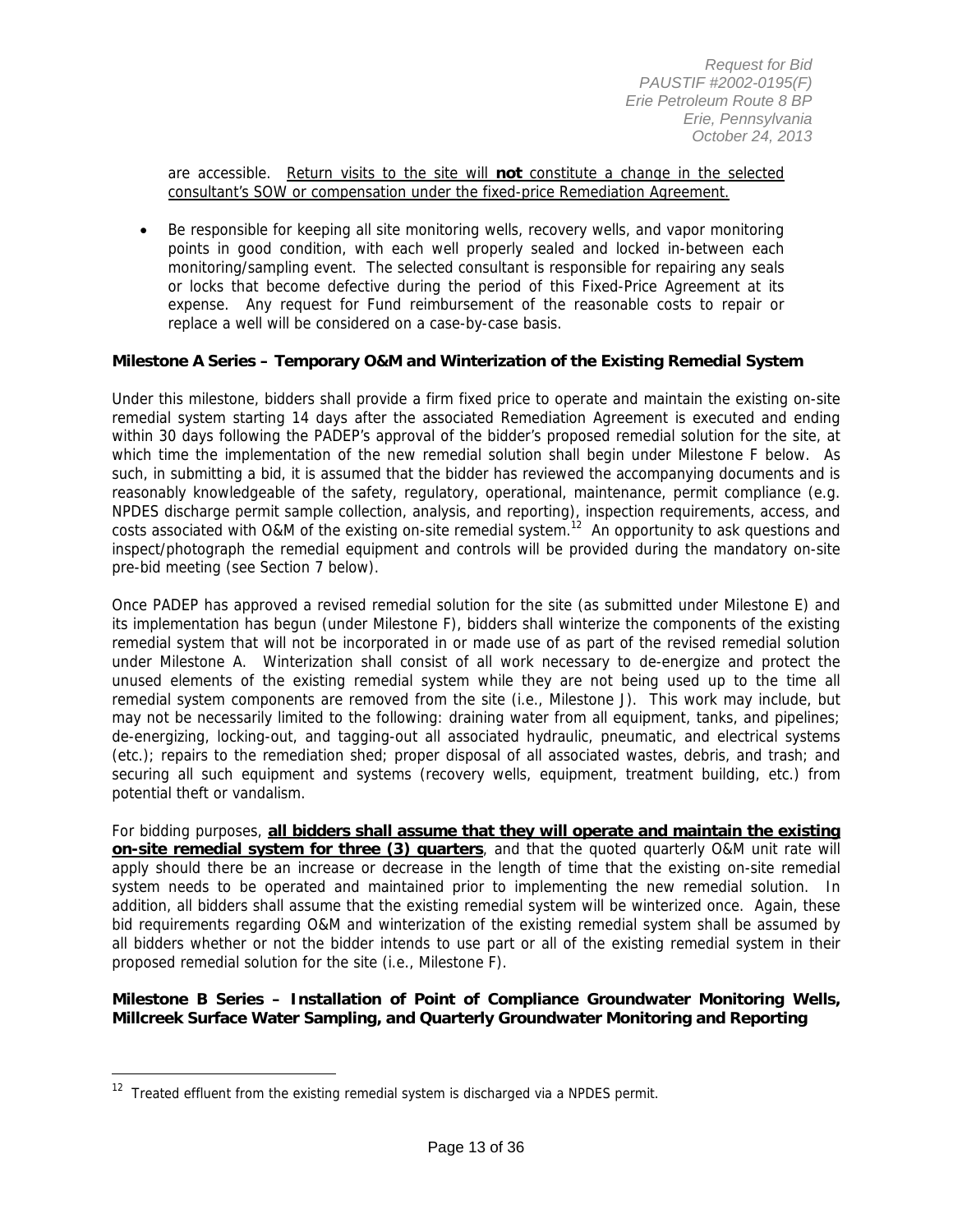**Milestone B1 - Installation of Point of Compliance Groundwater Monitoring Wells.** Under this milestone, bidders shall provide a firm fixed-price cost for installing two (2) additional on-property POC groundwater monitoring wells. Based on comments made by the PADEP Case Manager in his 5/14/13 email (see Attachment 3M) to the consultant of record, it would appear appropriate that the new POC groundwater monitoring wells be located near the southwestern property boundary adjacent to Wattsburg Rd. (SR 8), downgradient of MW-2 and MW-3.

Each bidder shall independently consider the final locations of the POC groundwater monitoring wells relative to the location of buried utilities; bidders own interpretation of historical groundwater flow variations, configuration of the dissolved-phase plume, and perception of data gaps. However, it would appear appropriate that the final locations of the new POC wells be situated close to Wattsburg Rd. (SR 8) on the Subject Property. Each bidder must show their proposed locations for the additional groundwater monitoring wells on a site drawing and provide their rationale for those locations in their bid response.

The objectives for installing additional wells at the POC at this site are to: (a) further delineate the extent of dissolved-phase contaminants in groundwater; (b) refine the interpretation of groundwater flow; (c) facilitate contaminant fate-and-transport modeling; (d) evaluate natural attenuation processes; and (e) provide for POC monitoring. Should additional wells be needed to accomplish delineation of the dissolved-phase plume, bidders shall provide an all-inclusive unit cost on the Standardized Bid Form (Attachment 2) for borehole advancement, logging and screening, well installation, materials, well development, waste management and disposal.

Borings for the two on-property POC overburden monitoring wells shall be advanced to intersect the water table aquifer intercepted by existing on-property monitoring wells, which is expected to be present at depths of between 5 and 11 feet below grade based on the existing groundwater elevation data. For cost estimating purposes, bidders shall assume that each of the two (2) well borings will attain a depth of 15 feet below grade (30 total vertical linear feet of well installation). In addition, bidders shall provide an all-inclusive per foot unit cost on the Standardized Bid Form (Attachment 2) should additional or less drilling footage / well installation be required. The per foot unit cost shall include borehole advancement, logging and screening, well installation and materials, and waste management / disposal.

Each bidder shall describe the methods used to advance the well borehole including total depth of the boring and well construction details.<sup>13</sup> Drill cuttings returned to the surface shall be examined in the field and described for lithology, groundwater occurrence, and potential staining/odor indicative of hydrocarbon contamination. Although the bid shall assume no soil samples will be collected from the monitoring well boreholes for laboratory analysis, the soil cuttings shall be screened in the field with a PID and PID readings will be recorded on the boring / well construction logs.

The additional POC groundwater monitoring wells shall be constructed in accordance with the PADEP Groundwater Monitoring Guidance Manual. Bidders shall assume constructing each well with 2-inch diameter Schedule 40 PVC casing and well screen. Final construction for the two monitoring wells must ensure that the screened interval intersects the water table surface and accounts for seasonal groundwater fluctuations.<sup>14</sup> For cost comparison purposes, bidders shall assume 8 feet of well screen, 0.010-inch slot-size screen.

<sup>&</sup>lt;sup>13</sup> Although borehole collapse is not anticipated based on the clay-rich and relatively thin soil horizon, bidders should consider the use of a multi-capacity drilling rig capable of auger / air rotary drilling in the unexpected event of borehole instability.

<sup>&</sup>lt;sup>14</sup> If a bidder believes additional monitoring wells are needed to assess the shallow perched water-bearing zone at the POC, additional details in support of installing such wells along with a fixed price cost should be provided in the proposal as an optional task.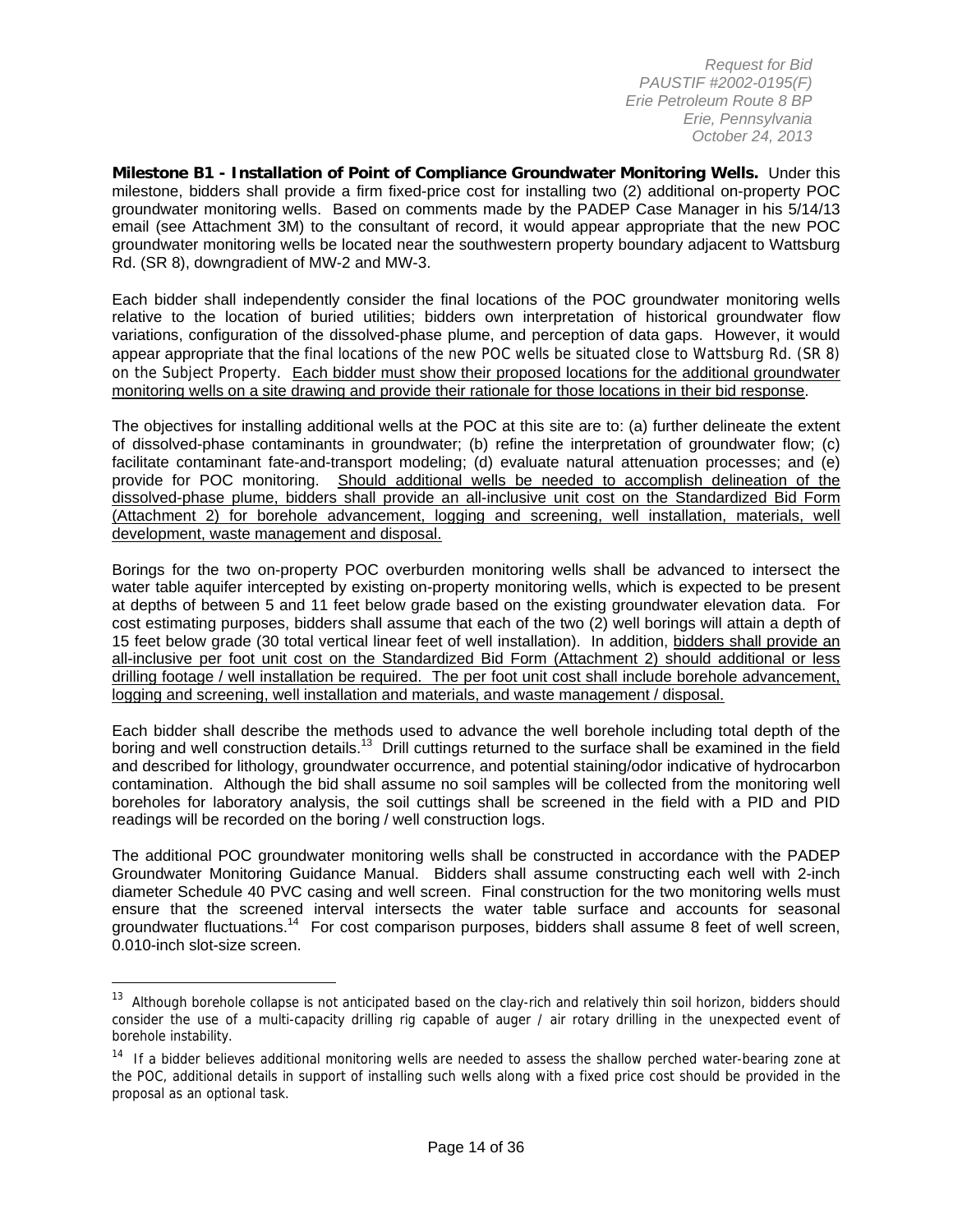Annulus materials shall consist of a filter-pack of silica sand extending to a height of approximately two feet above the top of the screen section overlain by a minimum 3.0 feet thick hydrated bentonite pellet seal. The remaining annulus shall be filled with a cement / bentonite slurry to within approximately onefoot below grade. Bidders shall assume surface finishing consisting of an expandable locking cap fitted to the top of the PVC riser and a flush-mounted traffic-rated manhole with a bolt-on lid. The flush-mounted manholes shall be set into a 2 ft. by 2 ft. concrete pad.

Each bidder's fixed-price cost for this task shall describe the proposed well construction specifications along with rationale and also shall account for: (i) identifying subsurface utilities and other buried features of concern including, but not necessarily limited to, contacting PA One Call and clearing each borehole location to a minimum depth of 5 feet using vacuum excavation or hand auger; (ii) well development activities; (iii) management and disposal of investigation derived wastes (IDW); and (iv) professional surveying of the new well locations and top-of-casing elevations. Well drilling/installation and development activities along with supporting documentation (e.g., waste manifests, boring logs and well construction details, etc.) shall be documented in the Revised Site Characterization Report (Milestone C). Bidders shall manage groundwater generated by the drilling and well development activities in accordance with standard industry practices and applicable laws, regulations, guidance, and PADEP directives.

**Milestone B2 - Millcreek Surface Water Sampling.** Under these milestones, bidders shall provide a firm fixed price to conduct four (4) consecutive quarterly surface water sampling events from the surface water drainage tributary "Millcreek" which is located adjacent to the southeastern side of the subject property. Surface water sampling events shall include the collection of three (3) surface water samples and appropriate QA/QC samples, and shall be performed in conjunction with routine quarterly groundwater monitoring events. Bidders should note that surface water sampling of Millcreek was specifically requested by the PADEP Case Manager, Jack Ashton (see Attachment 3M). Each of the four quarterly surface water steam sampling events will be collected from the following three locations:

- i) *Adjacent to the northeast corner of the subject property* This surface water sample will serve as a representative upstream and background sample data point;
- ii) Adjacent to MW-1 This surface water sample will serve as a representative mid-stream data point for the subject site;
- iii) *Adjacent to MW-MOC-5* This surface water sample will serve as a representative downstream data point for the subject site.

Bidders are encouraged to refer to appropriate guidance documents (USEPA, PADEP) on appropriate surface water sampling methods and protocols. At a minimum, the following surface water sampling protocols shall be employed at the site:

- Surface water samples shall be initiated at the downstream sampling point, followed by the mid-stream sampling point, and ending with the upstream sampling point. This sampling methodology will likely ensure that the samples will be free of organic debris originating from upstream disturbance of the streambed;
- The sampler collecting the surface water samples shall be positioned downstream of the sample bottle taking care not to introduce turbid surface water or organic debris into the sample; and
- Surface water and stream depth data shall be collected at each sample collection location and shall include the depth from the stream surface to the stream bed.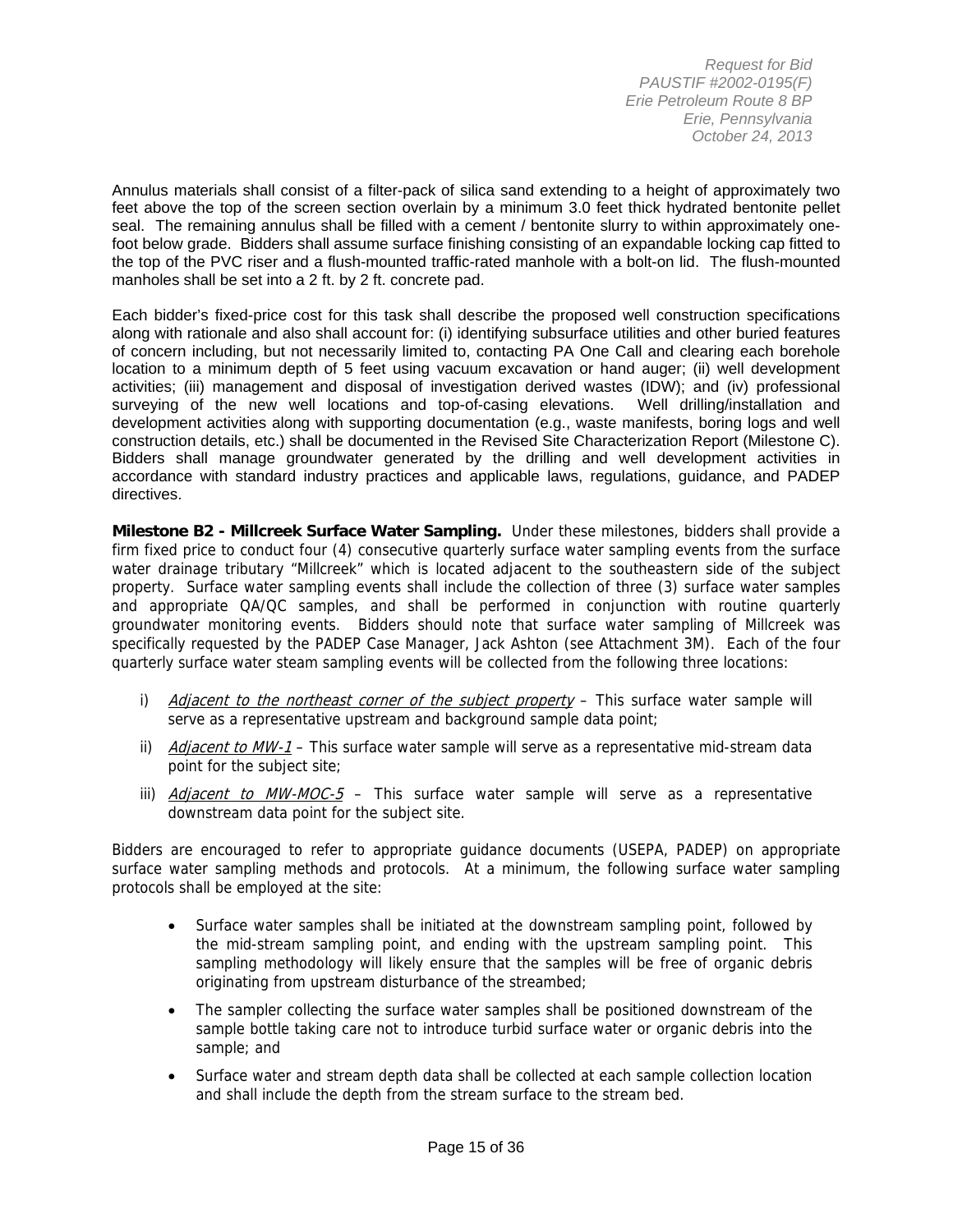Each surface water sample collected from the three locations listed above shall be analyzed for the pre-March 2008 PADEP short-list for unleaded gasoline.<sup>15</sup> Samples are to be analyzed by a PADEP-accredited laboratory using USEPA Method SW-846 8260B, with achieved method detection limits that are below the individual SHS-MSCs/RUA for each analyte. Appropriate quality assurance/quality control (QA/QC) samples shall also be collected and analyzed for the same parameters as part of each event.<sup>16</sup>

The results of each quarterly surface water sampling event shall be documented in separate quarterly RAPRs (see below). In addition, surface water data shall also be documented in the Revised SCR (RSCR) or the Revised RAP (RRAP) (i.e., Milestones C and E).

**Milestone B3 - Quarterly Groundwater Monitoring and Reporting.** Under these milestones, bidders shall provide a firm fixed price to complete quarterly groundwater gauging, sampling, and reporting events at the site. This milestone shall commence immediately following execution of the Remediation Agreement and shall terminate with RRAP implementation.17 For bidding purposes, **all bids shall assume three quarterly gauging, sampling, and reporting events under Milestone B3,** and the quoted quarterly event unit rate will apply should there be an increase or decrease in the number of quarterly events actually required prior to implementing Milestone F4 below.

Each quarterly event shall include gauging the depth to groundwater (and SPH, if present) in all existing on- and off-property groundwater monitoring wells prior to purging any of the wells for sampling. Groundwater-level measurements shall be converted to groundwater elevations consistent with the current (i.e., most recent) vertical datum used at the site to assess groundwater flow direction and hydraulic gradient. The following site wells are designated for sample collection and analysis during each quarterly groundwater monitoring event: MW-1, MW-2, MW-3, MW-4, MW-5, MOC-1, MOC-4, MOC-5, RW-1, RW-2, RW-3, RW-4, and the two new POC wells (Milestone B1). Each monitoring well designated for sample collection shall be purged and then sampled in accordance with PADEP Groundwater Monitoring Guidance Manual, other applicable PADEP guidance and directives, and standard industry practices. Recovery wells (RW-1, RW-2, RW-3, and RW-4) shall be deactivated for a period of three (3) days before groundwater monitoring is conducted on those wells. Any well with a numerically quantifiable thickness of SPH shall not be purged or sampled. Bidders shall manage equipment decontamination fluids and groundwater generated by the well purging and sampling activities in accordance with standard industry practices and currently applicable laws, regulations, guidance, and PADEP directives regardless of how purge water was managed historically at this Site.

Each groundwater sample collected from the 14 wells listed above shall be analyzed for the pre-March 2008 PADEP short-list for unleaded gasoline.18 Samples are to be analyzed by a PADEP-accredited laboratory using USEPA Method SW-846 8260B, with achieved method detection limits that are below the

<sup>&</sup>lt;sup>15</sup> Parameters include: BTEX, isopropylbenzene (cumene), methyl-tert-butyl ether (MTBE), and naphthalene, excluding 1,2,4-trimethylbenzene and 1,3,5-trimethylbenzene.

<sup>&</sup>lt;sup>16</sup> Each bidder's approach to implementing Milestone B2 shall clearly identify the number of sampling events, number of stream samples per event, sampling method(s), QA/QC measures, analytes, and other key assumptions affecting the bid price.

 $17$  The first quarterly event conducted under Milestone B3 shall be timed to continue the pre-existing sequence of quarterly groundwater monitoring events without disruption.

<sup>18</sup> Parameters include: BTEX, isopropylbenzene (cumene), methyl-tert-butyl ether (MTBE), and naphthalene, excluding 1,2,4-trimethylbenzene and 1,3,5-trimethylbenzene.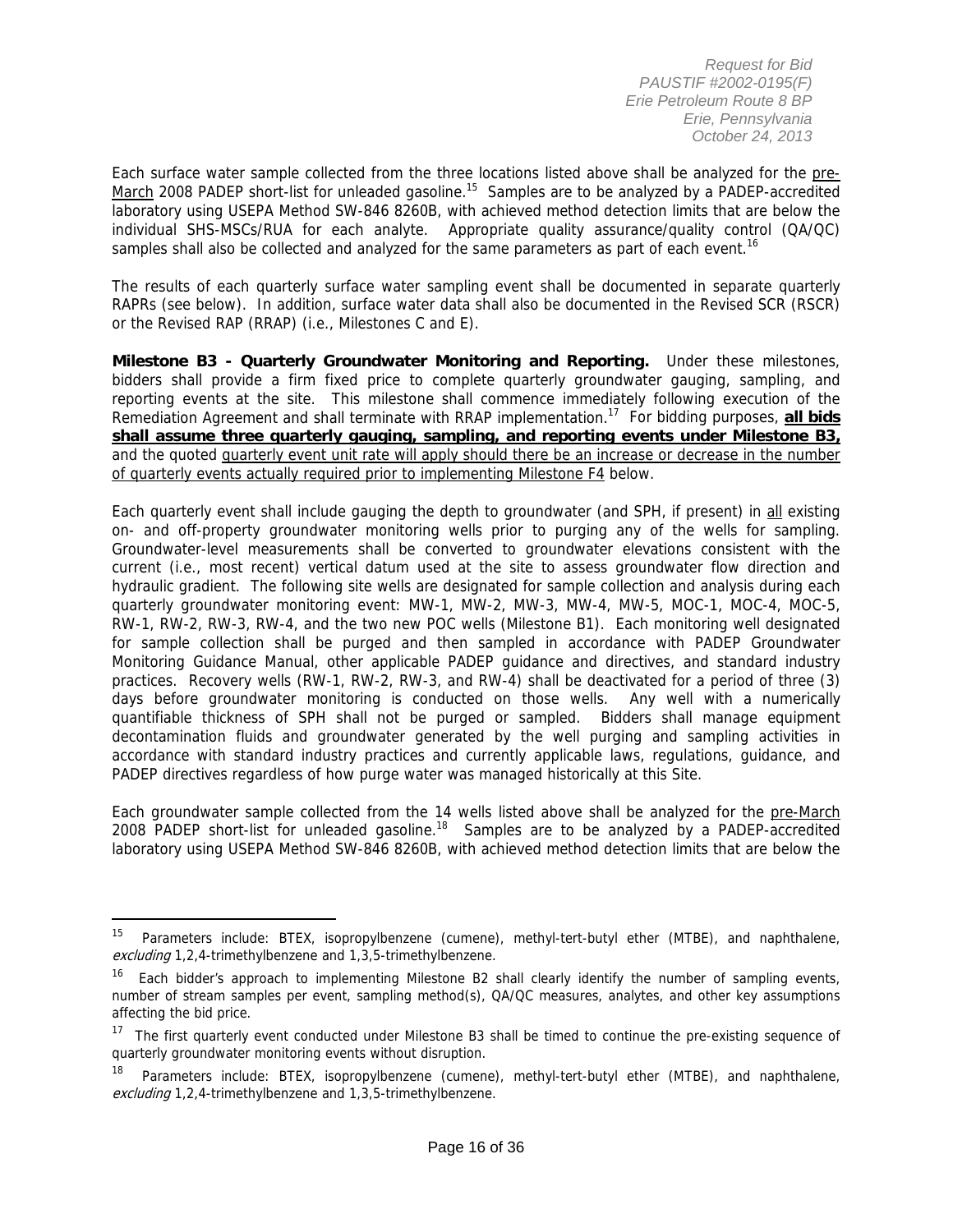individual SHS-MSCs/RUA for each analyte. Appropriate quality assurance/quality control (QA/QC) samples shall also be collected and analyzed for the same parameters as part of each event.<sup>19</sup>

Each groundwater purge and sampling event shall also include collection of the following field parameters: temperature, pH, specific conductance, dissolved oxygen (measured *in-situ*), and oxidation/reduction potential.

The results of each quarterly groundwater gauging and sampling event shall be documented in separate quarterly RAPRs (see below). In addition, any such available data shall also be documented in any Revised SCR (RSCR) or the Revised RAP (RRAP) (i.e., Milestones C and E).

Each quarterly RAPR shall be prepared and submitted for PADEP review in accordance with standard industry practices and applicable laws, regulations, guidance, and PADEP directives. Each quarterly RAPR shall be signed and sealed by a Professional Geologist registered in the Commonwealth of Pennsylvania. Finally, each quarterly report shall (a) provide all the data generated during the reporting period, (b) be complete and concisely organized, and (c) contain at least the following elements:

- As applicable, a summary of site operations and remedial progress made during the reporting period that addresses whether or not the degree of remedial progress is reasonably "on track" to achieve a timely and cost-effective Site closure consistent with the selected remediation goals.
- All data collected from the monitored wells, including the depth to groundwater and thickness of any free product encountered.
- At least one groundwater elevation contour map per groundwater zone (shallow and intermediate if such hydrogeologic conditions exist at the site), that depicts an interpretation of groundwater flow direction.
- Tabulated historical quantitative groundwater analytical results, including results from the current quarter.
- The laboratory analytical report(s) for the samples collected during the current quarter.
- One site-wide iso-concentration contour map for each compound detected in groundwater at a concentration exceeding its SHS-MSCs/RUA within an individual groundwater zone (shallow or intermediate if such hydrogeologic conditions exist at the site) during the quarter. $20$
- For each well that has exhibited concentrations of the COC exceeding SHS-MSCs/RUA during the reporting period and/or during the previous year, a graphical depiction of historical key contaminant concentrations and groundwater elevations to provide an assessment of correlations between fluctuating water levels and contaminant concentrations. This assessment should specifically address whether observed dissolvedphase constituent concentration fluctuations may be related to changing hydrogeologic conditions.

Each bidder's approach to implementing Milestone B3 shall clearly identify the number of sampling events, number of wells/samples per event, well purging and sampling method(s), QA/QC, analytes, purge water disposal methods, and other key assumptions affecting the bid price.

<sup>&</sup>lt;sup>20</sup> All figures included in each quarterly report (e.g., site plan, groundwater elevation maps, dissolved plume maps, etc.) shall be available in electronic format to the Solicitor upon request.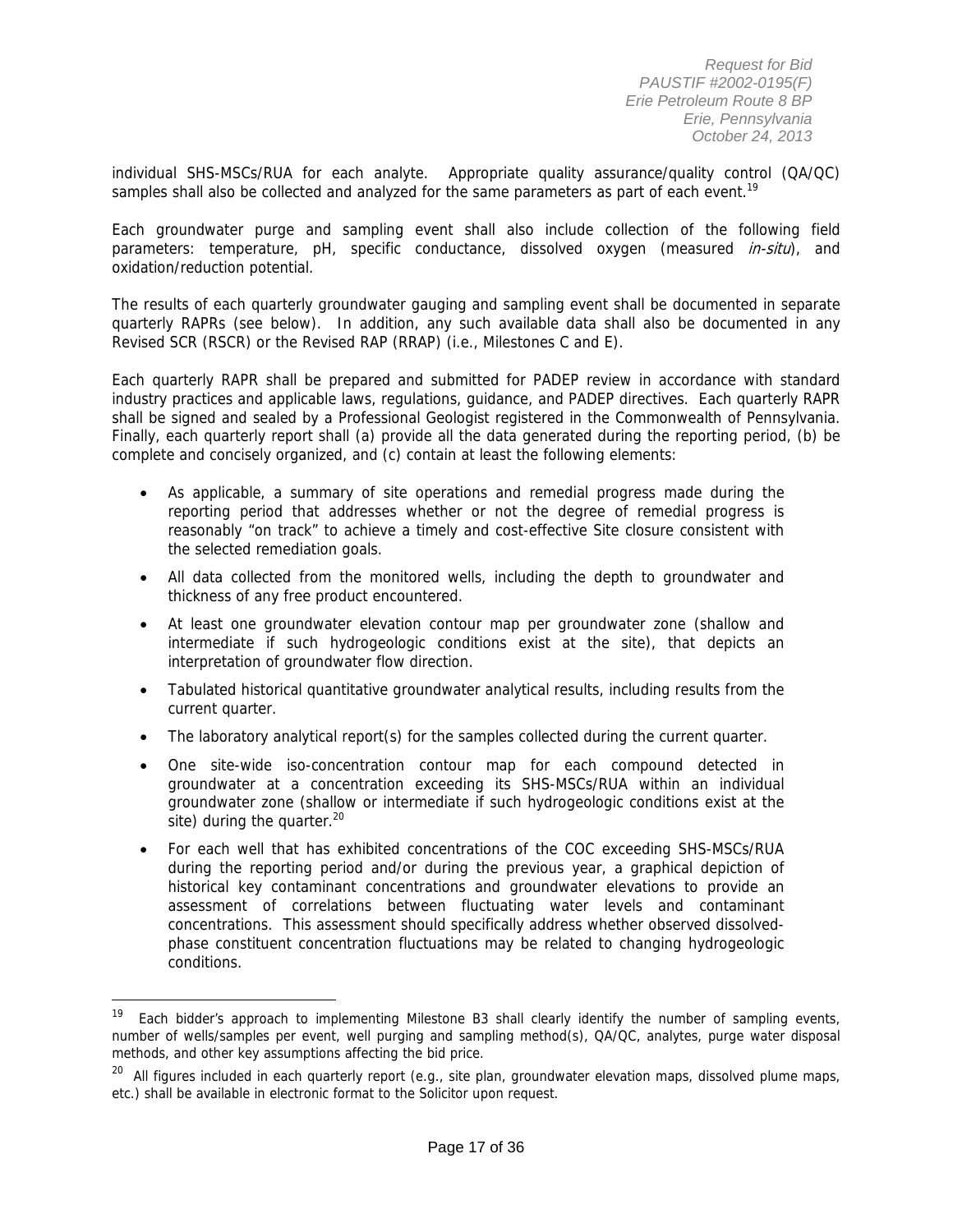- For each well that has exhibited concentrations of the COC exceeding SHS-MSCs/RUA during the current reporting period or historically, a graphical depiction of recent key contaminant concentration trends. Each quarter, contaminant concentration trend lines shall be calculated using at a minimum, the previous two-years of analytical data (or data collected after the active remediation has been initiated, if applicable) to be plotted on an x-y scatter plot with a logarithmic scale. The exponential trend lines shall be projected forward in time to assess the pace of or projected timeframe for remediation to achieve attainment of the selected remediation standard(s).
- As applicable, a discussion of the data to offer an updated assessment whether these data are consistent with a stable, shrinking, or expanding plume and, therefore, whether or not the plume appears to be responding to the remedial action in a manner suggestive of a timely and cost-effective Site closure.
- Treatment and disposal documentation for waste generated during the reporting period.

PAUSTIF will only reimburse costs for necessary quarterly groundwater gauging, sampling, and reporting events actually completed under this milestone.

### **Milestone C – Site Characterization and Associated Revised Site Characterization Update Report**

This milestone provides bidders the opportunity to identify which additional site characterization work will be completed in advance of finalizing the remedial approach design and moving ahead with its implementation. Conducting supplemental investigative activities under this milestone is mandatory. PAUSTIF will be reimbursing up to \$10,000 for supplemental site characterization and reporting costs under this milestone. Bidders are to describe what supplemental site characterization will be completed, the rationale for the work and how the derived data will be used. For purposes of bidding, and to ensure consistent cost scoring of bids, each bidder will enter exactly \$10,000 as the bid price for Milestone C in the Standard Bid Cost Spreadsheet. PAUSTIF will only reimburse up to \$10,000 of reasonable and necessary costs for those tasks actually performed. The selected bidder must provide time and material documentation in addition to supporting documentation required (in Exhibit C of the executed Remediation Agreement) to support the requested reimbursement and completion of this milestone.

Bidders may use this opportunity to: 1) confirm any elements of the site characterization completed by a previous consultant; 2) address any perceived data gaps in the existing site characterization work; 3) assist in the evaluation and determination of remedial technologies and system design; 4) assist with refining the cleanup timeframe estimate and / or other reasons related to validating the bidder's remedial approach and design.

Bidders shall also use this task to complete and verify their site conceptual model and sustain their proposed remedial plan for the site. Bidders are to: (a) provide their technical rationale (basis) within the bid, along with supporting examples (as appropriate); (b) explicitly state what risks are perceived in relying upon the data previously collected; and (c) enter their fixed prices by subtask activity into the appropriate cells (Milestone C) of the Standardized Bid Form (Attachment 2). It is understood that the supplemental work scope that may be proposed by bidders under this milestone may vary considerably according to each bidder's site conceptual model and vision for site remediation. All proposed Milestone C activity shall be accompanied by the following:

 The purpose and need for each Milestone C activity specified in the proposed work scope.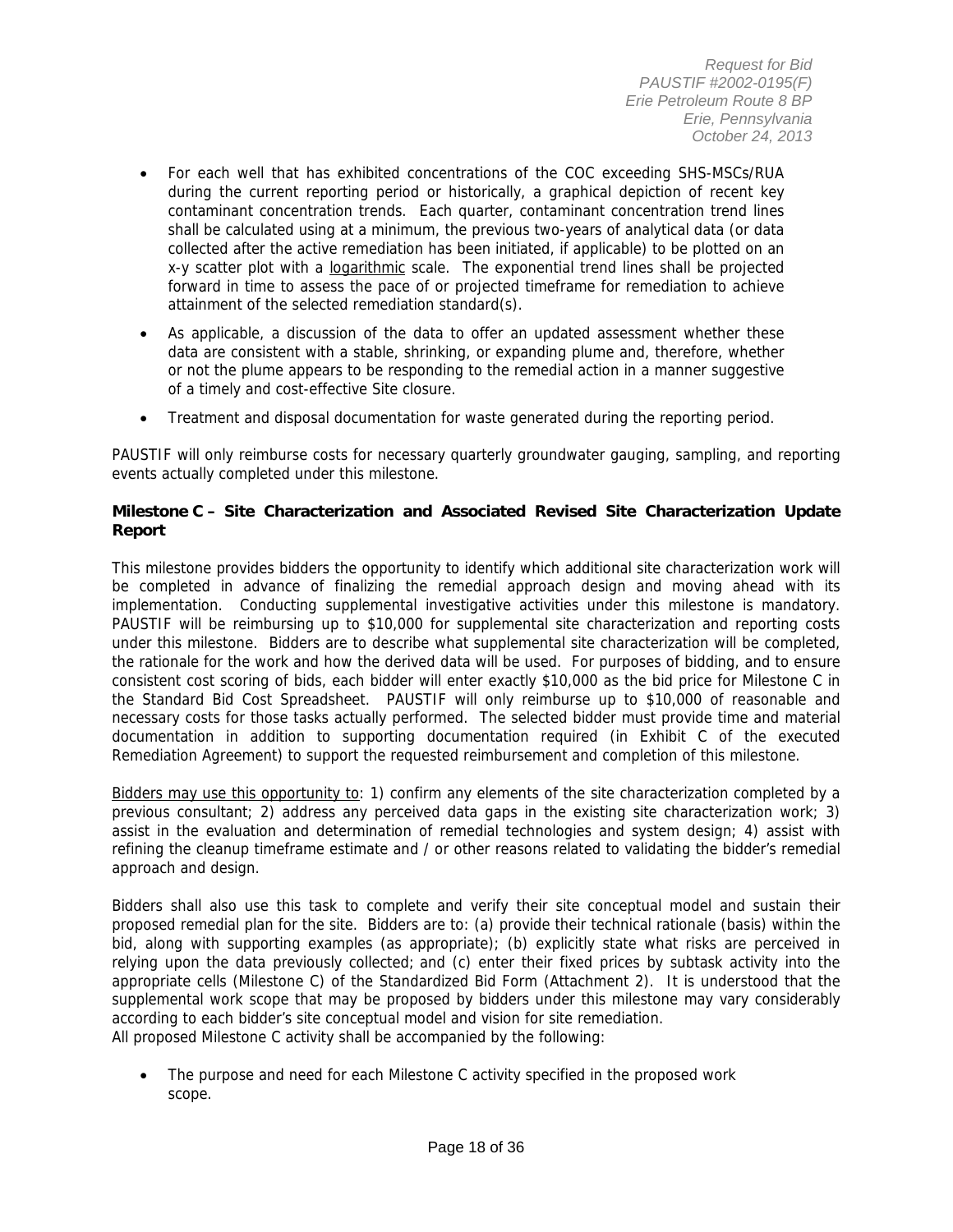- A detailed scope description of each activity, including the use of and incorporation of pre-existing Site data.
- The timing and schedule of each activity relative to the overall project schedule.
- A description of the anticipated results of each activity and how such results may impact the potential bidder's proposed conceptual remedial action plan.

The scope, purpose, and results of the supplemental site characterization activities conducted under Milestone C shall be documented in a RSCR, which shall be submitted to both the Solicitor and PAUSTIF in draft-form for review prior to its submission to the PADEP. Therefore, costs associated with the preparation, submittal, and approval of the RSCR are to be included in this milestone. Each bidder's project schedule for this milestone shall provide two weeks advance notice for Solicitor and PAUSTIF review of the draft RSCR. Consequently, the final RSCR shall address comments received from the Solicitor and PAUSTIF on the draft RSCR before the final RSCR is submitted to the PADEP. The RSCR shall be consistent (with regard to approach and level of effort) with the conceptual remedial action plan provided in the selected consultant's bid.

The resulting RSCR shall appropriately address and conform with the updates to 25 Pa. Code Chapter 250 that became effective January 8, 2011. The updates include changes to the regulated substances listed in the Statewide Health Cleanup Standard tables, a requirement to evaluate impacts due to vapor intrusion in accordance with the Department's guidance document titled "Vapor Intrusion into Buildings from Groundwater and Soil under the Act 2 Statewide Health Standard," and changes to certain SHS-MSCs/RUA for some unleaded gasoline short list constituents.<sup>21</sup>

### **Milestone D Series – Discretionary Pilot Testing and Reporting**

 $\overline{a}$ 

Under this milestone, a bidder has the option to provide a firm fixed price for pilot testing activities at the site deemed necessary and appropriate to collect the data it believes are necessary to assess or finalize the design of the remedial system (or approach) to be used at the site to efficiently close the site under Act 2, including addressing soil vapor screening values. This stage of the project is referred to as the "Pilot Test Off-Ramp" and is intended to protect the selected consultant and the Solicitor from being obligated to move forward with a remedial action that is not optimal or is expected to fail. Milestone D activities (if any) shall be conducted as soon as possible following the completion of Milestones B and C.

The selected consultant and the Solicitor are protected from being obligated to move forward with a remedial action under Milestones E and F if new **pilot testing data** is inconsistent with the Milestones E and F proposed remedial approach or the proposed remedial approach could be expected to fail based on new pilot study data from Milestone D Series. While the selected bidder will be under no obligation to cancel the Remediation Agreement if the pilot test results are outside the criteria or range specified in the bidder's RFB Solicitation response, the following are **the only possible outcomes associated with these unanticipated results:**

a. With advance Solicitor and PAUSTIF approval, the selected bidder may elect to modify the Milestones E and F remediation plan to accommodate the new pilot testing information and continue with the cleanup **at no additional cost**; that is, for

<sup>&</sup>lt;sup>21</sup> As noted earlier, parameters include: BTEX, isopropylbenzene (cumene), methyl-tert-butyl ether (MTBE), and naphthalene, excluding 1,2,4-trimethylbenzene and 1,3,5-trimethylbenzene.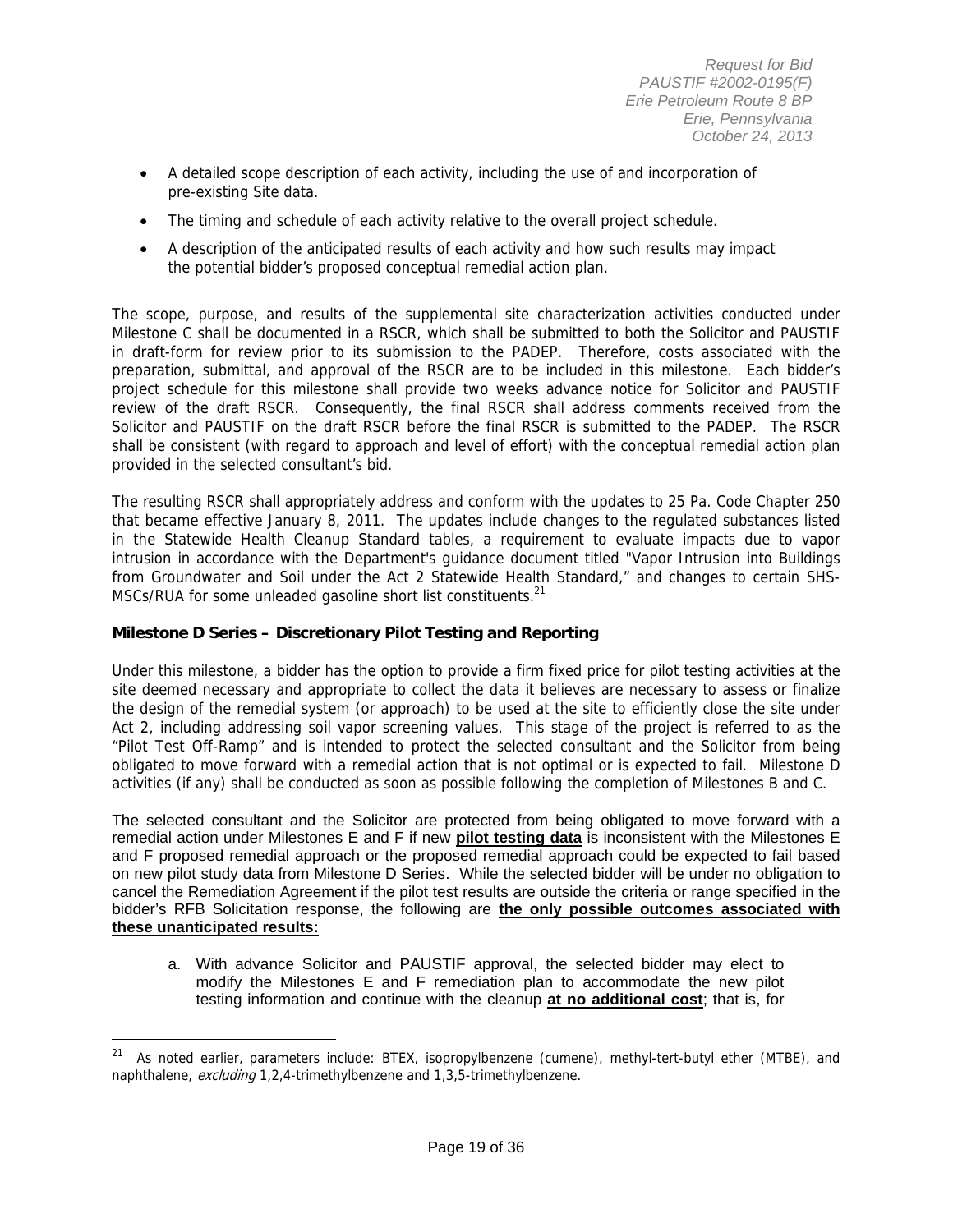the same total fixed price found in the RFB Solicitation response, complete the cleanup using the modified approach the bidder believes is demanded by the new pilot testing information.

- b. Or if the Solicitor or PAUSTIF do not accept the selected bidder's revised plan adjusting to the new Milestone D pilot testing data, the Remediation Agreement for the project will terminate.
- c. Or if the selected bidder adequately demonstrates the site conditions revealed by Milestone D Series pilot testing activities are significant and could not have reasonably been expected prior to conducting the Milestone D Series activities, the selected bidder may elect not to proceed and withdraw from / terminate the Remediation Agreement for the project.

#### **In any case, there will be no negotiations on changing bid work scope or pricing in response to the results of Milestone D activities.**

It should be obvious, therefore, that careful consideration should be given to the criteria put forth in the bid for evaluating the results of any feasibility/pilot testing proposed for Milestone D Series.

Any bidder electing not to conduct any activities under Milestone D Series must: (a) provide their technical rationale (basis) for this decision within the bid, along with supporting examples (as appropriate); (b) explicitly state within their bid that they accept the inherent risk in relying almost entirely or exclusively on data collected by others; and (c) enter a fixed price of \$0.00 into the appropriate cells (Milestone D Series) of the Standardized Bid Form (Attachment 2).

Any bidder concluding that it is necessary and appropriate to conduct feasibility studies or pilot testing to assess the feasibility of or finalize the design of the proposed remedial system or approach shall propose a scope of work and associated bid pricing for Milestone D Series. Potential considerations regarding the need for Milestone D Series activities include, but may not be necessarily limited to: determining sitespecific remedial design data, confirming that the proposed technology is technically feasible, confirming that the proposed technology is cost-effective, and confirming that the proposed technology will provide a timely closure of the site under Pennsylvania Act 2.

Although the following should not be construed as an endorsement to propose (or not propose) activities under this milestone, potential activities for bidders to consider may include, but are not limited to, any of the following:

- In-situ pneumatic and/or hydraulic permeability studies (radius of influence tests);
- In-situ soil vapor extraction studies;
- Feasibility studies and/or pilot testing activities to assess the effectiveness of a specific remedial technology or approach; and/or
- Remedial design calculations, technology information, equipment specifications, and materials specifications as appropriate to support implementation and PADEP approval of the remedial technology proposed within your bid.

Bidders shall specify within their bids the critical criteria that will be used to evaluate data obtained through Milestone D Series activities. These critical criteria shall be used by the successful bidder to assess whether or not their proposed conceptual remedial action plan is feasible, i.e., the critical criteria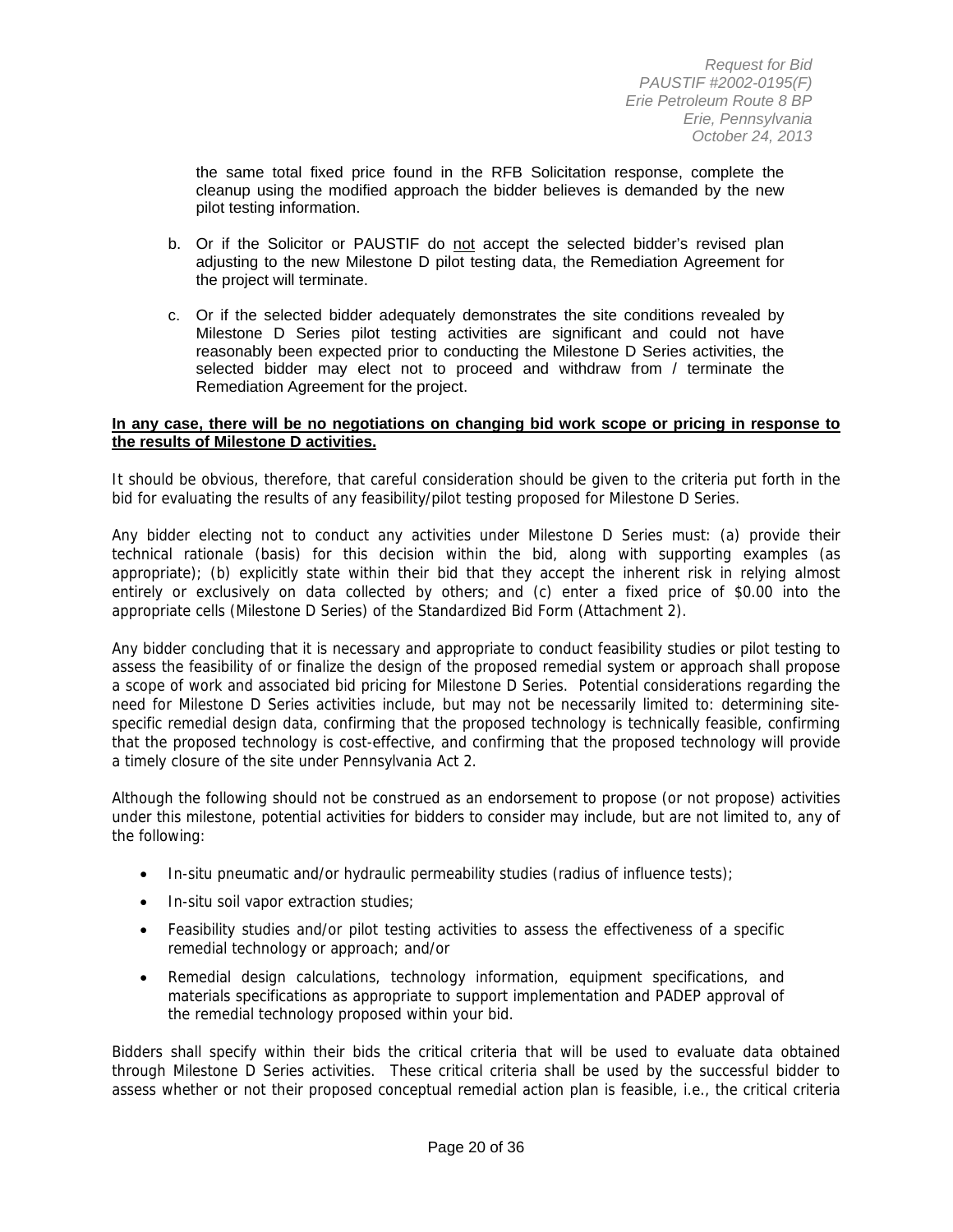and quantified ranges of values that will make the proposed conceptual remedial action plan technically feasible, cost-effective, and timely. As such and as applicable, bidders that choose to perform pilot / feasibility testing shall list an upper and lower limit for each critical criterion that will define the range of acceptable results (i.e., feasibility study or pilot testing results). These criteria must be tightly controlled measurements or calculations that could be independently measured or verified by others during testing. These criteria will be referenced in the Remediation Agreement (see Attachment 1) executed with the selected consultant.

**For example** (only if a bidder proposes to conduct activities under Milestone D Series), a bid might include language like the following:

"For our proposed conceptual remedial action plan to be successful and the for technology(ies) used thereby to operate as planned and meet our proposed cleanup schedule, our proposed recovery well pumping test must demonstrate the following:

- 1. The long-term, sustainable groundwater recovery rate must be assessed to be greater than X gpm per recovery well,
- 2. Recovery well capture zones at the minimum sustainable groundwater recovery rate will require no more Y recovery wells to hydraulically manage the site contaminant plume,
- 3. The dissolved iron concentration within groundwater collected during the pumping test will not exceed Z milligrams per liter (mg/L)."

While the actual bid language (if any) and the associated critical criteria will vary by bidder, it is imperative that the pilot study off-ramp assumptions are specific to evaluating the feasibility of the technology relative to the bidder's approach. Therefore, **identifying assumptions regarding the bidder's remedial system design is not acceptable in this context.** Some examples of inappropriate assumptions would include the length of remedial system trenching, number of extraction points, type of remediation equipment, duration of remediation, and the like. Please note that the critical feasibility study/pilot testing criteria identified in each bid and their associated acceptable range of testing results will be closely evaluated by the bid evaluation committee as part of the technical review. Unrealistic criteria, inappropriate criteria, or criteria that are unreasonably narrow will diminish a favorable review of the bid by the bid evaluation committee.

If a scope of work is provided for Milestone D Series, it shall include preparing a Pilot Test Report and submitting the draft report to the Solicitor and PAUSTIF (through its representatives) for review in addition to documenting the pilot testing in a RRAP (see below). The Pilot Test Report shall (a) show that the pilot test was conducted according to the work scope presented in the bid and (b) constitute documentation for the payment requests submitted under Milestone D Series whether or not the pilot test produces an acceptable result. As noted above, if the results of the pilot testing show that the proposed remedial action is feasible based on applying the pre-specified criteria and ranges, the selected consultant shall move forward with the project at no additional cost. However, if the results of the pilot testing are outside of the pre-determined critical criteria/ranges that define whether the remedial approach is feasible and is able to achieve the remedial goals in a timely cost-effective manner, either party to the Remediation Agreement may cancel executing the remaining work scope.

Any and all Milestone D Series activities proposed in your bid shall be accompanied by the following: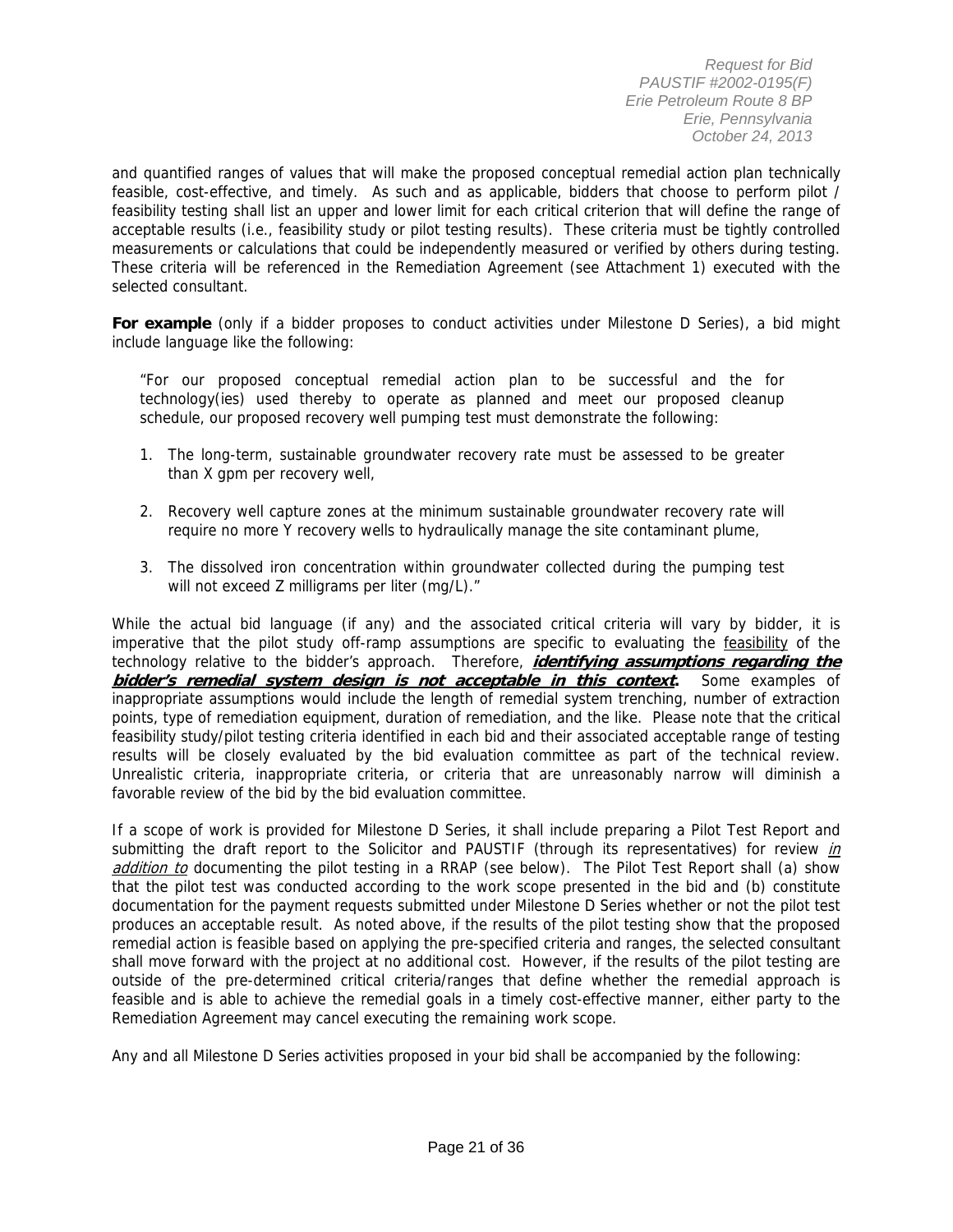- The purpose and need for each Milestone D Series activity specified in the proposed work scope (Milestones D1, D2, etc., as applicable).
- A detailed scope description of each activity, including the use of and incorporation of pre-existing site data.
- The timing and schedule of each activity relative to the overall project schedule.
- A description of the anticipated results of each activity and how such results may impact your proposed conceptual remedial action plan.
- For activities involving the evaluation of a remedial technology, such as a feasibility study or pilot test, bids shall describe in detail the likelihood that the resulting data will dictate a change in the conceptual remedial action plan proposed in your bid.
- Firm fixed pricing and any appropriate unit pricing for each Milestone D Series activity (D1, D2, etc.) within the completed Standardized Bid Form (Attachment 2).

The additional feasibility/pilot testing activities conducted under Milestone D Series shall also be documented in the RRAP (Milestone E), which is to be submitted to both the Solicitor and PAUSTIF for review in draft form prior to its submission to the PADEP in final form.

### **Milestone E – Discretionary Preparation, Submission, and PADEP Approval of a Revised RAP**

Under this discretionary milestone, bidders shall provide a firm fixed price for the preparation, submission to the PADEP, and approval by the PADEP of a RRAP. Milestone E shall be conducted immediately upon completing Milestones B, C, and D. Under Milestone E, the selected consultant may prepare a RRAP that is consistent with the conceptual remedial action plan proposed in its bid and consistent with any new data obtained via work conducted under Milestones A through D.

Should the bidder decide to revise the existing RAP, the RRAP shall contain all information required under 25 PA Code 245.311 and other applicable statutes, regulations, and guidance and is to be signed and sealed by a Professional Geologist and a Professional Engineer registered in the Commonwealth of Pennsylvania (bidders shall refer to state licensing laws to determine which seals are required based on the work performed for and documented in the RRAP). The RRAP shall be of sufficient quality and content to reasonably expect PADEP approval. In addition, should a RRAP be developed, it shall appropriately address the requirement to evaluate impacts due to vapor intrusion in accordance with the Department's guidance document titled "Vapor Intrusion into Buildings from Groundwater and Soil under the Act 2 Statewide Health Standard." The analyte list for characterization and cleanup will not include the TMB isomers but will only consist of PADEP's pre-March 2008 short list for unleaded gasoline.

The RRAP shall detail the methodology and incorporate results of any new groundwater monitoring results (Milestone B), any new site characterization data (Milestone C), and any new pilot test results (Milestone  $D^{22}$  conducted to assess site-specific conditions. The RRAP shall clearly discuss what activities and testing has been completed, the associated results, and a structured argument as to why the selected remedial strategy is reasonable, appropriate, and necessary for the site. As necessary, tables, site plans, a P&ID, calculations, photographs, equipment requirements, and material specifications, and relevant attachments shall be incorporated into the RRAP to support the narrative discussions. In addition, the RRAP **and each bid** shall:

<sup>&</sup>lt;sup>22</sup> As applicable, this may in part be accomplished by incorporating the Pilot Test Report prepared for Milestone D.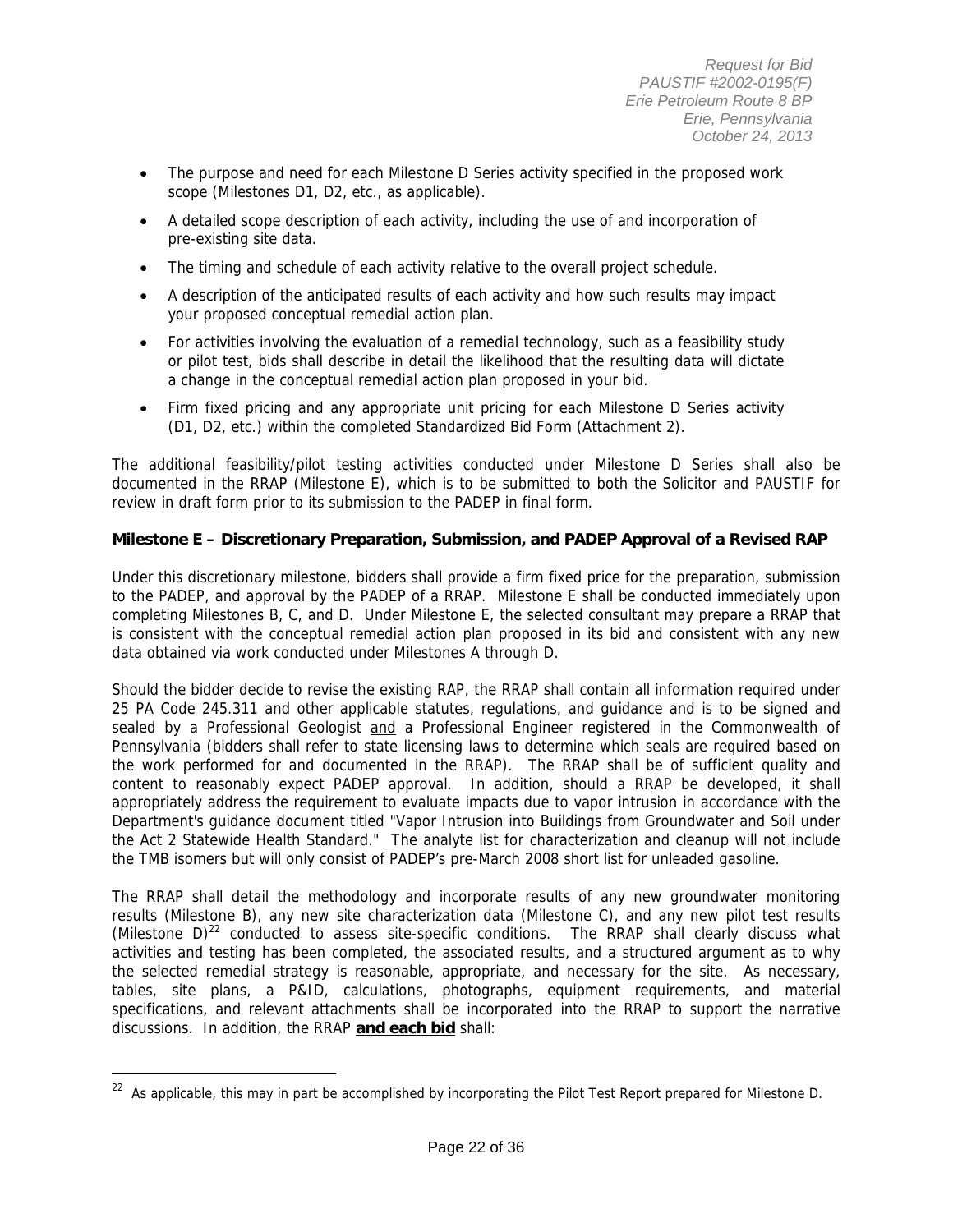- Identify and present the selection rationale for all site monitoring wells identified as point-of-compliance (POC) wells that will be sampled as part of Milestone H (but, for consistency of bid evaluation and pricing, each bid for Milestone H shall assume sampling six POC wells<sup>23</sup> and the two new POC wells installed under Milestone B above).
- Provide the conceptual design that clearly identifies how the selected technology(ies) will achieve site closure under Act 2 via SHS-MSCs/RUA (e.g., areas/zones of remedial focus and the expected timeframe required to achieve SHS-MSCs/RUA).
- Describe the proposed remedial system, including (as appropriate) the number, depth, construction of treatment points; expected rates/pressures for addition or removal of gases, liquids or solids; major equipment items, including motor horsepower expectations for each planned major unit; size/specifications of any liquid or off-gas control units; etc.
- Identify all applicable construction permits and operational permits.

Again, note that each bidder is **to submit its conceptual remedial action plan** for the site **as part of its bid response**. This conceptual remedial action plan, which may or may not incorporate some or all of the existing remedial system (e.g., the dormant lateral recovery lines installed during the May 2006 soil excavation event), **must provide the narrative and graphic information necessary** for the Solicitor and Technical Contact/PAUSTIF to fully understand the bidder's intentions.

A responsive bidder's conceptual design shall clearly show how its proposed remedial approach will cost effectively address the residual groundwater and soil gas exceedences of the SHS and screening values, respectively, in a reasonable timeframe. For in-situ remediation, the proposed conceptual design would be expected to include remediation well locations, areas of influence and underground piping routes. Should ex-situ methods be proposed to address soil gas screening threshold exceedences, the proposed conceptual design would be expected to include the lateral boundaries and maximum depth of soil excavation(s) and how the soil would be screened, segregated, and treated or disposed. There will be added emphasis on remedial design / approach for this bid to result work so successful communication of a bidder's proposed plans will be a key consideration.

Each bidder's project schedule for Milestone E shall provide two weeks advance notice for Solicitor and PAUSTIF review of the draft RRAP. Consequently, the final RRAP shall address comments received from the Solicitor and PAUSTIF on the draft report before the final RRAP is submitted to the PADEP, and the quote for this milestone shall also include reasonable costs for addressing any comments received from PADEP on the final RRAP. The final RRAP must be consistent (with regard to approach and level of effort) with the conceptual remedial action plan provided in the selected consultant's bid.

#### **Milestone F Series – RRAP Implementation (Final Design, Remedial System Permitting, Installation, Start-Up, Operation and Maintenance)**

Consistent with the conceptual remedial action plan specified in the bid (and ultimately specified in the RRAP), bidders shall provide firm fixed price for this milestone to: 1) finalize the remedial system design; 2) finalize selecting and procuring the remedial system equipment and/or materials; 3) complete all applicable remedial system permitting; 4) install the remedial system; 5) start up the remedial system; and 6) operate & maintain the remedial system, including ongoing permit compliance-related sampling and ongoing quarterly groundwater gauging, sampling, and reporting. Bidders shall agree and the bids

<sup>&</sup>lt;sup>23</sup> See Section 3, Site Information, COC in Groundwater.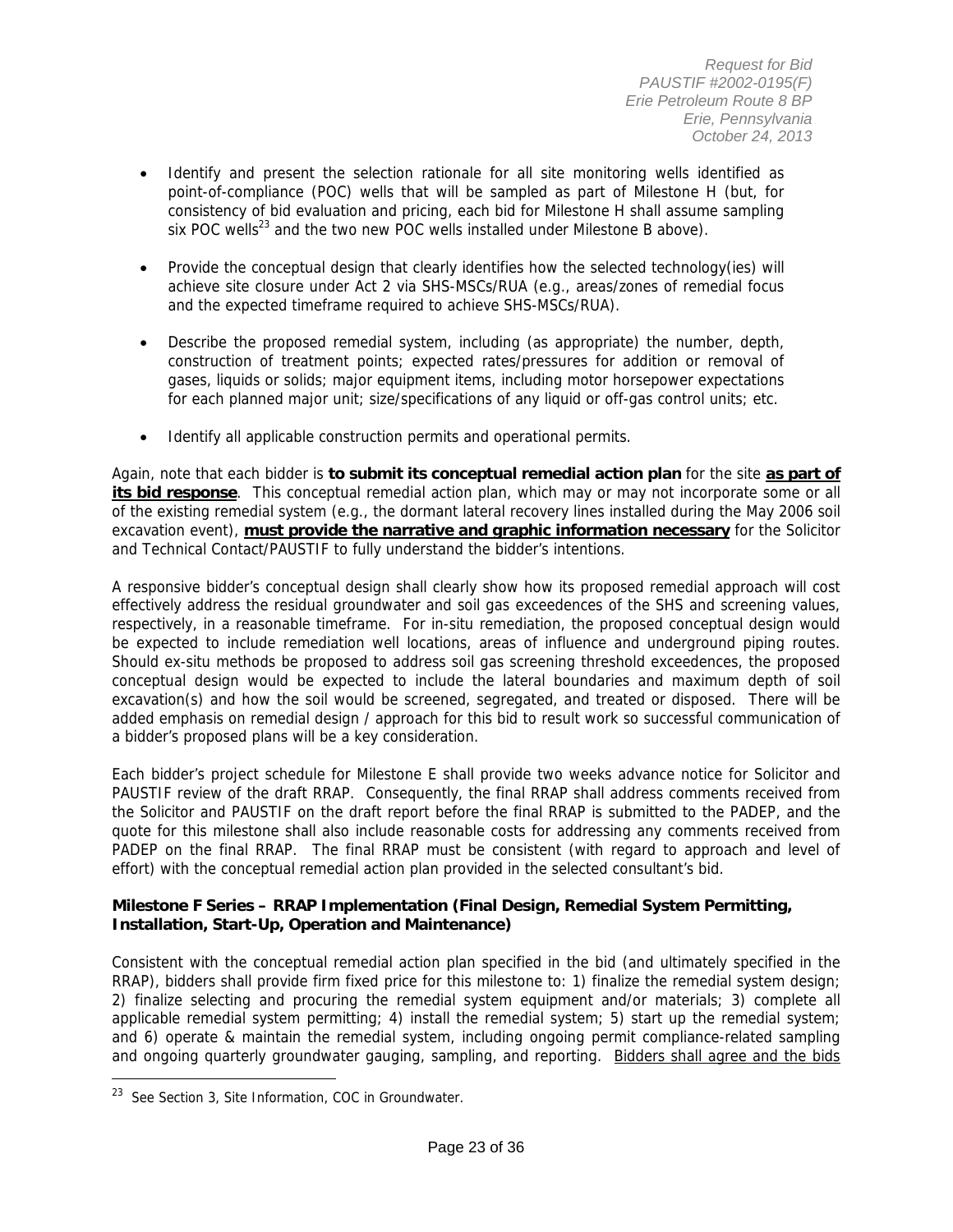shall indicate that the Solicitor and PAUSTIF will have the opportunity to inspect and confirm that the remedial system installed and operating at the site is as described in the scope of work referenced in the Remediation Agreement.

Each Milestone F bid is to offer an all-inclusive "turnkey" design-build scope of work and the associated pricing to implement the RRAP following its approval by PADEP. To assist in the bid evaluation process, all bids shall conform to the following general breakdown of Milestone F activities (both in the bid description of Milestone F and in the Standardized Bid Form {Attachment 2}):

- **Milestone F1** Final design, equipment and material selection/procurement, preparation of associated work plans (Health and Safety, Construction Quality Assurance Plan, Remedial System Start-Up and Testing Plan, etc.).
- **Milestone F2** Remedial system permit procurement, installation, start-up and testing.
- **Milestone F3** Quarterly remedial system O&M, reporting via Quarterly RAPRs, and NPDES permit compliance monitoring and reporting.
- **Milestone F4** Ongoing quarterly groundwater gauging, sampling, and reporting and soil vapor monitoring during remedial system operation as a continuation of and consistent with the requirements of Milestone B beginning with PADEP approval of the RRAP and ending with the start of Milestone H.

Milestones F1 and F2 shall be presented in the bid and within the Standardized Bid Form (Attachment 2) as a single firm fixed price. Milestones F3 and F4 shall be presented in the bid and within the Standardized Bid Form as a quarterly unit price. Each bid shall specify the length of time (i.e., number of quarters) that the bidder's remedial system will need to be operated and maintained in order to achieve the project goals and initiate Milestone H. However, please note that the Standardized Bid Form (Attachment 2) assumes 8 quarters of remedial system O&M (Milestone F3) and eight quarters of groundwater gauging, sampling, and reporting events during remedial system O&M (Milestone F4).

Each bid shall describe the specific remedial system monitoring, permit compliance tests/reporting, operation protocols, and maintenance procedures that will be used once the system is operational to monitor and evaluate its performance and effectiveness. Each bid shall also describe how the proposed remediation system may be adjusted to address changing site conditions as the remedial action proceeds. Operational time shall be logged by system instrumentation and reported quarterly to the Solicitor. The selected consultant is expected to maintain at least an 85% uptime on the system during each quarter. Failure to meet this minimum expectation over two consecutive quarters will constitute, at the Solicitor's sole discretion, a breach of contract and the Solicitor may chose to terminate the contract.

To provide added incentive to the successful bidder for completing the remedial O&M to achieve closure as expeditiously and cost effectively as possible, bidders shall acknowledge that **15% of each quarterly payment will be withheld and accumulated pending successful completion of Milestones F3 and F4 and initiation of groundwater attainment activities (Milestone H).** When this condition has been met, the accumulation of 15% holdback payments will be reimbursed in one lump sum to the successful bidder.<sup>24</sup>

#### **Milestone G Series – Post-Remedial Soil Vapor Assessment**

<sup>&</sup>lt;sup>24</sup> Lump sum payment will be made prior to the onset of initiating Milestone H.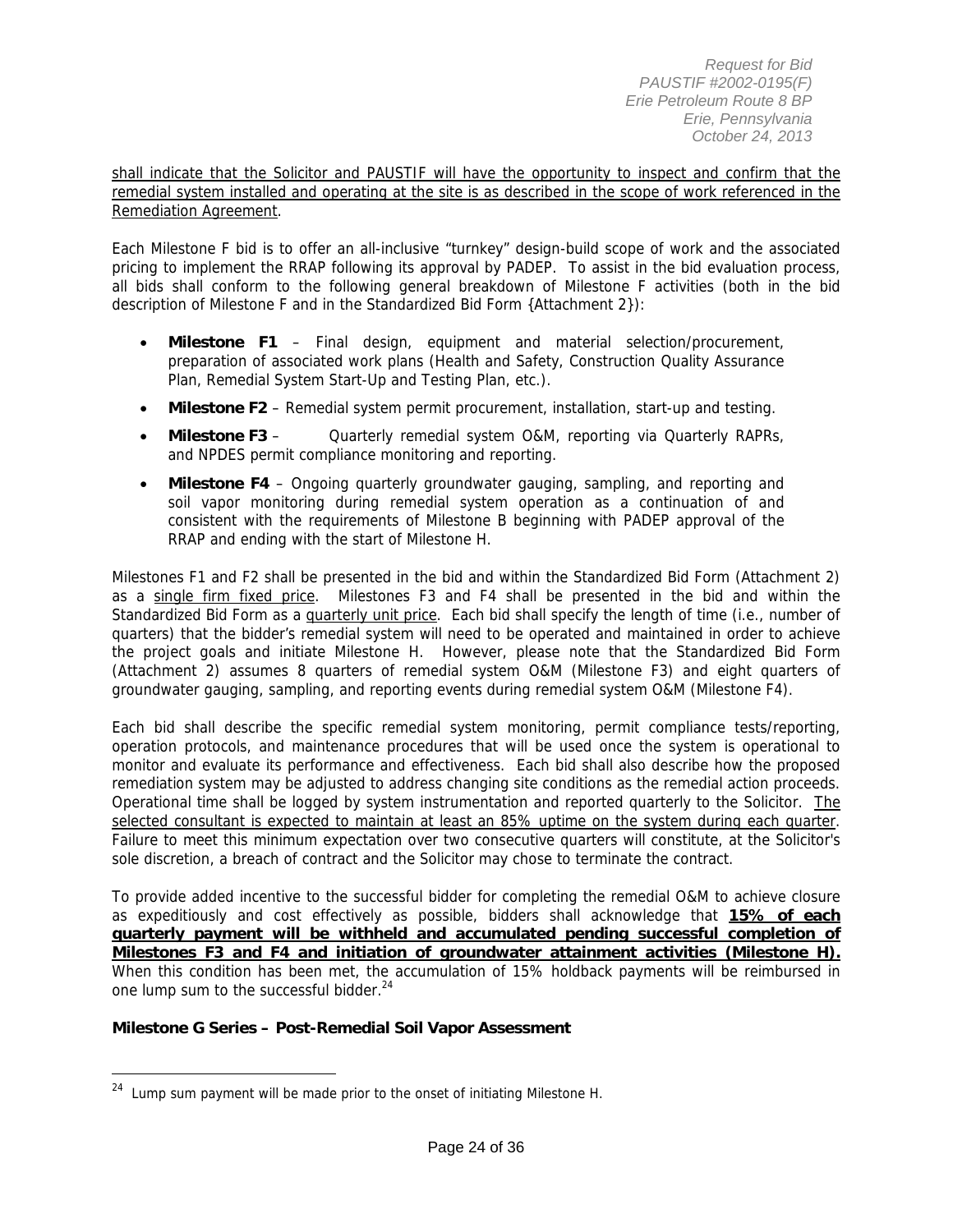Under this milestone, bidders shall provide a fixed price for conducting two post-remedial confirmation rounds of soil vapor sampling from the two sample points installed by the consultant of record in August 2012 (Milestones G1 and G2). Bidders shall provide a fixed price for completing an initial post-remedial soil vapor sampling event (Milestone G1) and a separate fixed price for completing a confirmation postremedial soil vapor sampling event (Milestone G2) after at least four (4) weeks subsequent to the first post-remediation sampling event.

Each soil gas sample shall be collected in pre-certified Summa canisters supplied by the analytical laboratory. Bidders shall use 6L Summa canisters to collect the soil gas samples with sampling rates not to exceed 200 ml/min. Bidders shall base their bids on the required canister size, sample flow rates below 200 ml/min, and other applicable PADEP guidance on soil gas sampling. All soil vapor samples shall be submitted to a PADEP-accredited laboratory for analysis of the PADEP pre-March 2008 unleaded gasoline parameters using appropriate analytical methods (Method TO-15) and detection levels. Appropriate QA/QC samples shall also be collected and analyzed for the same unleaded gasoline compounds.

The soil vapor study results shall be described in the associated RAPR and in the RACR (Milestone I). In the case of the RAPR presenting these results, any recommendations regarding the need for additional vapor intrusion assessment shall be described and will be subject to the quoted unit price.

### **Milestone H Series – Groundwater Attainment Demonstration**

Consistent with the bidder's proposed list of POC wells (see Milestone E), this milestone requires bidders to provide a firm fixed price for completing eight consecutive quarters of groundwater monitoring, sampling, and reporting events intended to demonstrate attainment of the residential used aquifer SHS-MSCs/RUA for groundwater at this site. This milestone shall commence following successful remediation of the site to the SHS-MSCs/RUA and shall continue, as required, for a total of eight consecutive quarterly events (i.e., for 24 months). However, each bid is to include language that if the groundwater data meet the conditions for demonstrating SHS-MSCs/RUA attainment after four consecutive quarterly sampling events, a petition to approve a reduction in the total number of groundwater attainment sampling events will be filed with PADEP. Should such a petition be filed and approved, the selected consultant will be reimbursed for only the milestones actually completed.

**Each quarterly groundwater monitoring and sampling event shall only include the monitoring wells designated in the approved RRAP as POC wells;** however, for consistency of bid evaluation and pricing, all bids shall assume sampling eight POC wells**. All work under Milestone H shall be conducted in accordance with (a) 25 PA Code §250.702, §250.704, and §250.707, and (b)** all protocols specified under Milestone B.<sup>25</sup> Each quarterly groundwater attainment sampling event shall be documented in a quarterly RAPR submitted to PADEP within 30 days of receiving the analytical results for each event. At a minimum, each RAPR prepared during Milestone H shall contain the following:

- The applicable RAPR requirements specified under Milestone B;
- A narrative description of the sampling procedures and results;

 $\overline{a}$ 

Tabulated data from current quarterly and all historical data; and

<sup>&</sup>lt;sup>25</sup> This includes, but is not limited to, groundwater depth gauging, SPH monitoring, monitoring well purging, groundwater sample management, purge water management, QA/QC protocols, documentation and reporting protocols, etc.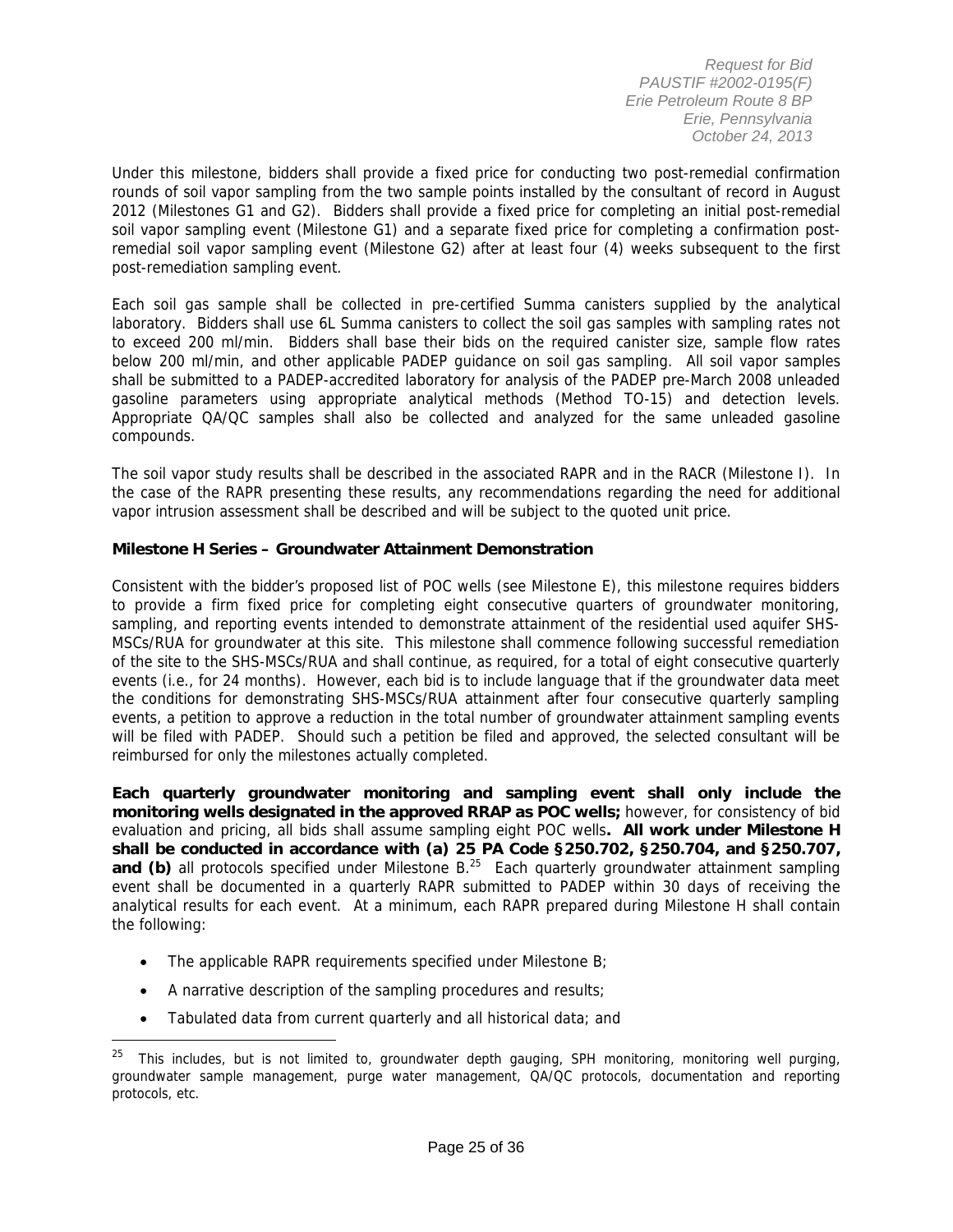A discussion of the data and an updated assessment of progress toward successful demonstration of attainment via application of the 75%-10X ad hoc statistical rule.

Each RAPR shall be signed and sealed by a Professional Geologist or a Professional Engineer registered in the Commonwealth of Pennsylvania (bidders shall refer to state licensing laws to determine which seals are required based on the work performed for and documented in the RAPR).

#### **Milestone I – Preparation, Submission, and PADEP Approval of RACR**

Under this milestone, the bidder will offer a fixed-price cost to prepare a draft and final RACR following the successful completion of Milestones F, G, and H. The RACR shall contain all information required under 25 PA Code 245.313 and other applicable statutes, regulations, and guidance including being signed and sealed by a Professional Geologist registered in the Commonwealth of Pennsylvania (bidders shall refer to state licensing laws to determine which seals are required based on the work performed for and documented in the RACR).

Each bidder's project schedule shall provide two weeks advance notice for Solicitor and PAUSTIF review of the draft RACR before it is to be submitted in final form to the PADEP. All comments on the draft RACR received from the Solicitor and PAUSTIF shall be addressed in the final report before it is submitted to the PADEP. The RACR shall request relief of liability relative to soils and groundwater for the site and the release subject to this claim by demonstrating compliance with the residential, used-aquifer SHS-MSCs/RUA for soils and groundwater with total dissolved solids in groundwater less than or equal to 2,500 mg/l absent the use of any activity and use limitations, institutional controls, or engineering controls.

#### **Milestone J – Site Restoration and Well Abandonment**

 $\overline{a}$ 

Under this milestone, bidders shall provide a firm fixed price for: (a) proper abandonment of all siterelated monitoring wells, recovery/injection wells, piezometers, vapor extraction wells, and vapor monitoring wells (as applicable); (b) removal and proper disposal of any remaining wastes; (c) removal and proper disposal of the on-site treatment building;<sup>26</sup> (d) removal and proper disposal of all remedial equipment and materials, including all such equipment and materials that pre-date this RFB, (e) asneeded grading of all ground surface areas that were disturbed by the site characterization or remedial action activities; and (f) in-kind restoration of all ground surface areas that were disturbed by the site characterization or remedial action activities.

The work scope and bid pricing for this milestone shall include all associated documentation required by PADEP or the Solicitor. This includes, but is not necessarily limited to: daily photo-documentation of all site restoration and well abandonment activities, and submitting properly completed well abandonment forms to PADEP on behalf of the Solicitor. Copies of these photographs and well abandonment forms shall be provided to the Solicitor and PAUSTIF.

Work under Milestone J shall be completed within 60 days of final RACR approval by the PADEP and shall be conducted in accordance with standard industry practices and applicable laws, regulations, guidance, and PADEP directives. The schedule for the monitoring well abandonment and other Site restoration activities will be coordinated with the Solicitor. Prior to abandonment, all monitoring wells shall be

<sup>&</sup>lt;sup>26</sup> The selected consultant shall determine whether the Solicitor wishes to retain any components of the remedial system (e.g., the treatment building) before removing it from the site.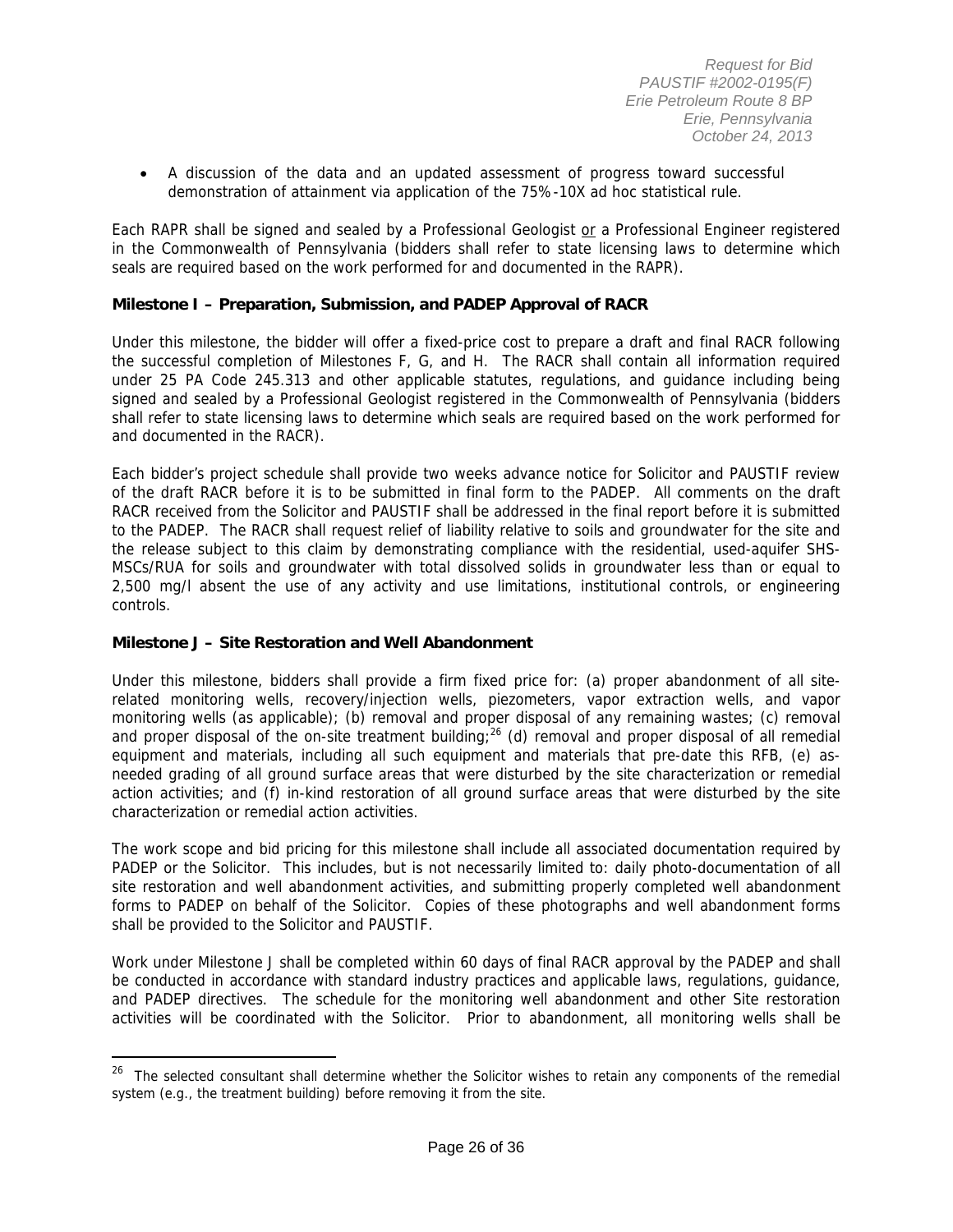checked for obstructions that may interfere with any abandonment/grouting protocol. If obstructions are found, they are to be removed prior to monitoring well abandonment. Abandonment protocols specified in the bid are to be consistent with PADEP's 2001 Groundwater Monitoring Guidance Manual. Copies of the completed Groundwater Monitoring Abandonment Forms shall be forwarded to PADEP so that PADEP may close its files on this facility.

All debris and waste materials generated during well abandonment and site renovation activities shall be properly disposed of in accordance with all applicable laws, regulations, and PADEP guidance.

### **4. TYPE OF AGREEMENT/PRICING**

The Solicitor wishes to execute a mutually agreeable fixed-price Remediation Agreement for the work addressed by Milestones A through J. A sample fixed-price Remediation Agreement is included as Attachment 1. The selected consultant will be provided an electronic copy (template) of the draft Remediation Agreement in Microsoft Word format to allow agreement-specific information to be added. Selected consultant will have ten (10) business days to return the initial draft of the fixed-price Remediation Agreement for review by Solicitor and PAUSTIF (through its representatives).

As noted earlier, a firm submitting a response to this RFB is assumed to accept the contractual terms (Attachment 1) and milestone requirements of this project, including all schedule-related requirements, unless explicitly stated to the contrary in its bid. Therefore, if a bidder seeks changes to the fixed-price Remediation Agreement (other than obvious modifications specific to this RFB such as names, dates, and milestone descriptions), these changes are to be specified in detail in the submitted bid. Please note that any requested changes must be agreed upon by both the Solicitor and PAUSTIF and, if there is concurrence, will be included in the final Remediation Agreement to be executed.

Each bid shall identify unit cost rates for labor, other direct costs, and equipment, as well as proposed mark-ups on other direct costs and subcontracted services for Milestones A through J. Associated unit price quotes shall be entered into the Standardized Bid Form included as Attachment 2 to this RFB (see also the accompanying electronic files). **Bid costs will be evaluated solely on the basis of the cost information presented in the Standardized Bid Form**. Bidders are responsible to ensure spreadsheet calculations are accurate.

Please note that the total fixed-price bid must include all costs, including those cost items that the bidder may regard as "variable." These variable cost items will **not** be handled outside of the total fixed-price quoted for the SOW. Any bid response that disregards this requirement will be considered nonresponsive to the bid requirements and, as a result, will be rejected and will not be evaluated. Similarly, bids that reference unreasonable assumptions, unreasonable special conditions, or unreasonable exemptions may make the bid too difficult to evaluate, and therefore, may result in a bid being deemed "unresponsive."

**Payment Milestones:** Table 1 below illustrates the approximate timing expected for completion of respective milestone activities and milestone payments. Actual milestone payments will occur only after successful and documented completion of the work defined for each milestone The selected consultant will perform only those milestones (and tasks within a milestone) that are necessary. The selected consultant will not perform, invoice, or be reimbursed for any unnecessary work completed under a Milestone.

#### **TABLE 1 – SAMPLE MILESTONE COMPLETION/PAYMENT SCHEDULE**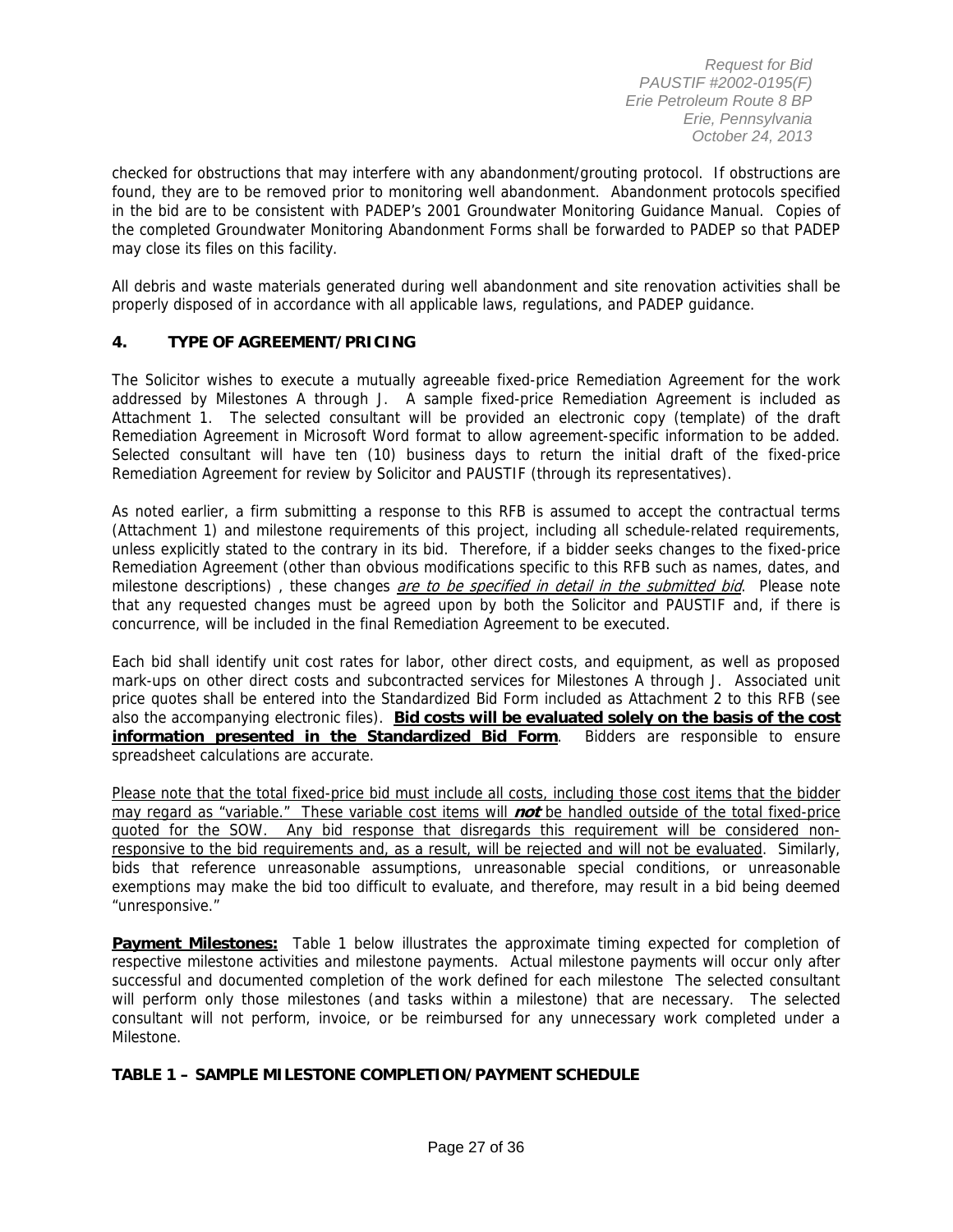| <b>Month After</b><br><b>Contract</b><br><u>Award</u> | <b>SOW Activities Anticipated/Completed for that Month</b>                                                                                | Milestone <sup>1</sup>           |
|-------------------------------------------------------|-------------------------------------------------------------------------------------------------------------------------------------------|----------------------------------|
| $1 - 9$                                               | Temporary O&M and Winterization of the Existing Remedial System                                                                           | A1A - A1C,<br>and A2             |
| $\overline{2}$                                        | Installation of POC Groundwater Monitoring Wells, Millcreek Surface<br>Water Sampling, and Quarterly Groundwater Monitoring and Reporting | B1, B2A, and<br>B <sub>3</sub> A |
| 5                                                     | Millcreek Surface Water Sampling and Quarterly Groundwater<br>Monitoring and Reporting                                                    | B2B and B3B                      |
| 8                                                     | Millcreek Surface Water Sampling and Quarterly Groundwater<br>Monitoring and Reporting                                                    | B2C and B3C                      |
| 3                                                     | Site Characterization and Updated Site Characterization Report                                                                            | $\mathsf C$                      |
| 5                                                     | Discretionary Pilot Testing Series and Reporting (if conducted)                                                                           | D1, D2, etc.                     |
| 7                                                     | Discretionary Preparation, Submission, and PADEP Approval of a<br>Revised RAP, Design and Installation of Remedial System                 | E, F1, and F2                    |
| 9 through 32                                          | Millcreek Surface Water Sampling and Revised RAP Implementation                                                                           | B2D, F3, and<br>F4               |
| 9                                                     | Revised RAP - Quarterly Remedial System O&M and Quarterly<br><b>Groundwater Monitoring</b>                                                | F3A, F4A                         |
| 12                                                    | Revised RAP - Quarterly Remedial System O&M and Quarterly<br><b>Groundwater Monitoring</b>                                                | F3B, F4B                         |
| 15                                                    | Revised RAP - Quarterly Remedial System O&M and Quarterly<br><b>Groundwater Monitoring</b>                                                | F3C, F4C                         |
| 18                                                    | Revised RAP - Quarterly Remedial System O&M and Quarterly<br><b>Groundwater Monitoring</b>                                                | F3D, F4D                         |
| 21                                                    | Revised RAP - Quarterly Remedial System O&M and Quarterly<br><b>Groundwater Monitoring</b>                                                | <b>F3E, F4E</b>                  |
| 24                                                    | Revised RAP - Quarterly Remedial System O&M and Quarterly<br><b>Groundwater Monitoring</b>                                                | F3F, F4F                         |
| 27                                                    | Revised RAP - Quarterly Remedial System O&M and Quarterly<br><b>Groundwater Monitoring</b>                                                | F3G, F4G                         |
| 30                                                    | Revised RAP - Quarterly Remedial System O&M and Quarterly<br><b>Groundwater Monitoring</b>                                                | <b>F3H, F4H</b>                  |
| 33                                                    | Post-Remedial Soil Vapor Assessment - Initial Round                                                                                       | G <sub>1</sub>                   |
| 34                                                    | Post-Remedial Soil Vapor Assessment - Final Round                                                                                         | G <sub>2</sub>                   |
| 33                                                    | Groundwater Attainment Demonstration                                                                                                      | H1                               |
| 36                                                    | Groundwater Attainment Demonstration                                                                                                      | H <sub>2</sub>                   |
| 39                                                    | <b>Groundwater Attainment Demonstration</b>                                                                                               | H <sub>3</sub>                   |
| 42                                                    | Groundwater Attainment Demonstration                                                                                                      | H <sub>4</sub>                   |
| 45                                                    | Groundwater Attainment Demonstration                                                                                                      | H <sub>5</sub>                   |
| 48                                                    | Groundwater Attainment Demonstration                                                                                                      | H <sub>6</sub>                   |

**Est. Milestone**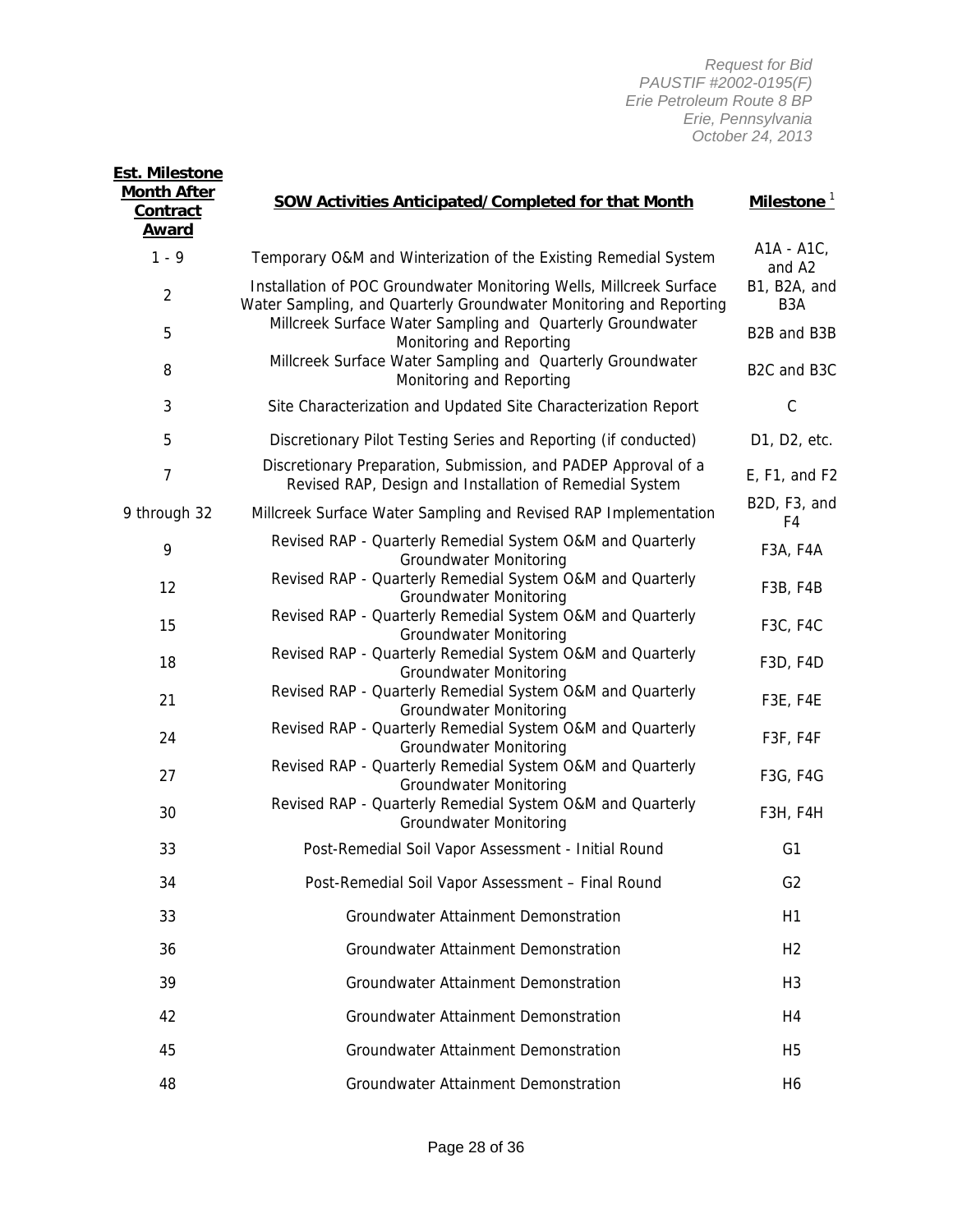| <b>Month After</b><br>Contract<br>Award | SOW Activities Anticipated/Completed for that Month | Milestone $1$ |
|-----------------------------------------|-----------------------------------------------------|---------------|
| 51                                      | Groundwater Attainment Demonstration                | H7            |
| 54                                      | Groundwater Attainment Demonstration                | H8            |
| 56                                      | Preparation, Submission, and PADEP Approval of RACR |               |
| 58                                      | Site Restoration and Well Abandonment               |               |

- 1. Each bidder should modify this sample Milestone Completion/Payment Schedule to reflect its proposed (anticipated) milestone completion schedule, as long as the proposed schedule meets the specified deliverable deadlines.
- 2. This sample table assumes that: a) three (3) quarterly Milestone A1 events will be needed; b) four (4) quarterly Milestone B2 events and three (3) quarterly Milestone B3 events will be needed; c) eight (8) quarterly Milestone F3 and F4 events will be needed; and d) eight (8) quarterly Milestone H events will be needed. Individual bidder schedules will vary. Actual project and site conditions shall govern schedule events and timing.

Please note that the selected consultant's work may be subject to ongoing review by the PAUSTIF or its representatives to assess whether the proposed and completed work and the associated costs are reasonable, necessary, and appropriate. In order to facilitate review and reimbursement of submitted invoices by PAUSTIF, project costs shall be invoiced following the milestone structure specified the Remediation Agreement executed with the selected consultant.

Unless otherwise noted by the bidder, each bid received is required to be good for a period of up to 120 days after its receipt. All bid pricing (fixed prices and unit prices) shall be good for the duration of the period of performance cited in the associated fixed-price Remediation Agreement.

#### **5. ADDITIONAL BID PACKAGE REQUIREMENTS**

Each submitted bid must include the following:

**Est. Milestone** 

- A reasonable demonstration that the bidder: (i) understands the objectives of the project, (ii) offers a reasonable approach for achieving those objectives efficiently, and (iii) has reviewed the existing site information provided in or attached to this RFB.
- Provide answers to the following questions regarding the bidder's qualifications and experience:
	- $\triangleright$  How many Chapter 245/250 sites has your company closed (i.e., obtained a Relief of Liability under Act 2) in Pennsylvania?
	- $\triangleright$  How many Chapter 245/250 sites has your company or the proposed PA-licensed Professional Geologist (P.G.) and Professional Engineer (P.E.) closed (i.e., obtained a Relief of Liability from PADEP) under either the SHS-MSCs/RUA and/or the Site Specific Standard? [NOTE: The Solicitor requires the work described herein to be completed under the responsible care and directly supervised by a P.G. and P.E. consistent with applicable regulations and licensing standards.]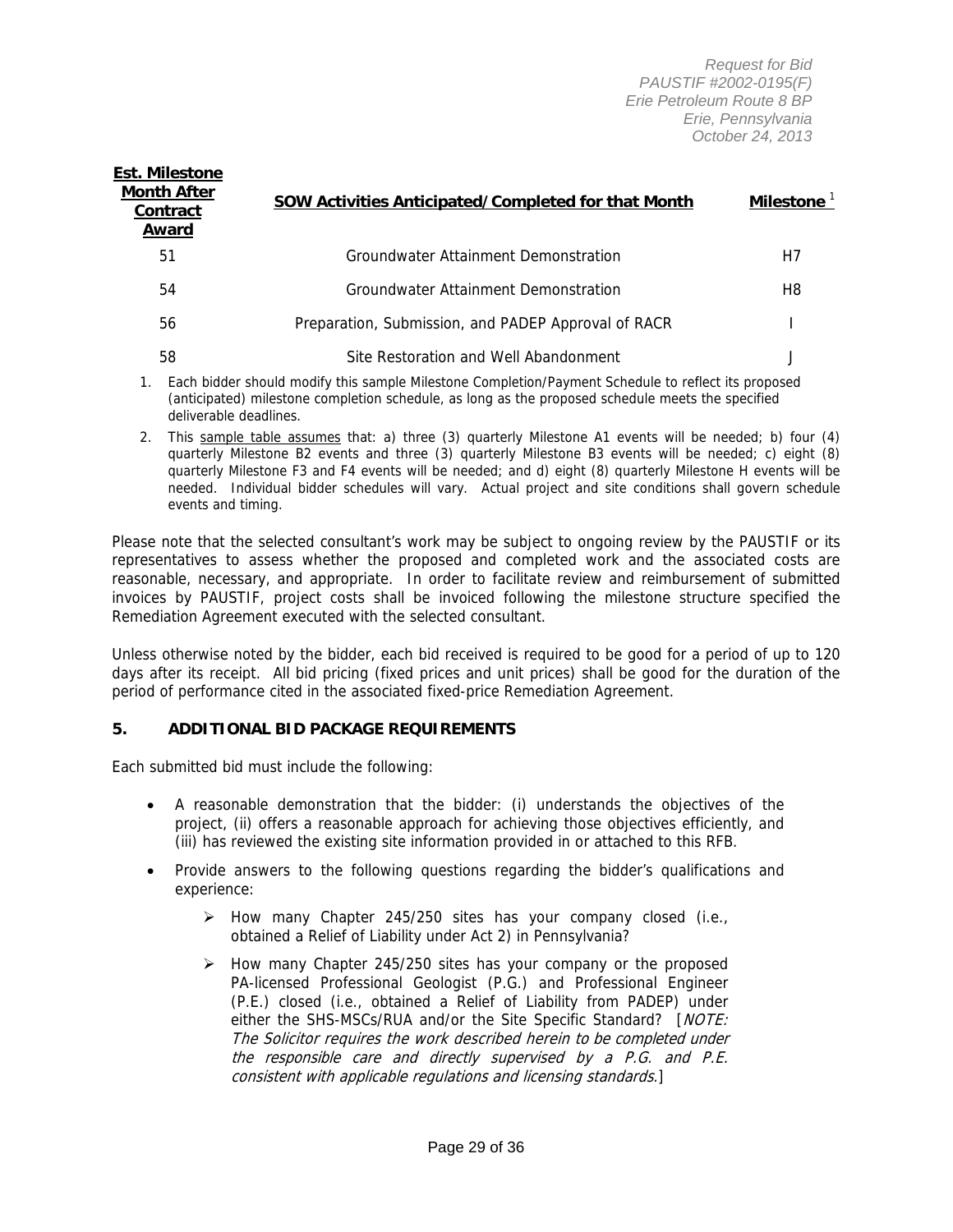- $\triangleright$  Regardless of whether there were/were not circumstances consistent with the cancellation provision of a signed contractual agreement, has your firm ever terminated work under a fixed-price or pay-forperformance contract before attaining all of the project objectives and milestones? If yes, please list and explain the circumstances of each such occurrence.
- A complete firm fixed-price based on completion of the milestones specified herein (above) by completing the Standardized Bid Form (see Attachment 2, which is also included among the accompanying electronic files).
- Key exceptions, assumptions, or special conditions applicable to the proposed work and/or used in formulating the proposed cost estimate. Please note that referencing extremely narrow or unreasonable assumptions, special conditions and exceptions may result in the bid response being deemed unresponsive.
- Indicate whether the bidder accepts the proposed terms and conditions of the fixedprice Remediation Agreement (Attachment 1) or has provided a list of requested changes to the fixed-price Remediation Agreement.
- Provide a statement of applicable/pertinent qualifications, including the qualifications of any proposed subcontractors (relevant project descriptions are encouraged).
- Identify the proposed project team and provide resumes for the key project staff, including the proposed Professional Geologist and Professional Engineer of Record who will be responsible for endorsing work products prepared for PADEP review and approval.
- Provide a specific description of your proposed technical approach for each milestone, including detailed protocols for the handling, management, and proper disposal of all investigation-derived waste (e.g., monitoring well purge water, and excess soil boring cuttings). **If this milestone-by-milestone description fails to address a specific requirement of this RFB, it will be assumed that the bidder has accepted all the requirements specified herein by milestone.**
- Identify and sufficiently describe subcontractor involvement by milestone (if any). Provide actual cost quotations/bids/proposals from all significant specialized subcontracted service (e.g., drilling/well installations, laboratory, etc.). if a bidder chooses to prepare its bid without securing bids for specialty subcontract services, it does so at its own risk. Added costs resulting from bid errors, omissions, or faulty assumptions will not be considered for PAUSTIF reimbursement.
- Provide a detailed schedule complete with specific by-month dates for completing all milestones, inclusive of reasonable assumptions regarding the timing and duration of Solicitor, PAUSTIF, and PADEP reviews needed to complete milestone work. Details on such items as proposed meetings and work product submittals shall also be reflected in the schedule of activities.
- Describe your approach to working with PADEP from project inception to site closure. Describe how PADEP would be involved proactively in the resolution of technical issues and how PADEP case team will be kept informed as to project status.
- Describe how the Solicitor and PAUSTIF (through its third-party administrator) will be kept informed as to project progress and developments and how the Solicitor will be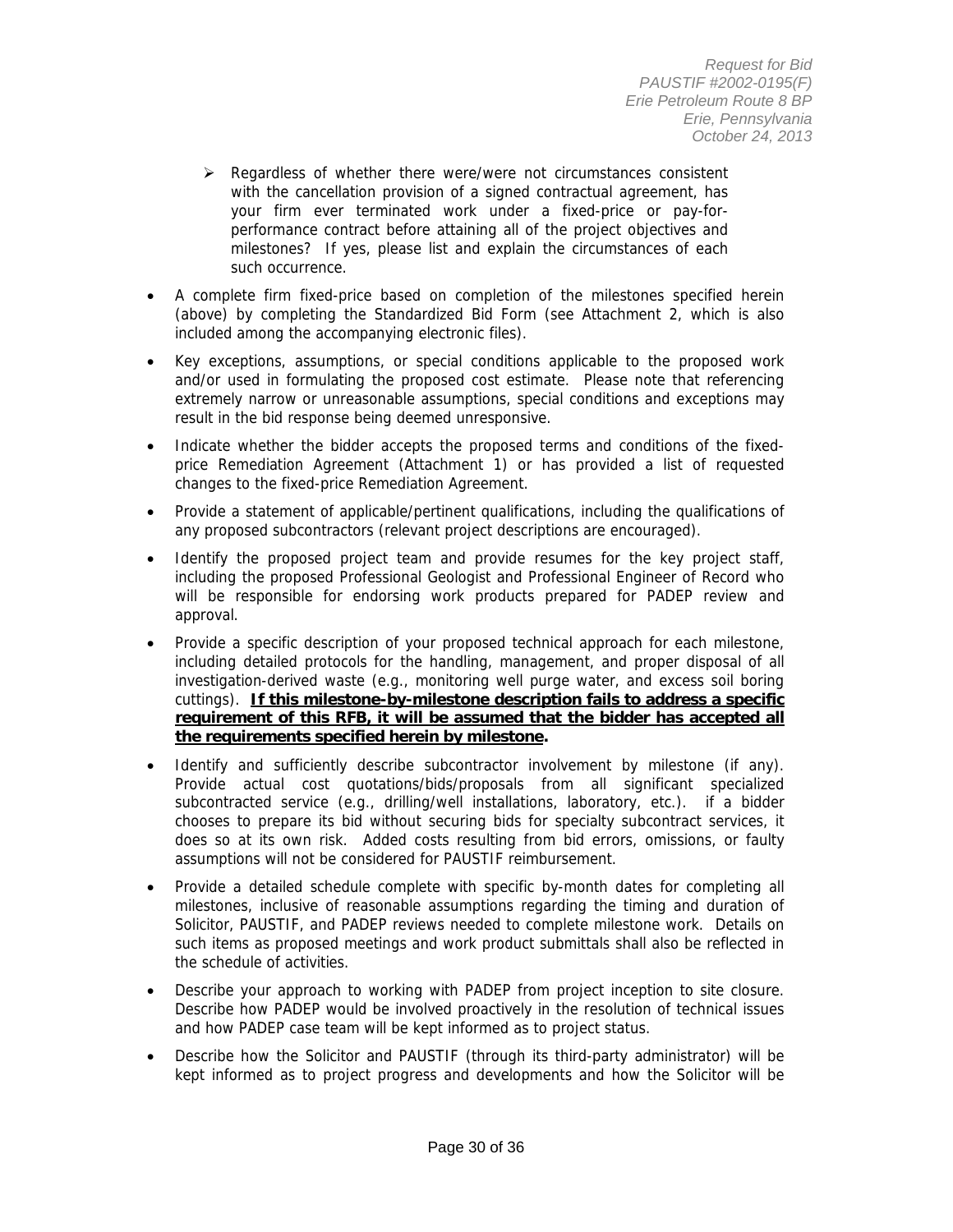informed of, and participate in, evaluating potential alternatives/tradeoffs with regard to the work addressed by the milestones.

#### **6. MANDATORY PRE-BID SITE MEETING AND FOLLOW-UP QUESTIONS**

On Thursday, November 7, 2013, **THERE WILL BE A MANDATORY PRE-BID SITE MEETING** facilitated by the Technical Contact or his representative. The Technical Contact (or their representative) will be present at the site between 1:00 PM and 3:00 PM to answer general questions and conduct a site tour for no more than two (2) participants per firm. **Any firm that does not attend this mandatory pre-bid site meeting on the date and during the hours specified will not be eligible to submit a bid.**

**A CONFIRMATION OF YOUR INTENT TO ATTEND THIS PRE-BID SITE MEETING IS REQUESTED** and shall be provided to the Technical Contact via e-mail at least three business days in advance of this date with the subject headed "Erie Petroleum Route 8 BP, Claim #2002-0195(F), Site Meeting Attendance Confirmation." This e-mail is to indicate the number and names of the participants (no more than two) attending from your firm. Each attending firm will be asked to enter the contact information for the individual at the firm who is to receive all subsequent RFB-releated communications to help ensure the receipt of this information (e.g., responses to bidder questions).

Questions will be entertained as part of the pre-bid site tour and every attempt will be made to answer questions at that time. Verbal questions and responses discussed during the site meeting will also be distributed in writing to the attendees after the tour, as will the answers to any questions submitted in writing after the pre-bid site meeting has been concluded. Consequently, bidders are strongly encouraged to ask clarifying questions sufficient to minimize the number of assumptions, special conditions, and exemptions referenced in the submitted bid.<sup>27</sup> Questions will be accepted by the Technical Contact up to seven days prior to the date when bids are due.

#### **7. CRITICAL BID PROCESS DATES**

 $\overline{a}$ 

The following list provides a general recap of important bid process events and dates.

- **Mandatory Pre-Bid Site Meeting held on Thursday, November 7, 2013 from 1:00 PM to 3:00 PM.**
- **Bid Responses Must be Received by 3:00 PM On Tuesday, December 10, 2013.**

 $27$  As appropriate, the list of assumptions, special conditions, or exemptions will be discussed with the Solicitor. As part of that discussion, the PAUSTIF may advise the Solicitor that some or all of the assumptions, special conditions, or exemptions that are likely to generate change orders may be the financial responsibility of the Solicitor.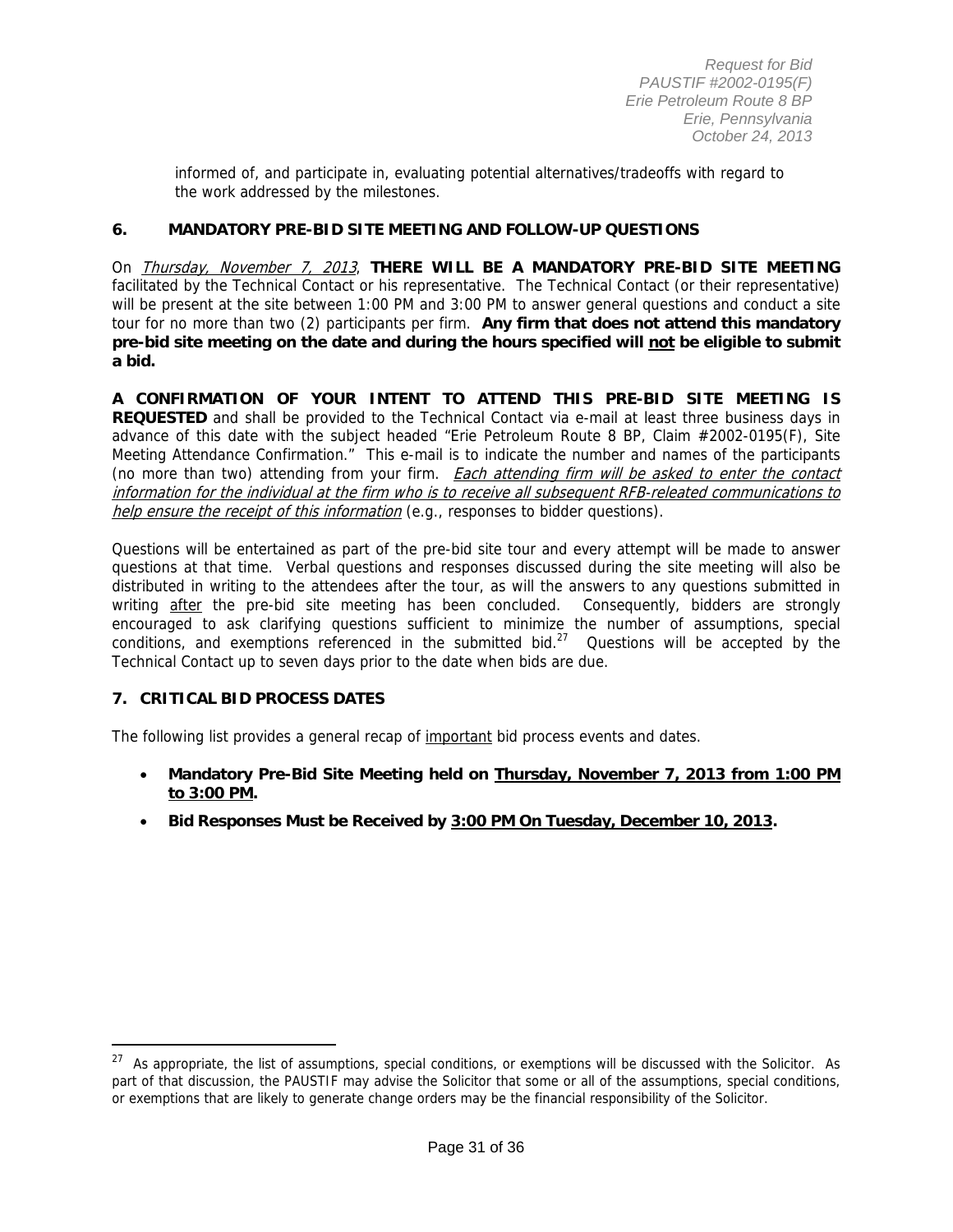# **ATTACHMENT 1**

# **Fixed-Price Remediation Agreement Available Online**

(This agreement is provided in an electronic form that does not permit modifications. An electronic version of the agreement that can be modified will be provided to the selected consultant at the appropriate time.)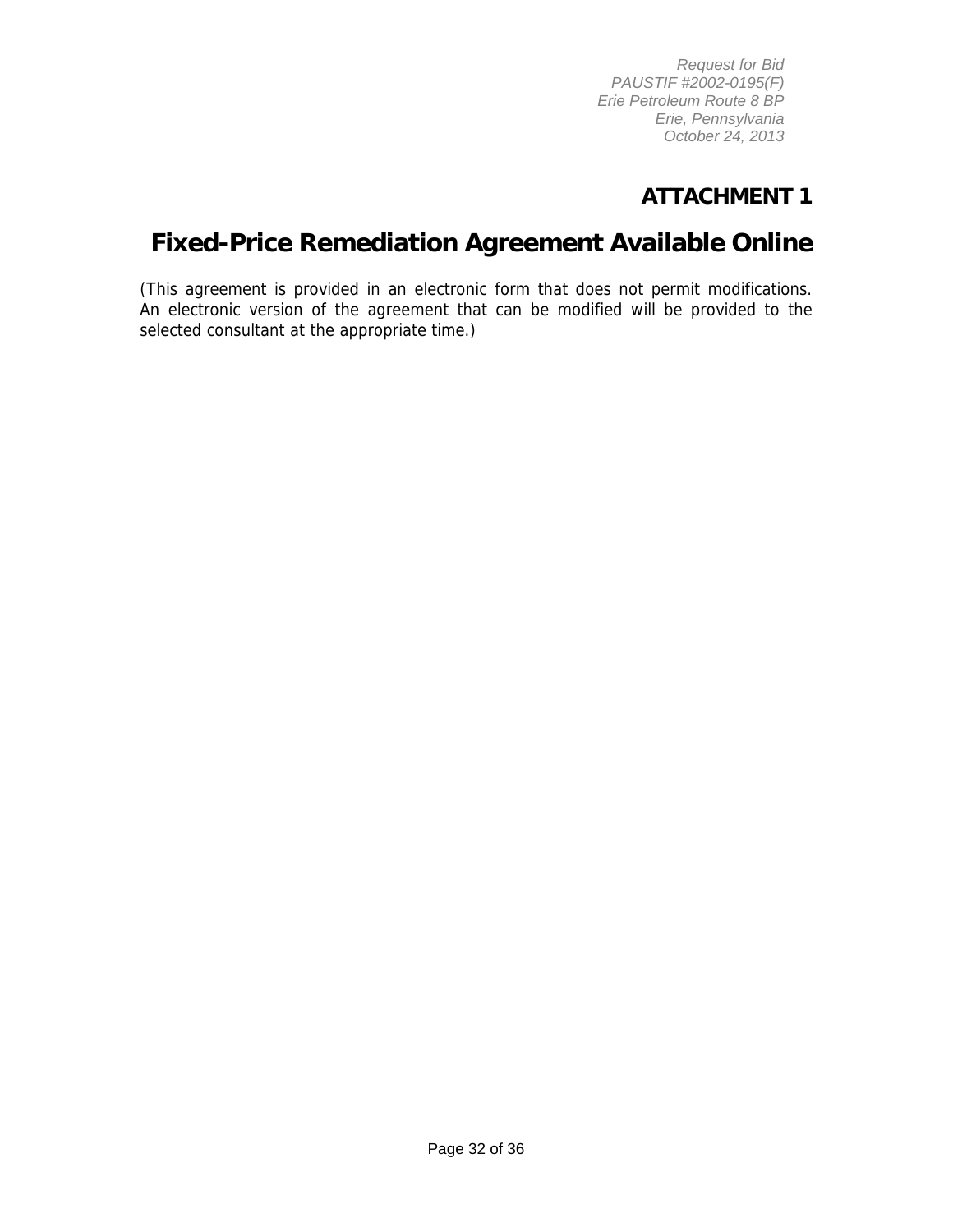# **ATTACHMENT 2**

# **Standardized Bid Form Available Online**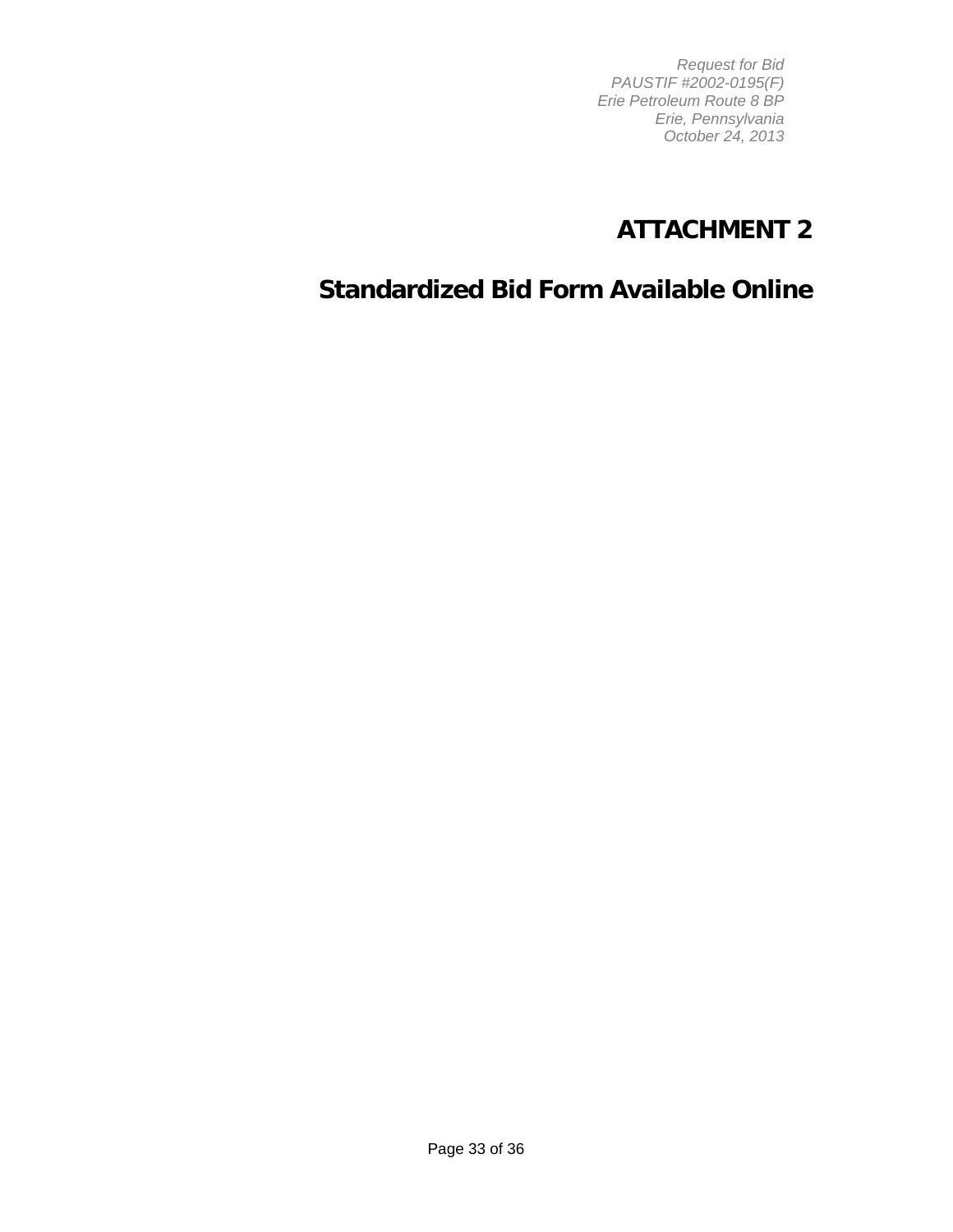# **ATTACHMENT 3**

# **Project Documents Available Online**

| <b>Name of File Containing Document:</b>                                                   | Documents:                                                                                                                                                                                                                                                                                                                                                                                                                                                                                                                                                     |
|--------------------------------------------------------------------------------------------|----------------------------------------------------------------------------------------------------------------------------------------------------------------------------------------------------------------------------------------------------------------------------------------------------------------------------------------------------------------------------------------------------------------------------------------------------------------------------------------------------------------------------------------------------------------|
| Attachment 3A_1991-1993 Status Reports_Emer<br>Discharge Permit Request_Lab Data (PEI).pdf | Project Status Report II, Mobil Service Station,<br>$\bullet$<br>March 1, 1991, by Pollution Enterprises, Inc.<br>Project Status Report, Mobil Service Station [Site],<br>$\bullet$<br>January 16, 1992, by Pollution Enterprises, Inc.<br>Emergency Discharge Permit Request, Mobil Oil<br>Corporation [Site], August 10, 1992, by Pollution<br>Enterprises, Inc.<br>Analytical Data Report, May 10, 1993, Betz<br>٠<br>Laboratories.<br><b>Quarterly Status Report, Mobil Service Station, June</b><br>$\bullet$<br>17, 1993, by Pollution Enterprises, Inc. |
| Attachment 3B_1993-1995 GW Monit & System<br>Operation Rpt_Maps (GTI).pdf                  | Groundwater Monitoring & System Operation Report,<br>$\bullet$<br>Mobil Service Station [Site], November 22, 1993,<br>Groundwater Technology, Inc.<br>Groundwater Monitoring Plan and Site Map, Mobil<br>٠<br>Service Station [Site], October 13, 1993,<br>Groundwater Technology, Inc.<br>Groundwater Monitoring Plan and Site COC Map,<br>$\bullet$<br>Mobil Service Station [Site], August 9, 1995,<br>Groundwater Technology, Inc.                                                                                                                         |
| Attachment 3C_2001-2002 Act 2 Closure Request<br>Report_RACR (B&B).pdf                     | Act 2 Closure Request Report, Former Mobil Station,<br>$\bullet$<br>March 16, 2001, B&B Diversified Enterprises, Inc.<br>Remedial Action Completion Report, Former<br>$\bullet$<br>ExxonMobil Service Station, December 20, 2002,<br>B&B Diversified Enterprises, Inc.                                                                                                                                                                                                                                                                                         |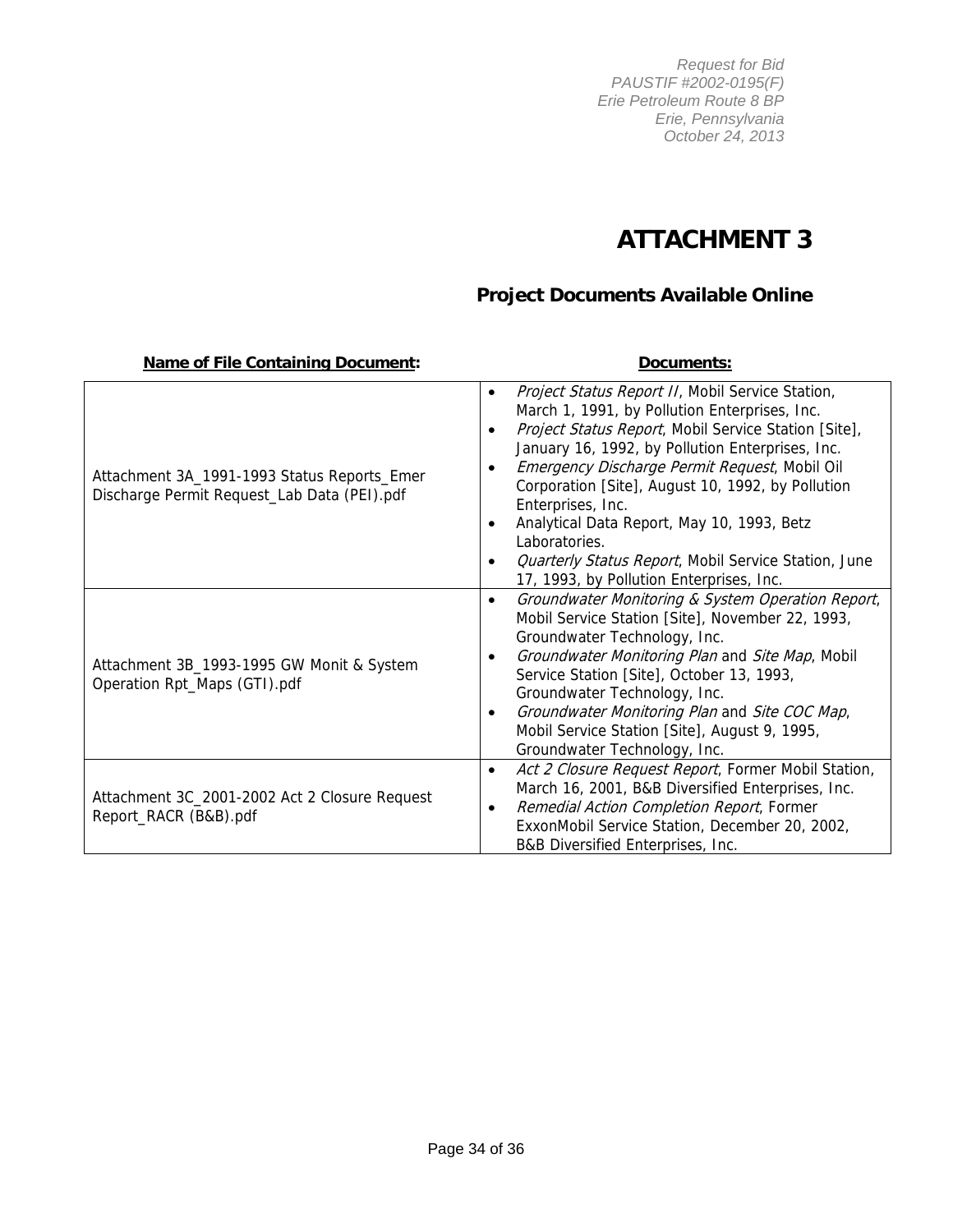| Attachment 3D_2002-2003 Reports_Data_Maps<br>(various).pdf | Notice of Release, Erie Petroleum Route 8 BP Site,<br>$\bullet$<br>June 26, 2002<br>UST Closure Report, Erie Petroleum Route 8 BP Site,<br>$\bullet$<br>May 31, 2002, American Environmental Associates,<br>Inc.<br>Initial Site Characterization Report, Erie Petroleum<br>$\bullet$<br>Route 8 BP Site, November 15, 2002, American<br>Environmental Associates, Inc.<br>Historic Soil Sample Locations and Concentrations<br>$\bullet$<br>[Map], Former Mobil Service Station, November 24,<br>2002, B&B Diversified Enterprises, Inc.<br>Interim Site Characterization Report, Erie Petroleum<br>$\bullet$<br>Route 8 BP Site, February 14, 2003, American<br>Environmental Associates, Inc.<br>Groundwater Contour Map, Erie Petroleum Route 8<br>$\bullet$<br>BP Site, January 15, 2003, RAR Engineering Group,<br>Inc.<br>Treatment System P&ID, Erie Petroleum Route 8 BP<br>$\bullet$<br>Site, July 1, 2003, RAR Engineering Group, Inc.<br>Interim Site Characterization Report, Erie Petroleum<br>$\bullet$<br>Route 8 BP Site, July 22, 2003, American<br>Environmental Associates, Inc. |
|------------------------------------------------------------|------------------------------------------------------------------------------------------------------------------------------------------------------------------------------------------------------------------------------------------------------------------------------------------------------------------------------------------------------------------------------------------------------------------------------------------------------------------------------------------------------------------------------------------------------------------------------------------------------------------------------------------------------------------------------------------------------------------------------------------------------------------------------------------------------------------------------------------------------------------------------------------------------------------------------------------------------------------------------------------------------------------------------------------------------------------------------------------------------|
| Attachment 3E_2004 RAP_Photo and Map<br>(AEA_RAR).pdf      | Remedial Action Plan, Erie Petroleum Route 8 BP<br>$\bullet$<br>Site, May 01, 2004, American Environmental<br>Associates, Inc.<br>Areal Photos, Erie Petroleum Route 8 BP Site, May<br>$\bullet$<br>12, 2004, RAR Engineering Group, Inc.<br>Site Map, Erie Petroleum Route 8 BP Site, May 12,<br>$\bullet$<br>2004, RAR Engineering Group, Inc.                                                                                                                                                                                                                                                                                                                                                                                                                                                                                                                                                                                                                                                                                                                                                     |
| Attachment 3F_2006-Q4 and 2007-Q4 RAPR (AEA).pdf           | Remedial Action Progress Report, Fourth Quarter<br>$\bullet$<br>2006, Erie Petroleum Route 8 BP Site, American<br>Environmental Associates, Inc.<br>Remedial Action Progress Report, Fourth Quarter<br>$\bullet$<br>2007, Erie Petroleum Route 8 BP Site, American<br>Environmental Associates, Inc.                                                                                                                                                                                                                                                                                                                                                                                                                                                                                                                                                                                                                                                                                                                                                                                                 |
| Attachment 3G_2008-Q4 RAPR (AEA).pdf                       | Remedial Action Progress Report, Fourth Quarter<br>$\bullet$<br>2008, Erie Petroleum Route 8 BP Site, American<br>Environmental Associates, Inc.                                                                                                                                                                                                                                                                                                                                                                                                                                                                                                                                                                                                                                                                                                                                                                                                                                                                                                                                                     |
| Attachment 3H_2009-Q4 and 2010-Q4 RAPR (AEA).pdf           | Remedial Action Progress Report, Fourth Quarter<br>$\bullet$<br>2009, Erie Petroleum Route 8 BP Site, American<br>Environmental Associates, Inc.<br>Remedial Action Progress Report, Fourth Quarter<br>$\bullet$<br>2010, Erie Petroleum Route 8 BP Site, American<br>Environmental Associates, Inc.                                                                                                                                                                                                                                                                                                                                                                                                                                                                                                                                                                                                                                                                                                                                                                                                 |
| Attachment 3I_2011-Q4_RAPR (AEA).pdf                       | Remedial Action Progress Report, Fourth Quarter<br>$\bullet$<br>2011, Erie Petroleum Route 8 BP Site, American<br>Environmental Associates, Inc.                                                                                                                                                                                                                                                                                                                                                                                                                                                                                                                                                                                                                                                                                                                                                                                                                                                                                                                                                     |